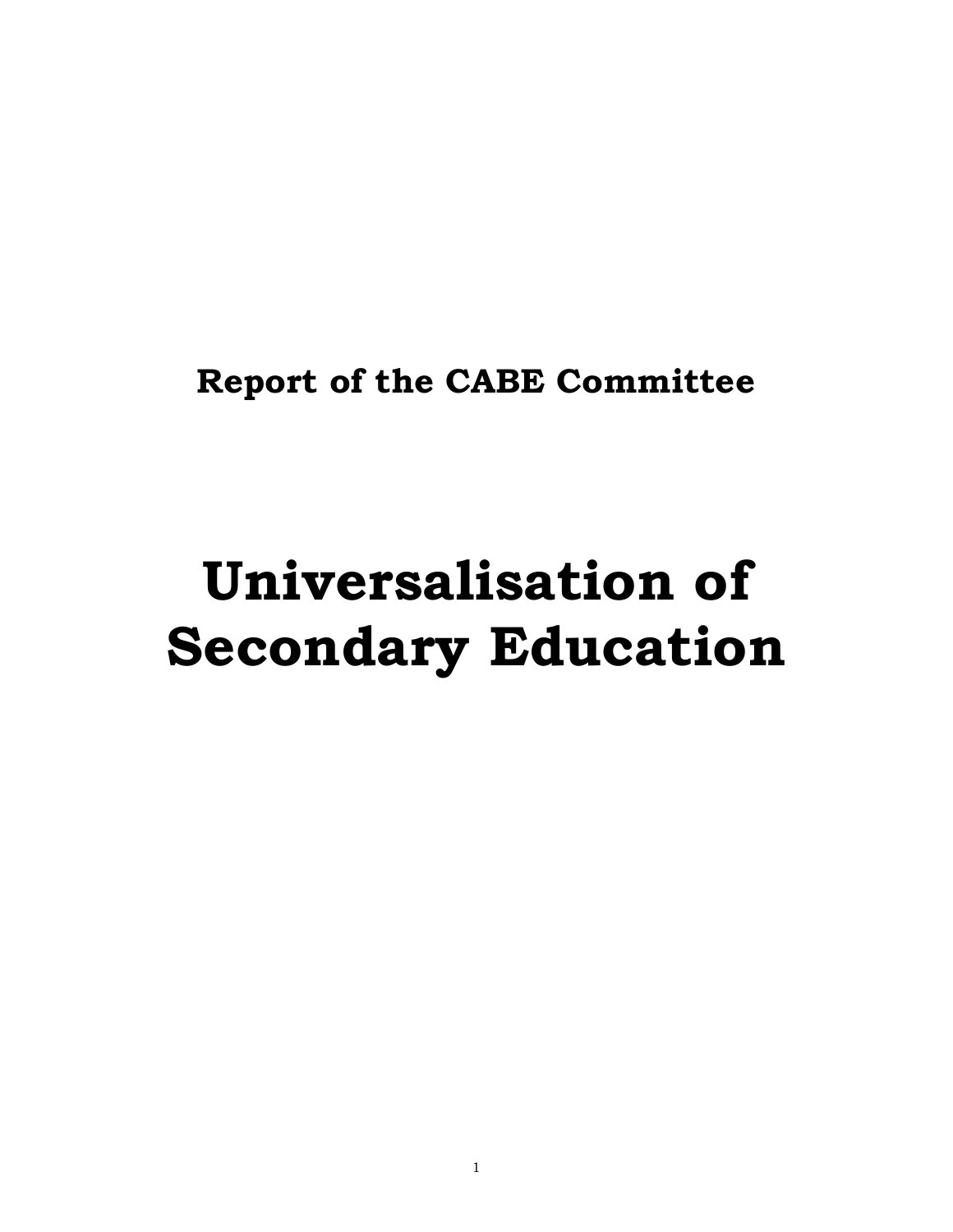**Committee of CABE on "Universalisation of Secondary Education" (Set-up by the Ministry of Human Resource Development, Government of India)** 

> Ghanshyam Tiwari Chairman

> > 27th June 2005

Dear Shri Arjun Singh ji,

 I have great pleasure in submitting the interim report of the committee of CABE set up by the MHRD, Government of India under my chairmanship on the subject of "Universalisation of Secondary Education" vide letter No. F.2- 15/2004-PN-I dated September 06, 2004.

It is my pleasant duty to apprise you of the Commitment and devotion with which the members of the Committee have performed this task keeping in view to our terms of reference: to prepare a blueprint for the Universalisation of Secondary Education consequent upon the attainment of Universalisation of Elementary Education. We could not have wild ranging consultations all over the country due to lack of time. The educational visits to some of the Countries where Universalisation of Secondary Education has already been achieved would have been useful for preparing the guidelines for this important task. However, the members of the Committee put their mind to the best of their abilities and intentions in preparing this report.

 I suggest that the report and its general recommendations should be discussed thoroughly all over the country. The experiences of Universalisation of Secondary Education should be gathered from those countries which have successfully achieved Universalisation of Secondary Education.

 Finally, I would like to thank you for giving me this opportunity to Chair the CABE Committee on the subject of the immediate need.

With kind regards.

Yours sincerely

(Ghanshyam Tiwari)

Shri Arjun Singh Hon'ble Minister for Human Resource Development Govt. of India, Shastri Bhavan New Delhi-110001.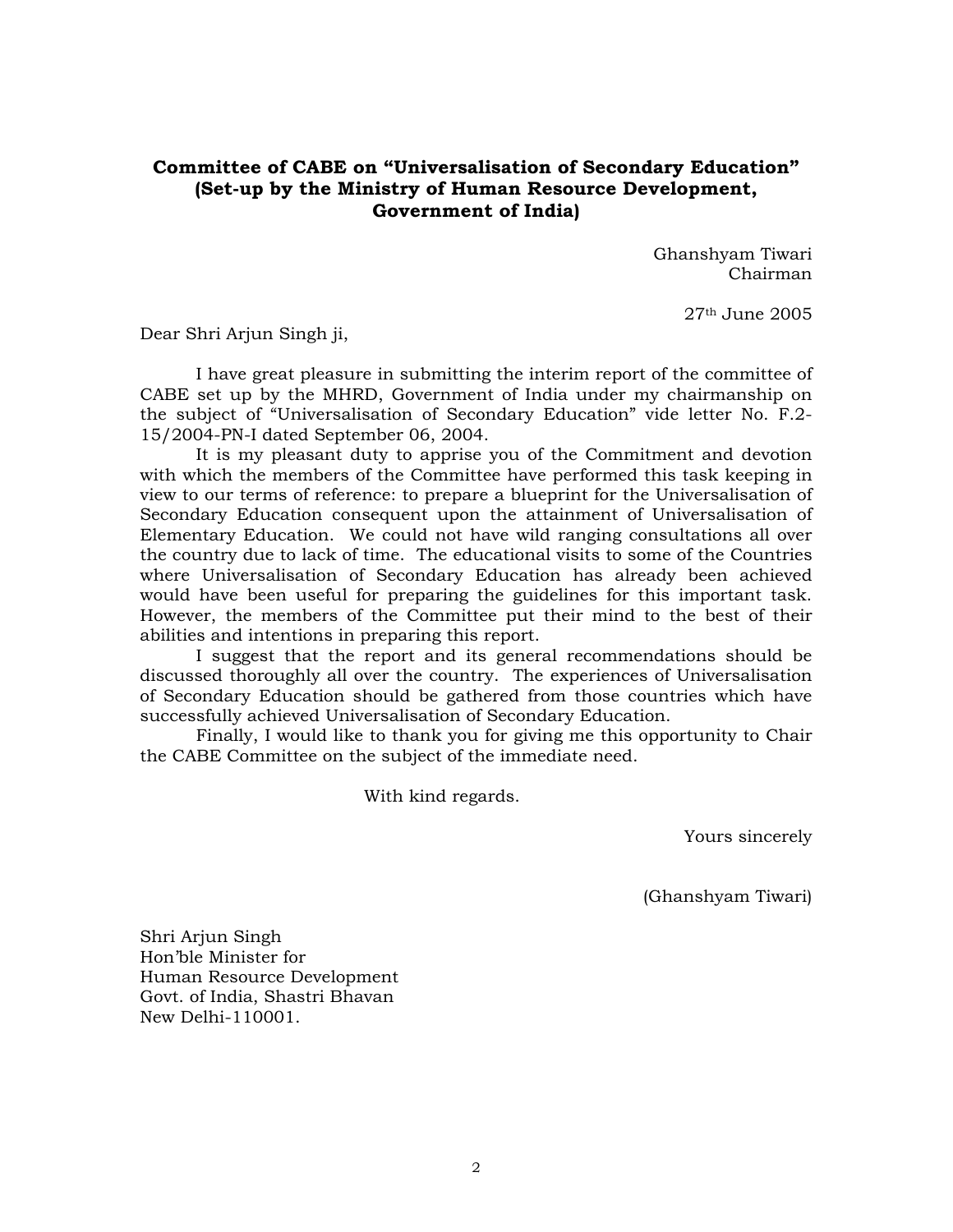## **No. F.2-15/2004-PN-1 Government of India Ministry of Human Resource Development Department of Secondary & Higher Education**

New Delhi, the 8th September, 2004

# **ORDER**

The Government of India had re-constituted Central Advisory Board of Education (CABE) vide Resolution dated 06.07.2004. The first meeting of the reconstituted Central Advisory Board of Education was held on 10 & 11 August, 2004 during which some critical issues had emerged needing detailed deliberations. It was decided to set up Committees of CABE to examine in detail these critical issues. Accordingly it has been decided with the approval of the Minister of Human Resource Development, to set up a Committee of CABE on the subject of **"Universalisation of Secondary Education"** under the Chairmanship of Sh**. Ghanshyam Tiwar**i, Education Minister, Rajasthan with the following composition:

S. No. Name & Address

|    | 1.              | Shri Ghanshyam Tiwari,<br>Minister of Education,<br>Government of Rajasthan | Chairman         |
|----|-----------------|-----------------------------------------------------------------------------|------------------|
|    | 2               | Minister In-charge of Secondary Education,<br>Government of Tamil Nadu      | Member           |
| 3. |                 | Minister In-charge of Secondary Education,<br>Government of Tripura         | Member           |
| 4. |                 | Minister In-charge of Secondary Education,<br>Government of Manipur         | Member           |
| 5. |                 | Minister In-charge of Secondary Education,<br>Government of Maharashtra     | Member           |
| 6. |                 | Prof. Anil Sadgopal                                                         | Member           |
| 7. |                 | Shri Javed Akhtar                                                           | Member           |
| 8. |                 | Prof. Tapas Majumdar                                                        | Member           |
| 9. |                 | Chairman, CBSE                                                              | Member           |
|    | 10 <sub>1</sub> | Prof. Krishna Kumar<br>Director, NCERT                                      | Member Secretary |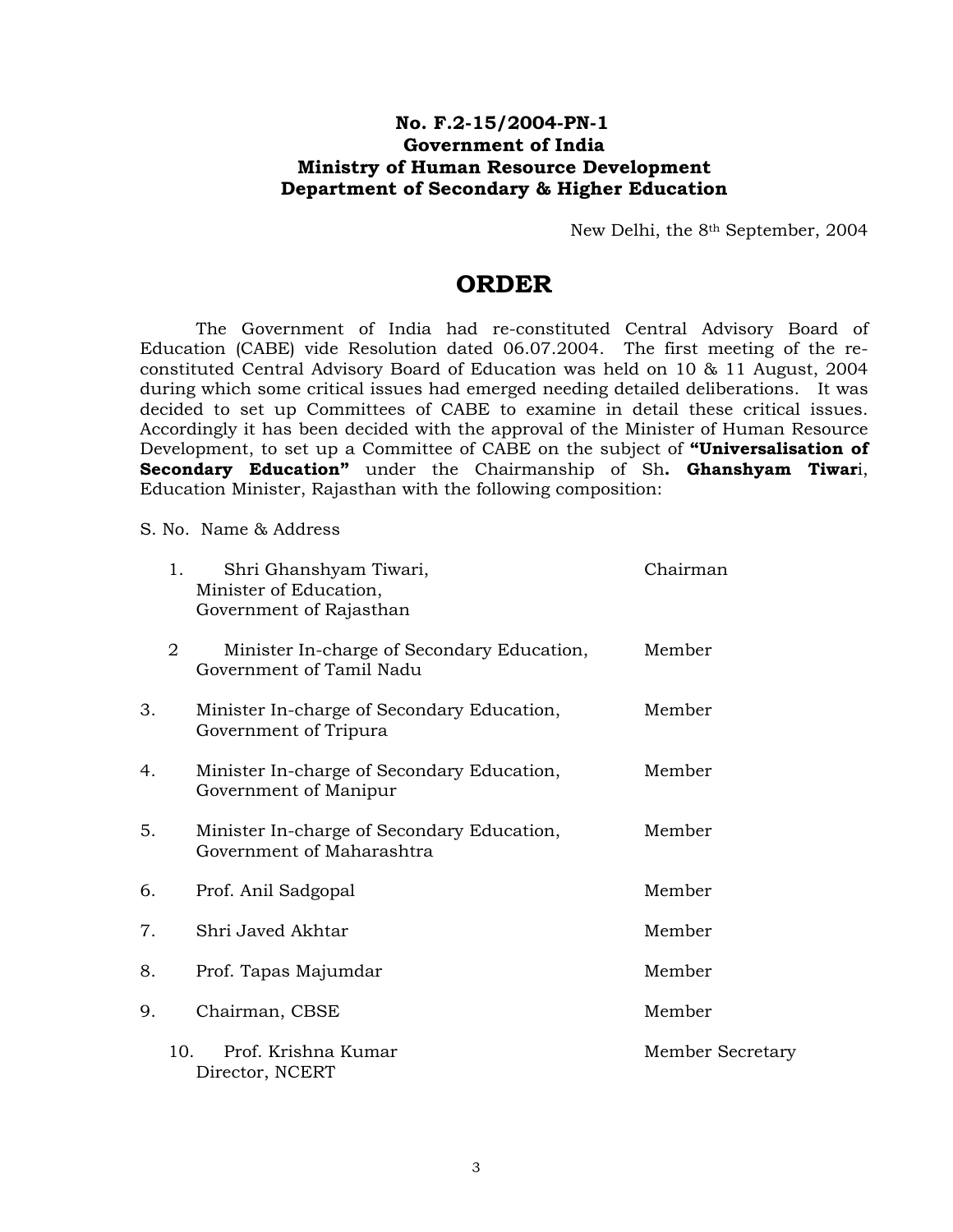## **The terms of reference of the Committee are:**

(a) To prepare a blueprint for the universalisation of secondary education consequent upon the attainment of universalisation of elementary education.

The Committee shall be provided secretarial assistance by NCERT. The Member of the Committee shall be paid TA/DA at the rates that are payable to the Members of the High Powered Committees.

The Committee shall give its recommendations within six months from the date of its constitution.

> (Anil Kapoor) Deputy Secretary to the Government of India

## **Copy forwarded to:**

- 1. All Members of the Committee of CABE.
- 2. All Ministers/Departments of the Govt. of India.
- 3. All Attached/Subordinate Offices and Autonomous Statutory Bodies under the Ministry of Human Resource Development.
- 4. All State Governments/Union Territories.
- 5. President's Secretariat.
- 6. Prime Minister's Office.
- 7. Cabinet Secretariat.

**\_\_\_\_\_\_\_\_\_\_\_\_\_\_\_\_\_\_\_\_\_\_\_\_** 

(Anil Kapoor) Deputy Secretary to the Government of India

- 1. Prof. Puran Chand, Joint Director (CIET), NCERT was nominated by Prof. Krishna Kumar, Director, NCERT, the Member Secretary to act as Member Secretary on his behalf. This was ratified in the meeting of the CABE Committee.
- 2. Prof. M. Mukhopadhyay, Director, NIEPA was appointed as a special invitee in the CABE Committee on USE vide letter No. F.2-12/2004-PN.I (Pt) dated March 10, 2005 and later on ratified as member in the meeting of the CABE Committee.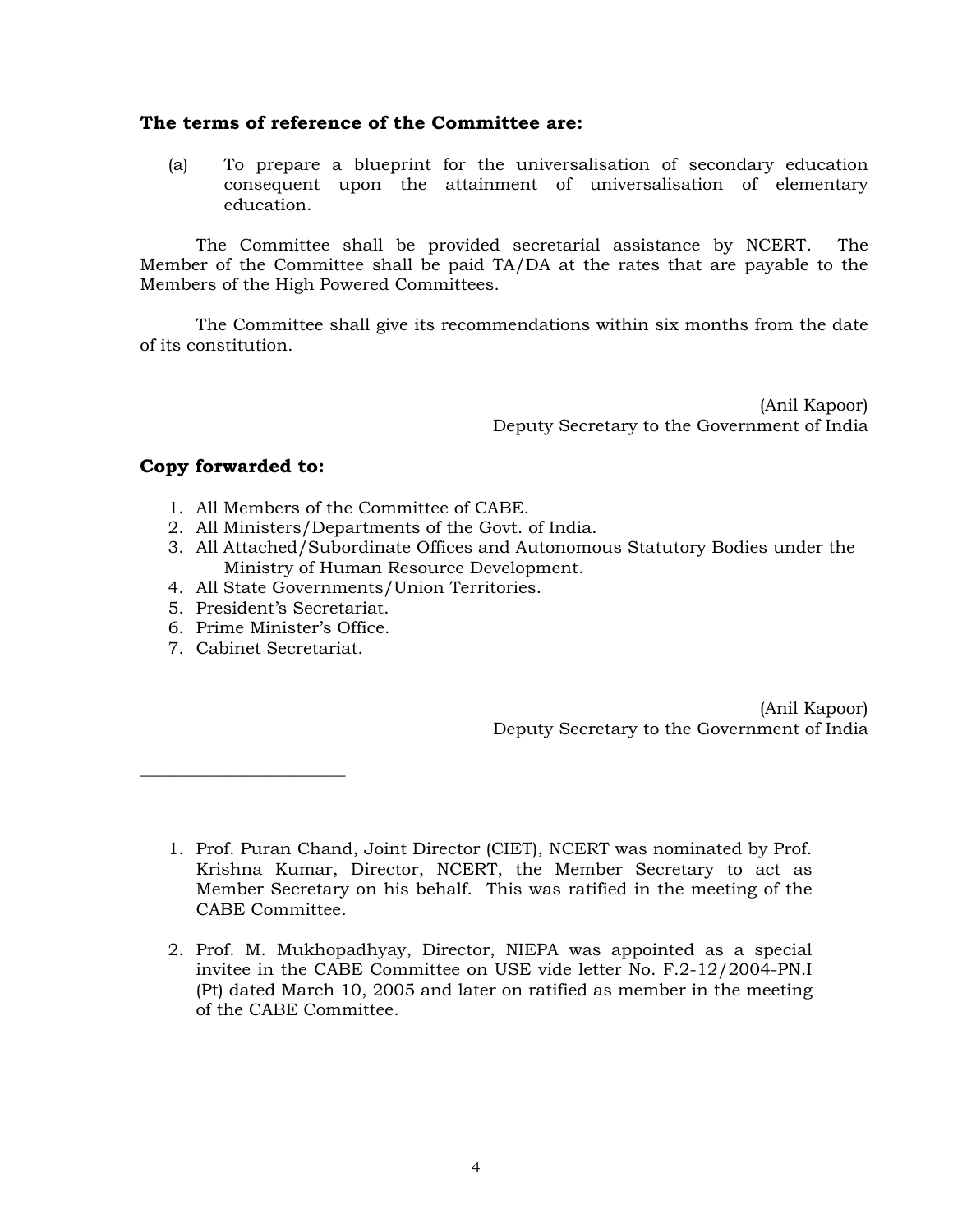## **FOREWORD**

The  $21$ <sup>st</sup> century belongs to India. All indications arising out of serious research and academic study indicate that India will be at the forefront of developed countries very soon. Such a status implies a serious responsibility on all of us to take the fruits of development to every Indian in every corner of the country. This development must be sustained with equity and social justice as also quality of life for all. Further, we must move towards a globally competitive order that shall be long lasting and sustainable.

The surest instrument for attaining sustainable development of a high order in India is to invest heavily in education for all. It has been stated in Sanskrit ethics माता शत्र पिता वैरी येन बालो न पाठितः (Parents who do not send their children to school are their enemies). The growing success of *Sarva Shiksha Abhiyan* (SSA) surely demonstrates that our country is learning the truth of that old adage. Indeed, SSA and its goal of Universal Elementary Education provides a sound basis for sustainable development. However, this is not enough. The growing number of children in the elementary school system is bringing pressure to bear on the need for further education. Universalisation of Secondary Education should now be our goal: this will generate creation of human capital and will provide sufficient conditions for accelerating growth and development and equity as also quality of life for everyone in India. It is, therefore, time to consider the issue of Universalisation of Secondary Education and the achievement of that goal by 2020.

This interim report is the outcome of a series of debates and discussions supported by serious research. We hope the report will provide a sound basis for large scale consultation and debate for formulation of a national policy on Secondary Education and would help the Government of India, in the interim, to initiate funding to the States to help achieve that goal within a specified time.

I am indeed grateful to the CABE, particularly the Chairman, Sri Arjun Singh, Hon'ble Minister for Human Resource Development, Government of India for asking me to chair this CABE Committee. My thanks are also due to Prof. Krishna Kumar, Director, NCERT, Member Secretary and Dr. Puran Chand, Joint Director (CIET), NCERT for facilitating the deliberations of the Committee.

I am equally thankful to all members of the CABE Committee for their contribution, especially Shri Francis Ngajokpa, Minister of Education, Manipur, Shri Keshab Majumdar, Minister of Education, Tripura, Thiru. C. Ve. Shanmugam, Minister of Education, Tamil Nadu and Shri. Vasant Purke, Minister of Education, Maharashtra, as also Prof. Tapas Majumdar, Shri Ashok Ganguli, Chairman, CBSE and Prof. Anil Sadgopal for their valuable insights. I am grateful to all the members of the Sub-Committee who worked hard in drafting the report on behalf of the Committee. A special word of thanks to Prof. Marmer Mukhopadhyay, Director, NIEPA for chairing the sub-committee and bringing the report to fruition within a short time by creating intellectual synergy of all members of the sub-committee including Shri C.K. Mathew, Principal Secretary, Education, Rajasthan, Dr. Furquan Qamar, Director, Center for Management Studies, Jamia Millia Islamia, Prof. Puran Chand, Joint Direct (CIET), NCERT, Dr C.L. Kaul, former Reader, Department of Educational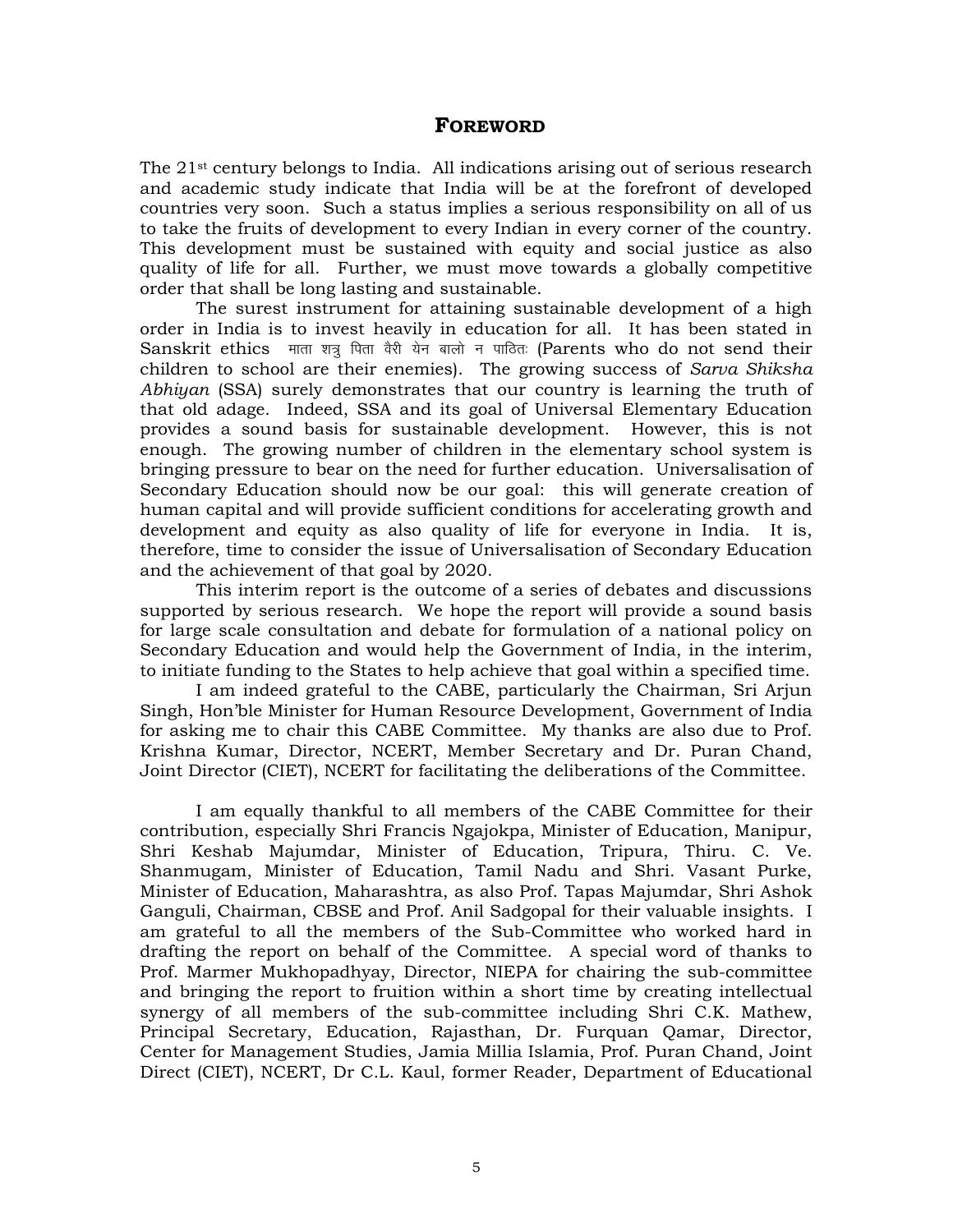Survey and Data Processing, NCERT, Dr Geetha Rani and N.K. Mohanti, NIEPA and Dr Yogesh Kumar, Reader, NCERT.

 I have great pleasure in submitting the report to the CABE and dedicating it to the future of India - the children of today and tomorrow.

> GHANSHYAM TIWARI Education Minister, Govt. of Rajasthan Chairman, CABE Committee for Universalisation of Secondary Education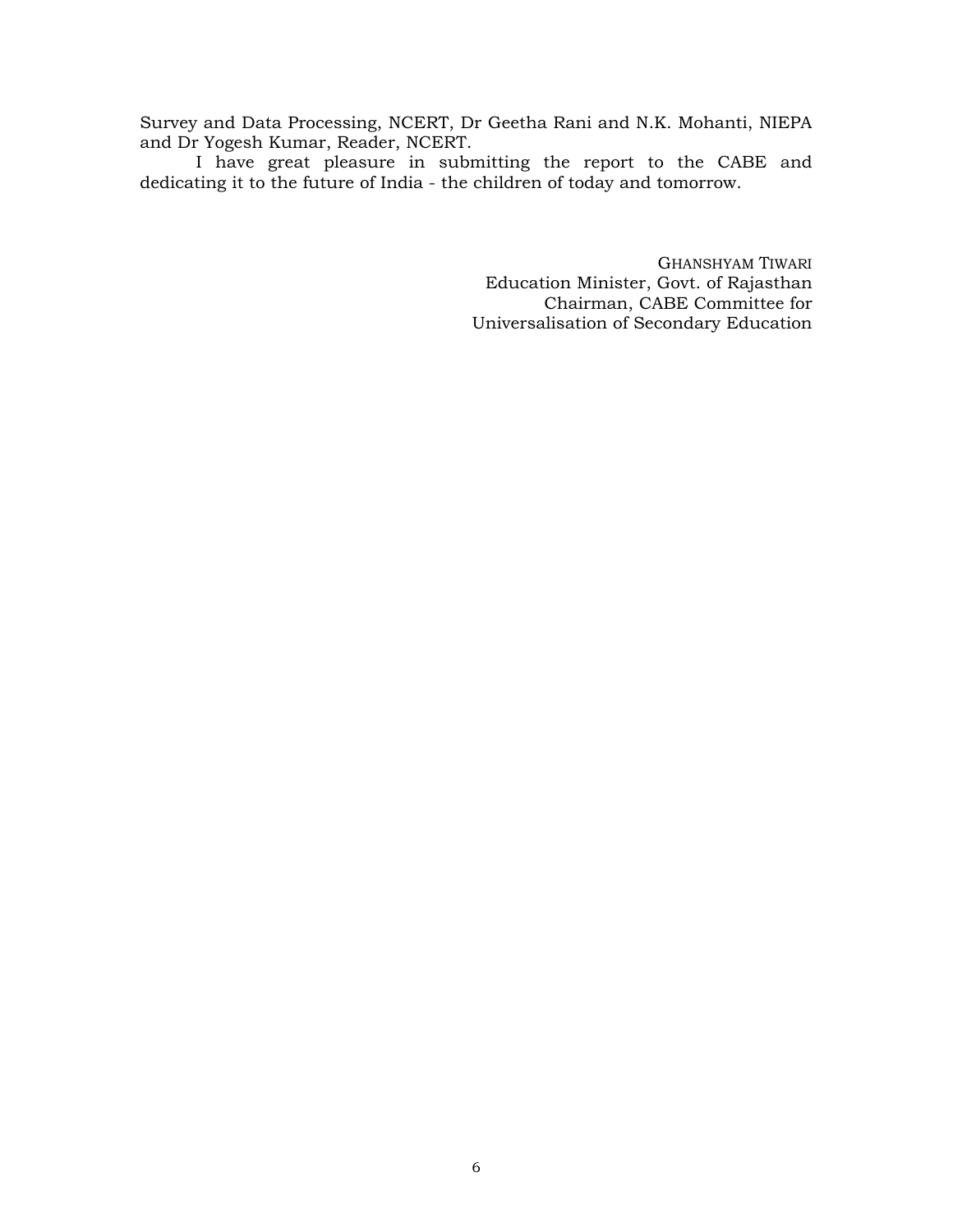# **Sub-Committee constituted by the CABE Committee on Universalisation of Secondary Education (USE) for drafting the Report**

## **Terms of Reference**

- 1. To identify major concerns and issues relating to USE
- 2. To prepare conceptual framework for USE<br>3. To suggest infrastructural, curricular and
- 3. To suggest infrastructural, curricular and financial parameters for working out financial requirements for USE
- 4. To prepare an outline of phase wise transition to achieve USE

## **Members of the Sub-Committee**

|            | 1. Prof. Marmar Mukhopadhyay,<br>Director,<br>NIEPA, New Delhi.                            | Chairman |
|------------|--------------------------------------------------------------------------------------------|----------|
|            | 2. Prof. Anil Sadgopal,<br>Delhi University, Delhi.                                        | Member   |
|            | 3. Prof. Furqan Qamar,<br>Director, CMS,<br>Jamia Millia Islamia,<br>New Delhi.            | Member   |
|            | 4. Mr. C.K. Mathew,<br>Principal Secretary, Education,<br>Government of Rajasthan, Jaipur. | Member   |
|            | 5. Dr. C.L. Kaul,<br>Former Reader,<br>NCERT, New Delhi.                                   | Member   |
|            | 6. Dr. Geetha Rani,<br>NIEPA, New Delhi.                                                   | Member   |
|            | 7. Dr. Yogesh Kumar,<br>Reader, Curriculum Group,<br>NCERT, New Delhi.                     | Member   |
|            | 8. Dr. N.K. Mohanty,<br>NIEPA, New Delhi.                                                  | Member   |
|            | 9. Prof. Puran Chand,<br>Joint Director<br>(CIET) NCERT, New Delhi.                        | Convener |
| Assistance |                                                                                            |          |

Dr. Shankar Sharan, NCERT, New Delhi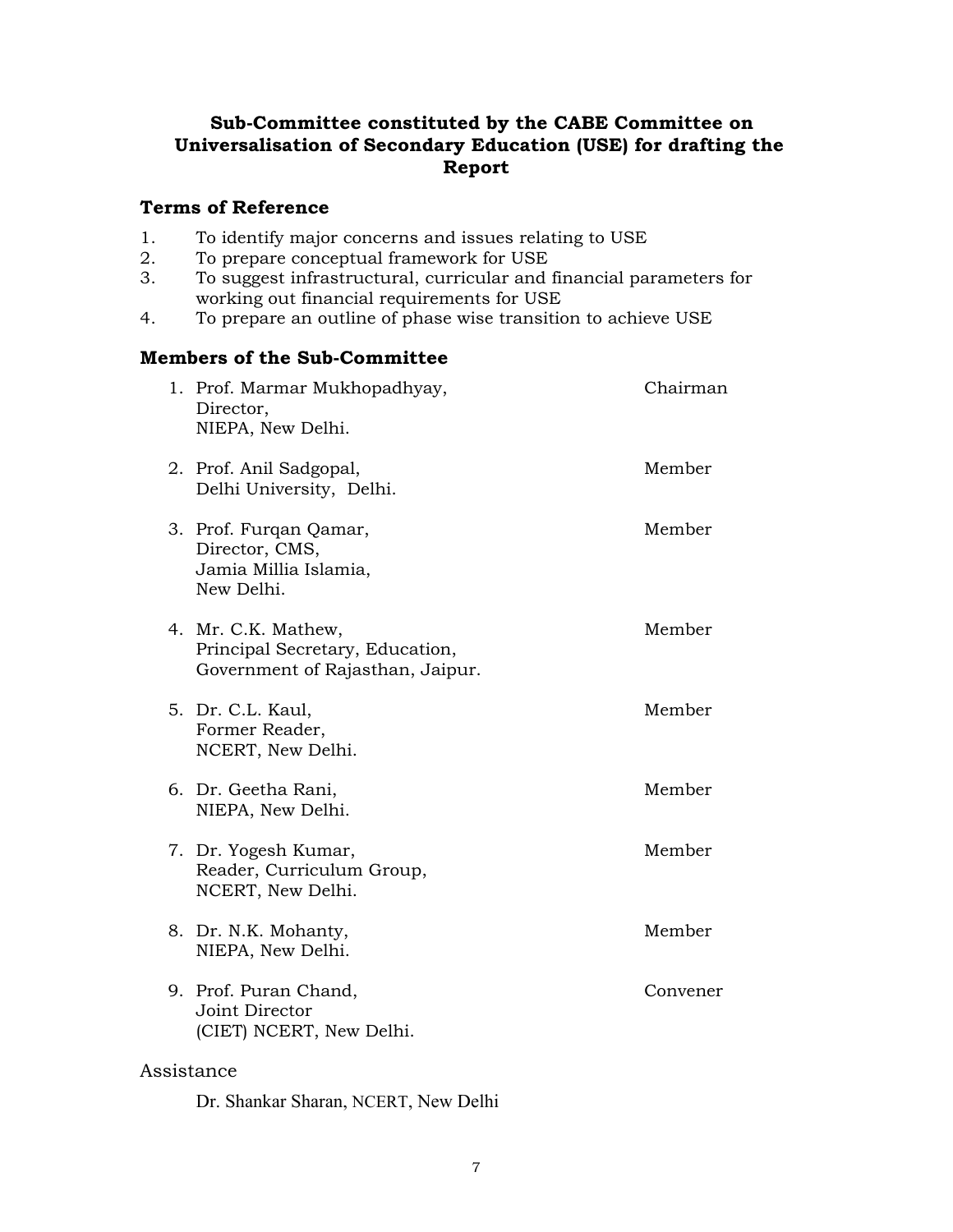## **Meetings of the CABE Committee on Universalisation of Secondary Education**

| Date       | Venue             |
|------------|-------------------|
| 25.10.2004 | NCERT, New Delhi. |
| 03.12.2004 | NCERT, New Delhi. |
| 11.03.2005 | NCERT, New Delhi. |
| 05.05.2005 | NCERT, New Delhi. |
| 21.05.2005 | NIEPA, New Delhi. |
| 08.06.2005 | NCERT, New Delhi. |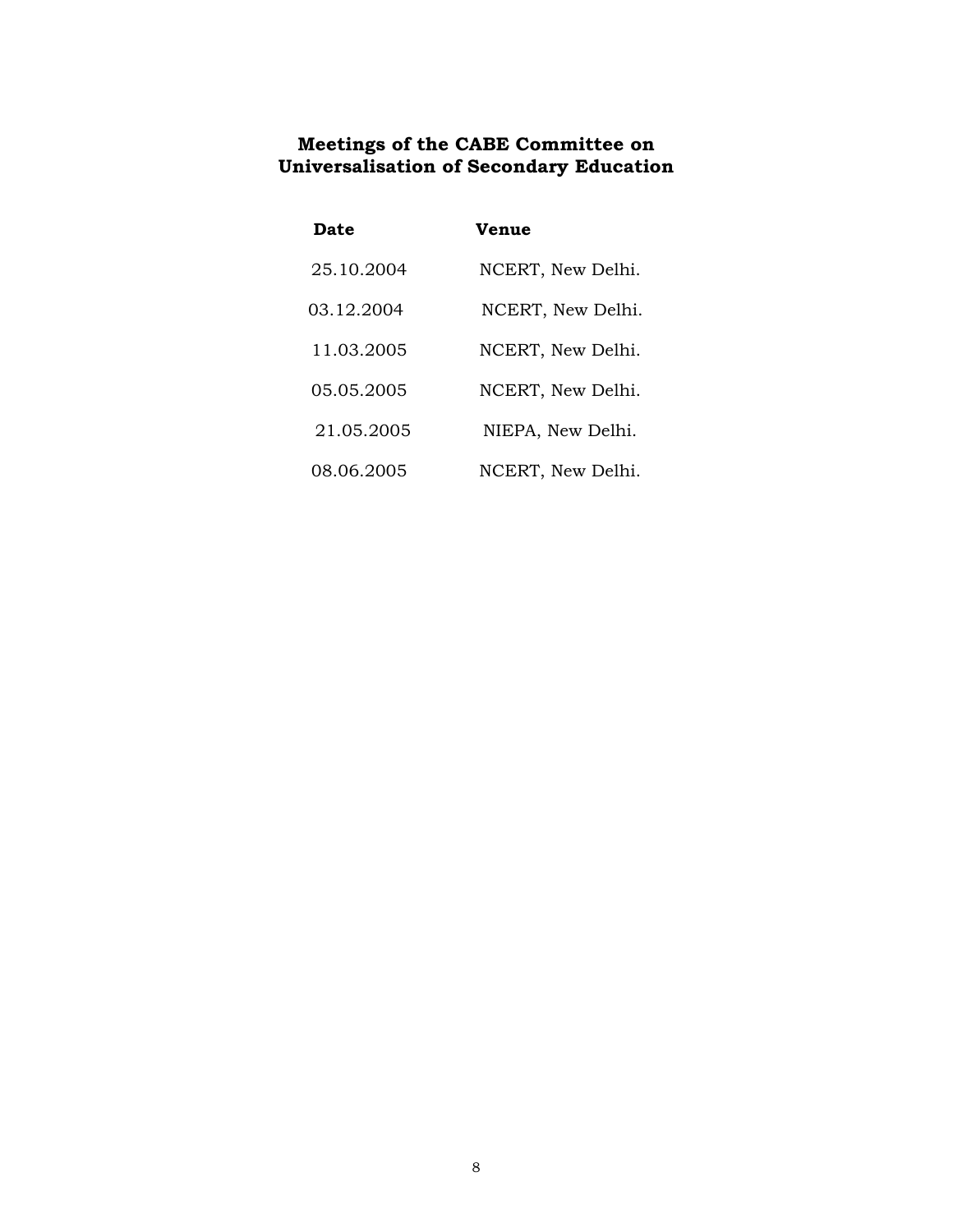# **Contents**

| Preamble                                                   | 1  |
|------------------------------------------------------------|----|
| Chapter 1<br>Introduction                                  | 3  |
| Chapter 2<br>Secondary Education: Nature and Scope         | 9  |
| Chapter 3<br>Secondary Education in India: Future Scenario | 22 |
| Chapter 4<br>Planning and Management Issues                | 35 |
| Chapter 5<br>Recommendations                               | 45 |
| References                                                 | 47 |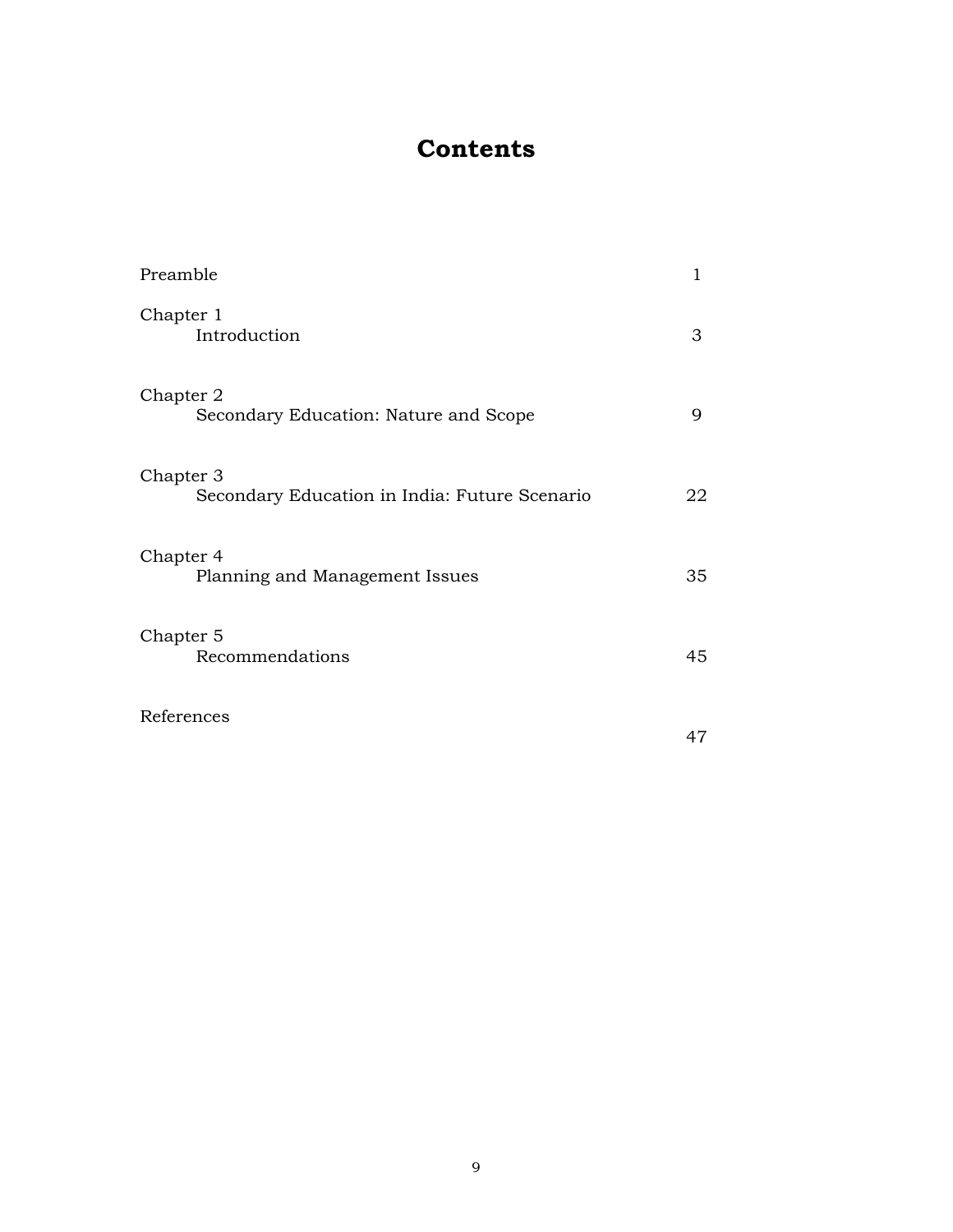# **PREAMBLE**

The Central Advisory Board of Education (CABE) is the highest advisory body relating to policy making in education in India. It also provides a platform where the Centre and the States/UTs share their common concerns, review their experience and envision future policies and programmes. This gives meaning to the partnership implied in the concurrency of education in a federal structure. However, CABE did not function since 1994, resulting in weakening of the Centre-State dialogue on education policy. Fortunately, it was reconvened in August 2004 by the UPA Government and seven committees were constituted to deliberate upon various issues concerning different stages of education.

Reports have gathered in recent years from different parts of the country of rising pressure on the secondary and senior secondary education system for greater access and space for participation. The pressure has been particularly intense from the hitherto marginalised sections of population such as the *dalits*, tribals, OBCs, religious and linguistic minorities and girls in each of these sections. This has been viewed as evidence of not only rising levels of socio-economic aspirations but also of democratic consciousness. In the meantime, there have been two significant developments. First, the Central Government initiated *Sarva Shiksha Abhiyan* (SSA) in 2002 and set the targets of universal primary education in 2007 and Universal Elementary Education (UEE) by 2010 respectively. Second, impact of globalisation and rapid growth of new technologies have led to reassessment of India's preparedness to generate the required technical person power, develop new knowledge and skills and remain competitive at global level. The secondary and senior secondary education system has a key role to play in enabling India to move towards these objectives.

Given the high transition rate of about 85% from class VIII to IX and the anticipated progress in UEE, it is now widely acknowledged, even at the highest political level, that the time has arrived for taking proactive measures to plan and provide for universal access to secondary education in the first phase and senior secondary education in the second phase. In spite of cynicism in several quarters about India's capacity on this count, especially in view of the elusive goal of UEE, there is no denying that even this hesitant realisation may be a bit late in the day.

Accordingly, in August 2004, the CABE constituted one of the seven committees on this issue, asking it to prepare "a blueprint for the universalisation of secondary education consequent upon the attainment of universalisation of elementary education." In this report, the Committee has attempted to document its collective vision in four chapters. The introductory chapter argues for the need for a paradigm shift in the conceptual design of secondary education and offers four guiding principles as pillars on which the future edifice of universal secondary education can be built. The second chapter elaborates on the nature and scope of secondary education, with emphasis on its conceptual parameters. The third chapter makes data-based futuristic projections until 2020 relating to progressive rise in enrolment, requirement of teachers, classrooms, laboratories, IT, playgrounds etc. and finally financial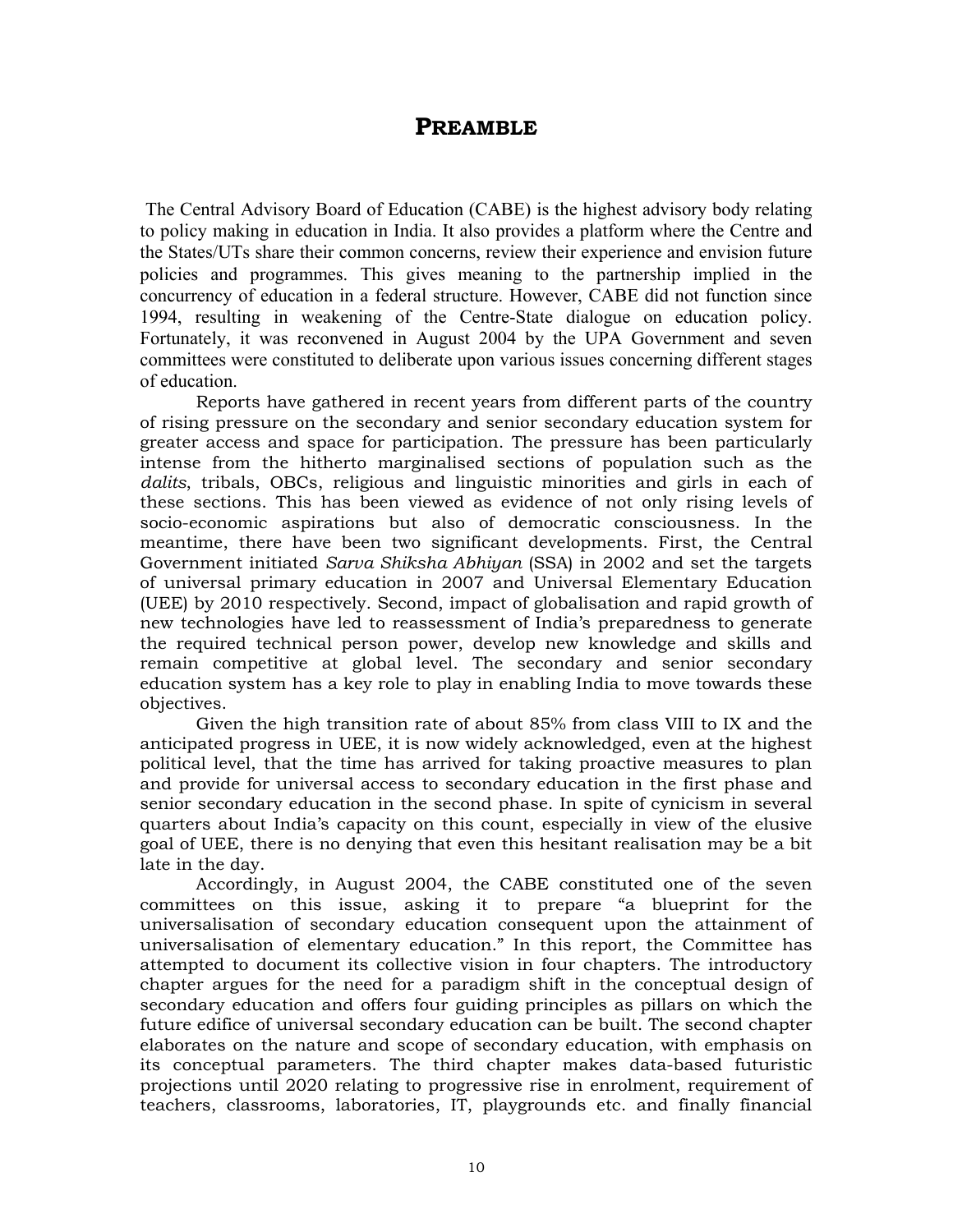requirements. The fourth and the final chapter reflects on policy options, planning and management issues, teacher education, regional imbalance and other issues related to disparity as well as diversity and the role of the State in mobilising adequate resources for USE. The report concludes with a set of recommendations.

The Committee is deeply conscious of the fact that Universalisation of Secondary Education has become a national agenda for the first time since independence. It is hoped that this preliminary exercise will at least establish the need for further studies and advance thinking for reprioritisation of national economy with a view to translate this formidable agenda on the ground before it is too late!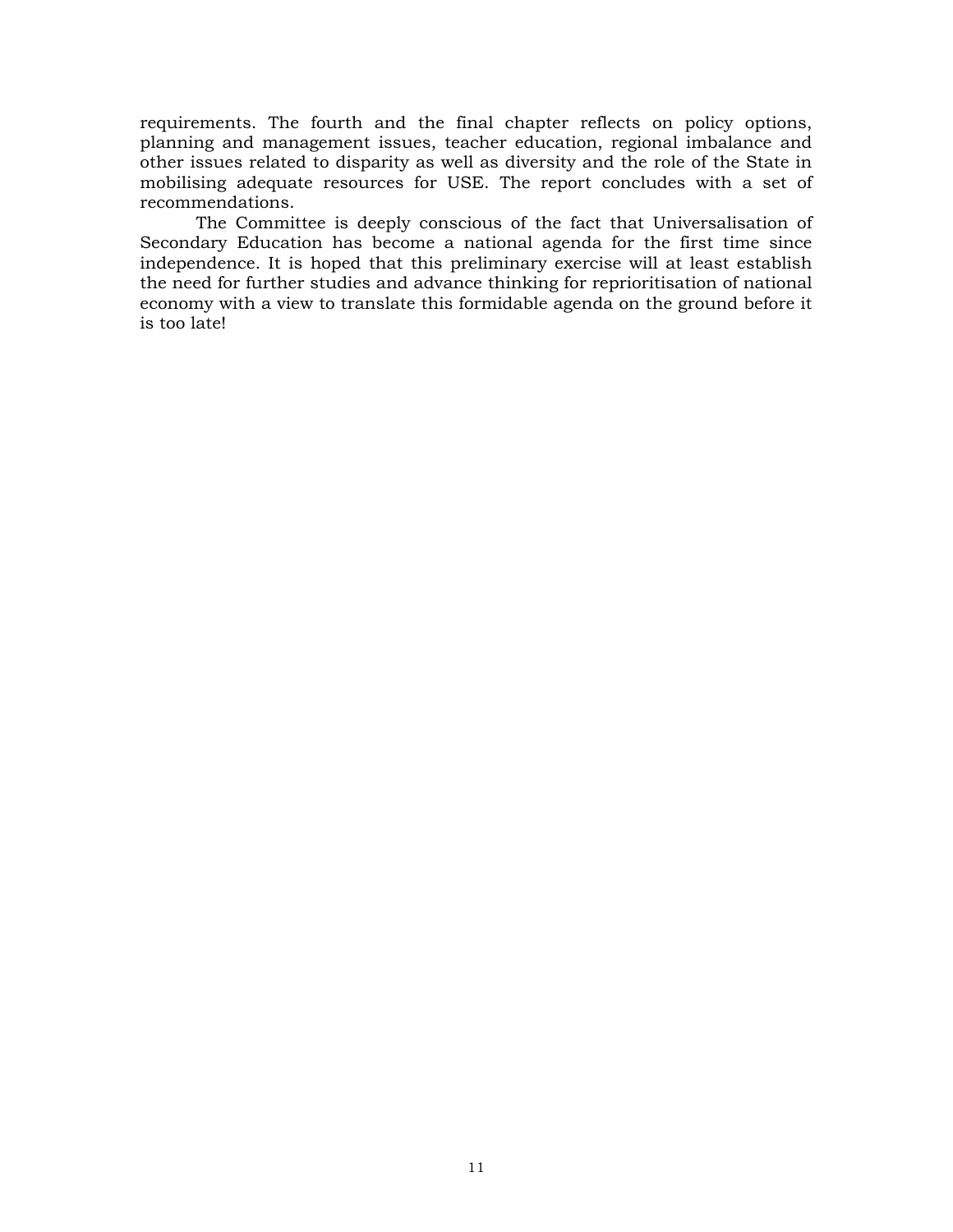#### **CHAPTER 1**

## **INTRODUCTION**

The Constitution of India, under the original Article 45, directed the State to "endeavour to provide, within a period of ten years from the commencement of this Constitution, for free and compulsory education for all children until they complete the age of fourteen years." This provision implicitly covered Early Childhood Care and Education (including pre-primary education) for children below six years of age and eight years of elementary education (Class I to VIII) for the 6-14 year age group. The priority given by the Constitution to this provision was clearly evident from the time-frame specified therein; no other clause in the Constitution carries this sense of urgency. Yet, the State managed to ignore the agenda of universal elementary education (UEE) for four long decades just because Article 45 was placed in Part IV of the Constitution i.e. Directive Principles of State Policy and, therefore, was seen as not being justiciable. It was only in 1993 that the situation changed dramatically when the Supreme Court, in the case of *Unnikrishnan J.P. vs. State of Andhra Pradesh and others*, gave all children a Fundamental Right to "free and compulsory education" until they "complete the age of fourteen years" and stated that this right "flows from Article 21" i.e. Right to Life. In the context of this Committee's Terms of Reference, it may further be noted that the Supreme Court in the same judgment ruled that, after the age of fourteen years, the Fundamental Right to education continues to exist but is "subject to limits of economic capacity and development of the State". It is this historic interpretation of the Constitution and similar judgments coming from the highest judiciary of the land that eventually persuaded the Government of India to constitute the Saikia Committee of State Education Ministers (1996) whose report in January 1997 recommended that the "Constitution of India should be amended to make the right to free elementary education up to the 14 years of age, a fundamental right." This was followed by the introduction of the Constitutional 83rd Amendment Bill in the Parliament (1997) and eventually the passing of 'The Constitution (Eighty-Sixth Amendment) Act, 2002' – more than half a century after India's independence! In the process, however, the intent of the 1993 Supreme Court judgment as well as the Saikia Committee recommendation, (1997) was diluted by exclusion of almost 17 crore children from their right to early childhood care and pre-primary education, the significance attached to this agenda in the National Policy on Education – 1986 notwithstanding. This backdrop provides the necessary insight into the contemporary educational scenario, policies and programmes relating to school education.

We take note of two other committees constituted by CABE whose Terms of Reference overlap the task of this Committee. One of these committees is drafting Free and Compulsory Education Bill in pursuance of the 86th Amendment to the Constitution and looking into other issues related to elementary education. The second of these committees is deliberating upon the subject of girls' education and the Common School System. The recommendations of both of these committees shall have a direct bearing upon the blueprint of Universal Secondary Education that is engaging our attention.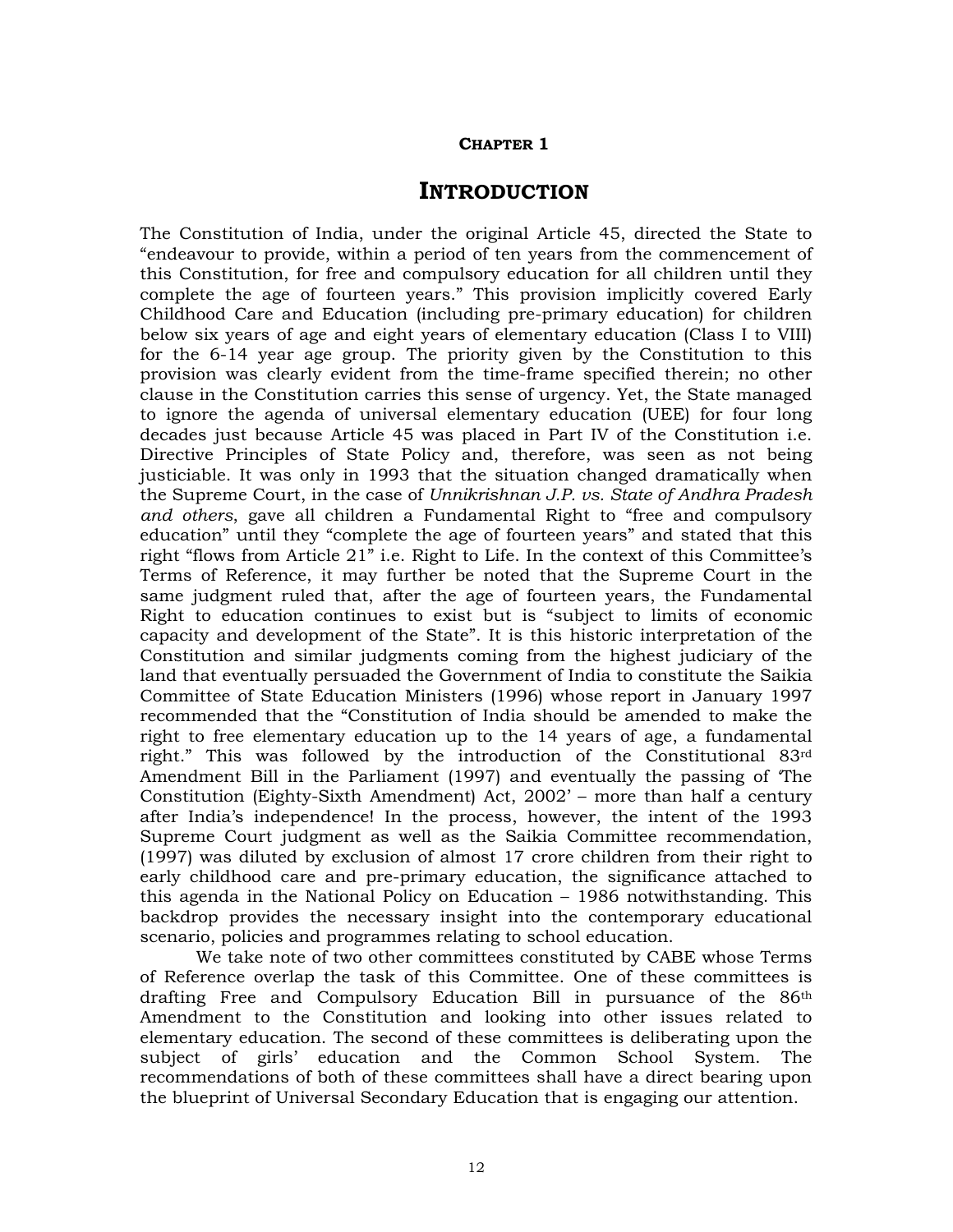The major changes in socio-economic conditions that have taken place since then have brought upon the education system new demands which did not exist half a century ago. Elementary education of eight years is no more adequate – it neither equips a child with the necessary knowledge and skills to face the world of work nor does it empower her to deal with the challenges of a globalising economy. What career avenues – professional or otherwise – are open to a child after merely 8 years of elementary education? The eligibility conditions of even low level certificate or diploma courses (para-medical, technical, or teacher education) all require a minimum of Class XII certificate. By not creating conditions or enabling a child to complete a minimum of 12 years of education, the children are denied opportunities for any career options or meaningful links with the contemporary 'world of work'.

There is yet another persuasive logic to plead for Universal Secondary Education. This relates to the issue of equality and social justice as enshrined in the Constitution. From this notion has emerged the policy of reservations – the policy of Positive Discrimination – for Scheduled Castes and Scheduled Tribes. Such a crucial policy for benefiting the d*alits* and tribals cannot benefit the majority of these historically exploited sections of the society. This is because a large majority of children and youth belonging to SC and ST community do not have access to secondary education; less than 10% of the girls among SCs and STs have access to the  $+2$  stage. Without secondary or senior secondary education, benefits of reservation to SCs/STs will remain elusive.

In this context, it would be worthwhile recalling how the Secondary Education Commission (1952) articulated the aims of secondary education in the following words (Chapter III):

"Citizenship in a democracy . . . . . involves many intellectual, social and moral qualities which cannot be expected to grow of their own accord . . . . . an individual must form his own independent judgment on all kinds of complicated social, economic and political issues and, to a large extent, decide his own course of action. The Secondary Education, which would be the end of all formal education for the majority of the citizens, must assume the responsibility of providing the necessary training . . . . . to develop the capacity for clear thinking and a receptivity to new ideas. . . . . . A democracy of people who can think only confusedly can neither make progress, nor even maintain itself, because it will always be open to the risk of being misled by demagogues.  $\ldots$  . . . . a democratic citizen should have the understanding and the intellectual integrity to sift truth from falsehood, facts from propaganda and to reject the dangerous appeal of fanaticism and prejudice. He must develop a scientific attitude of mind to think objectively and base his conclusions on tested data. . . .

. . should neither reject the old because it is old nor accept the new because it is new, but dispassionately examine both and courageously reject whatever arrests the forces of justice and progress."

How can education contribute to this objective? The Commission indicated the following path (Chapter III):

"A democracy is based on faith in the dignity and worth of every single individual as a human being. . . . . . The object of a democratic education is, therefore, the full, all-round development of every individual's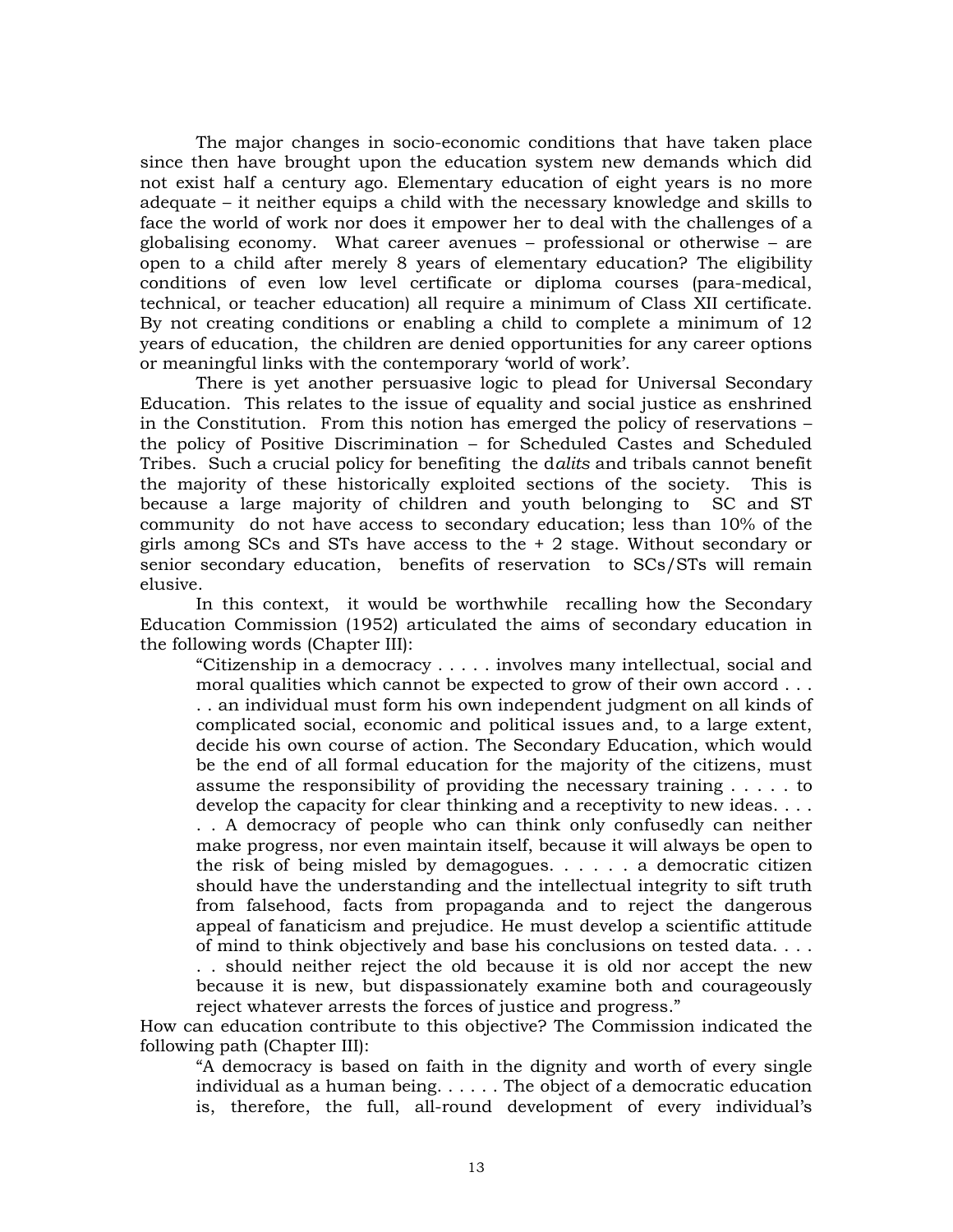personality. . . . . . The view of education that emerges from this basic concept transcends the narrow academic approach and broadens out into an *education for living*, i.e. an education to initiate the students into the many-sided art of living in a community. It is obvious, however, that an individual cannot live and develop alone. . . . . . it is essential that he should learn to live with others and to appreciate the value of cooperation . . . . . No education is worth the name which does not inculcate the qualities necessary for living graciously, harmoniously and efficiently with one's fellow men."

 The Commission was concerned with issues which continue to strain and distort our democracy even to date (Chapter III):

"Another important aim which the secondary school must foster is the development of a sense of *true patriotism*. . . . . . The propriety of inculcating, through education, a deep love of one's own country, is too obvious to require any justification, but in doing so it is necessary to take care that this love does not degenerate into nationalistic jingoism. True patriotism involves *three* things – a sincere *appreciation* of the social and cultural achievements of one's own country, a readiness to *recognise its weaknesses* frankly and to work for their eradication and an earnest *resolve to serve* it to the best of one's ability, harmonising and subordinating individual interests to broader national interests. The school must address itself to building up this rich, threefold concept of patriotism."

The foregoing paragraphs would then provide the framework for arguing that universal secondary education is no more a luxury but a pre-condition for equitable social development, widening participation in India's democratic functioning, building up of an enlightened secular republic, and be globally competitive. The latest figures of 'Drop Out' rates reveal that almost half of the child population enrolled in schools does not complete even eight years of elementary education. This is despite the internationally funded DPEP from 1993-94 onwards and now almost three years of *Sarva Shiksha Abhiyan* (SSA). The Gender Parity Index has been improving rather slowly. UNESCO's Global Monitoring Report of 2002 has made detailed projections and concluded that India is unlikely to achieve UEE even by 2015! In this sense, India is categorised along with Pakistan, Nepal and some of the middle east and sub-Saharan countries; some of the South Asian neighbouring countries like Sri Lanka and Bangladesh have done better than India. These warnings are important since the ambition of the Indian State is to emerge as a developed nation by 2020.

A successful programme of Universal Elementary Education is the precondition for taking the first reliable step towards Universal Secondary Education. The success of UEE will lie in objectively reviewing the very premises on which the present policies and programmes are founded and reconstructing the policies on the basis of the outcome of such a review.

Universal Secondary Education cannot be merely quantitative expansion or an illuminated carbon copy of what exists today. The very concept of secondary education needs to be reconstructed in the context of today and tomorrow. We would profit here by quoting from the Report of the Education Commission (1964-66):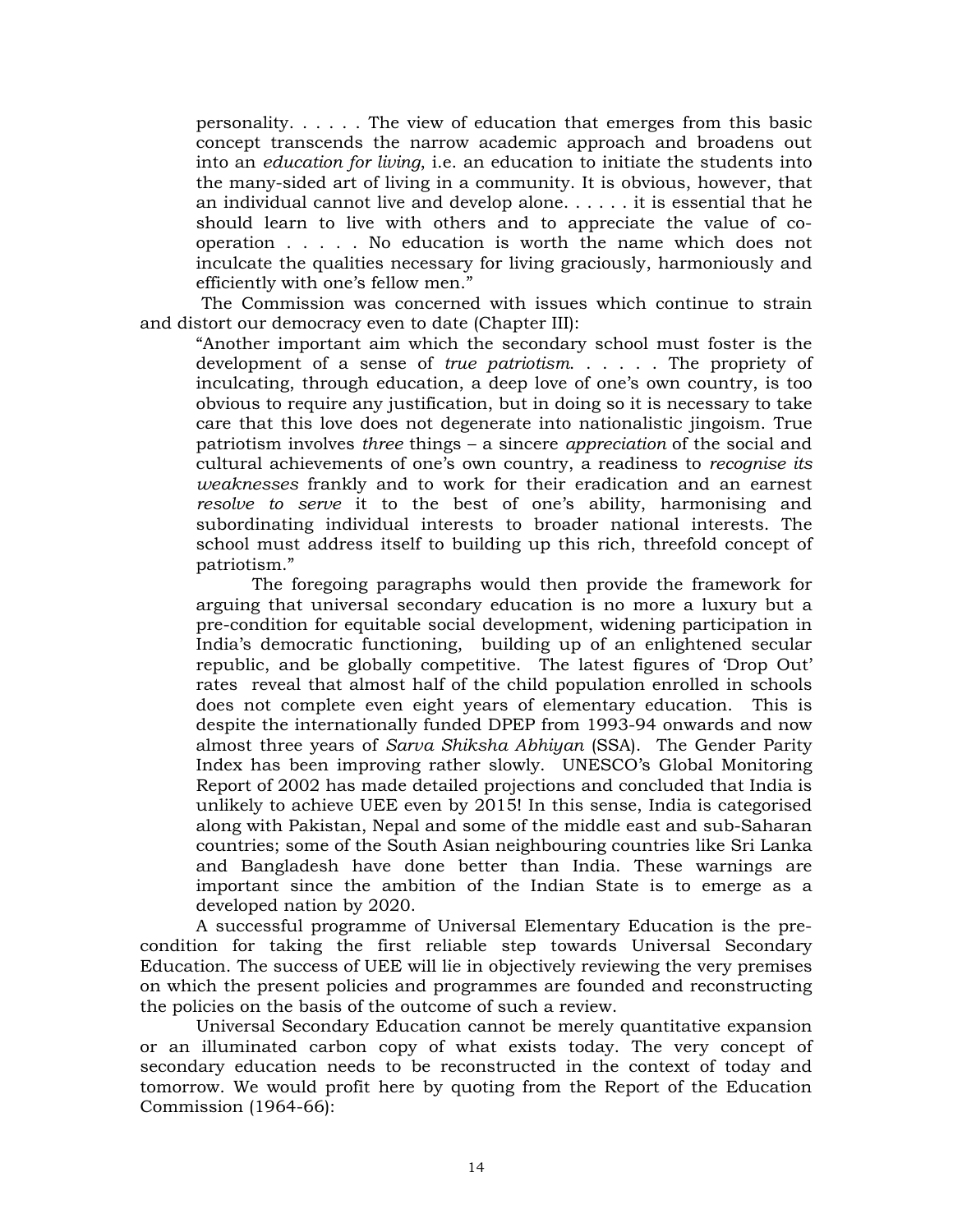"The naïve belief that all education is necessarily good, both for the individual and for society, and that it will necessarily lead to progress, can be as harmful as it is misplaced. Quantitatively, education can be organised to promote social justice or to retard it. History shows numerous instances where small social groups and elites have used education as a prerogative of their rule and as a tool for maintaining their hegemony and perpetuating the values upon which it has rested. On the other hand, there are cases in which a social and cultural revolution has been brought about in a system where equality of educational opportunity is provided and education is deliberately used to develop more and more potential talent and to harness it to the solution of national problems. The same is even more true of the quality of education."

- Report of Education Commission (1964-66), Section 1.16

 Universalisation would then call for a paradigm shift in conceptualising secondary education in its structural as well as curricular dimensions. Only then one would expect it to become a powerful means of social transformation. Following four guiding principles may act as the pillars on which the edifice of Universal Secondary Education should be built in the years to come:

- 1. **Universal Access**: Access is to be envisaged in physical, social, cultural and economic terms – all interwoven in a common concept. This calls for a redefinition of some of the basic features of the Indian school. For instance, it is not sufficient to provide physical access to an orthopaedically disabled child. It is equally critical that the disability of such a child is not seen in medical terms alone. The moment a barrier-free physical access is provided, this child's disability disappears and she becomes as capable as the rest of her peers. In this sense, the disability is a social construct and the matter does not end by solving the problem at the physical level alone but demands a change in the mindsets of her classmates, teachers and the curriculum planners or textbook writers. Similarly, in the case of a dalit child, access is as much a cultural question as it is one of a school being available in the neighbourhood. There are poignant accounts of how alienating and humiliating school experience can be for children of the deprived sections of society. This kind of alienation is equally visible in gender discrimination as it operates as a 'hidden curriculum' all the time as an extension of patriarchy embedded in society. In these circumstances, children don't just 'drop out' voluntarily, but either they are 'pushed out' or even 'walk out' in protest. It is only when the school is able to create a new cultural ambience and a childfriendly curriculum that universal access would begin to mean more than just concrete, black boards or even computers.
- 2. **Equality and Social Justice**: These two fundamental principles as enshrined in the Constitution imply equality and social justice towards secondary education, inside secondary education and through secondary education. It is only when the school curriculum empowers the child adequately to initially understand, then question and finally deal with that inequality and injustice, the child would be in a position to continue to seek equality and social justice in her life after the school. This is not all. We must draw attention to at least six dimensions of equality and social justice for which the school system will have to strive for viz.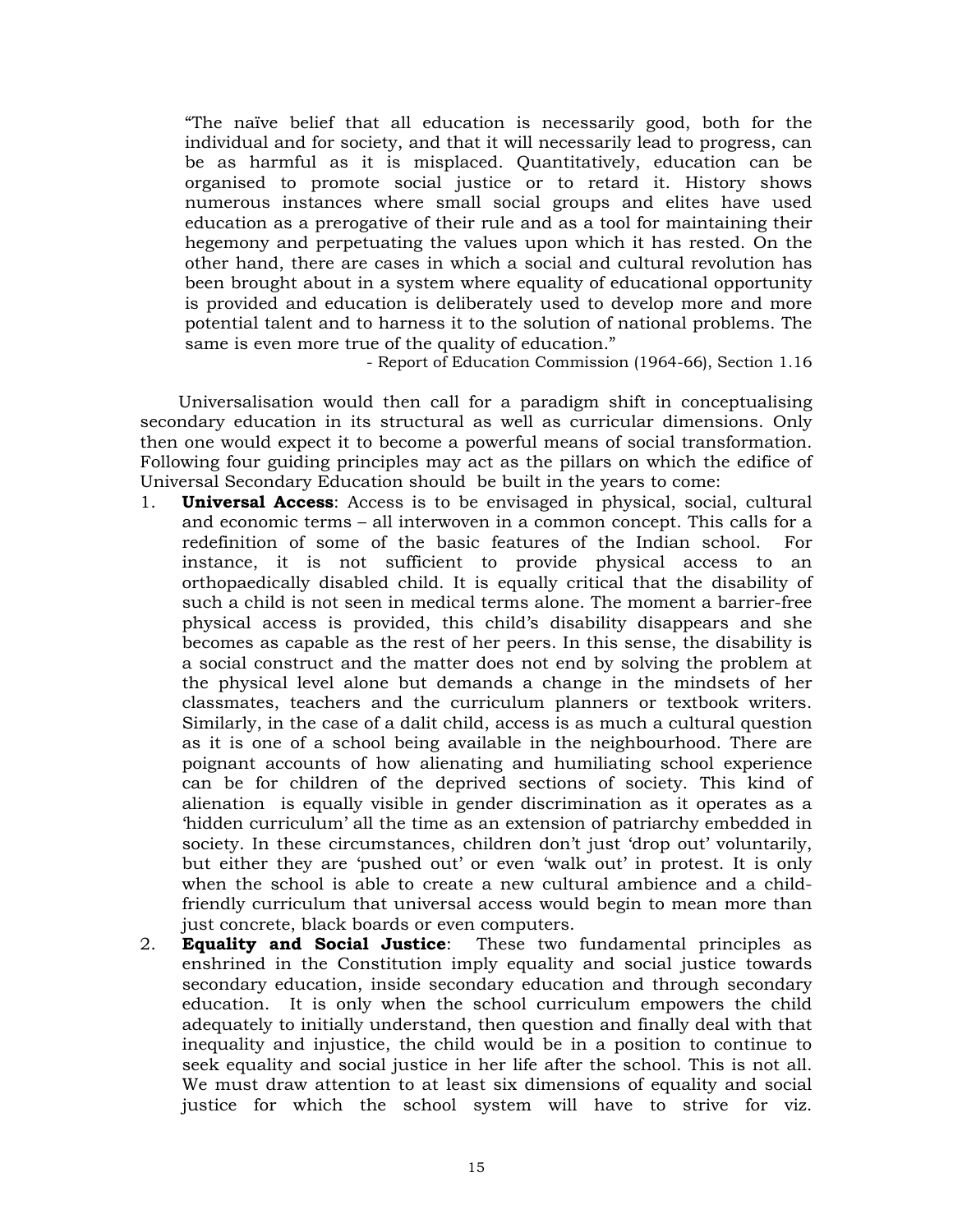(a) gender; (b) economic disparity; (c) social i.e. SCs/STs; (d) Cultural (including the issues of religious and linguistic diversity); (e) disability (both physical and mental), and (f) rural-urban. All these dimensions need to be reflected with sensitivity in the curriculum such that the self-esteem of each child is built up. This is necessary for ensuring that all children are able to complete their secondary education.

 The issue has a structural dimension too. Almost 25% of the secondary schools today are private unaided schools whose clientele comes only from the privileged sections of society. This means that the children studying in such schools are deprived of the experience of knowing children of different social classes and diverse cultural backgrounds. It is inconceivable that such schools can inculcate a sense of equality or social justice among their students or even build up an appreciation of the composite culture and plural character of India. This anomaly can be taken care of only by including the private unaided schools in a Common School System, as recommended by the Education Commission (1964-66).

- 3. **Relevance and Development:** No education today can be accepted as being relevant unless it (a) helps in unfolding the full potential of the child; and (b) plays the role of linking the development of the child with the society and its political, productive and socio-cultural dimensions. We would like to list five domains in which the developmental role of education can be envisaged: (a) building up citizenship for a country that is striving to become a democratic, egalitarian and secular society; (b) interdisciplinary approach to knowledge, concept formation (not just piling up information) and its application in daily life and attributes such as critical thought and creativity; (c) evolving values in a plural society that is, at the same time, stratified and hierarchical; (d) generic competencies that cut across various domains of knowledge as well as skills; and (e) skill formation in the context of rapidly changing technology which demands formation of multiple skills, transfer of learning and ability to continue to unlearn and learn. A substantial proportion of parents send their children to schools with expectation that education will enable their children to face the 'world of work' with confidence and carve out a meaningful livelihood for themselves. For this purpose, it is essential that learning emerges from the child's social ethos and her productive experience, and at the same time ensures that the child will have access to global knowledge and challenges.
- 4. **Structural and Curricular Aspects**: Curricular reforms cannot be delinked from structural reforms. There is a consensus today throughout the country with respect to the 10+2 pattern of school education, as recommended by the Education Commission (1964-66). The Education Commission had also advocated that a minimum of 10 years of common curriculum is required for building citizenship in a democracy and for linking the 'world of knowledge' with the 'world of work'. In this concept, diversified courses will be introduced only at the +2 stage. These recommendations related to curriculum could be implemented by all States/ UTs only because the Central Government enabled a nation-wide switchover to the 10+2 pattern. In contrast, the policy on vocational education of "diverting" at least  $25%$  of the children enrolled at the  $+2$ stage to the vocational stream by the year 2000 has not found favour with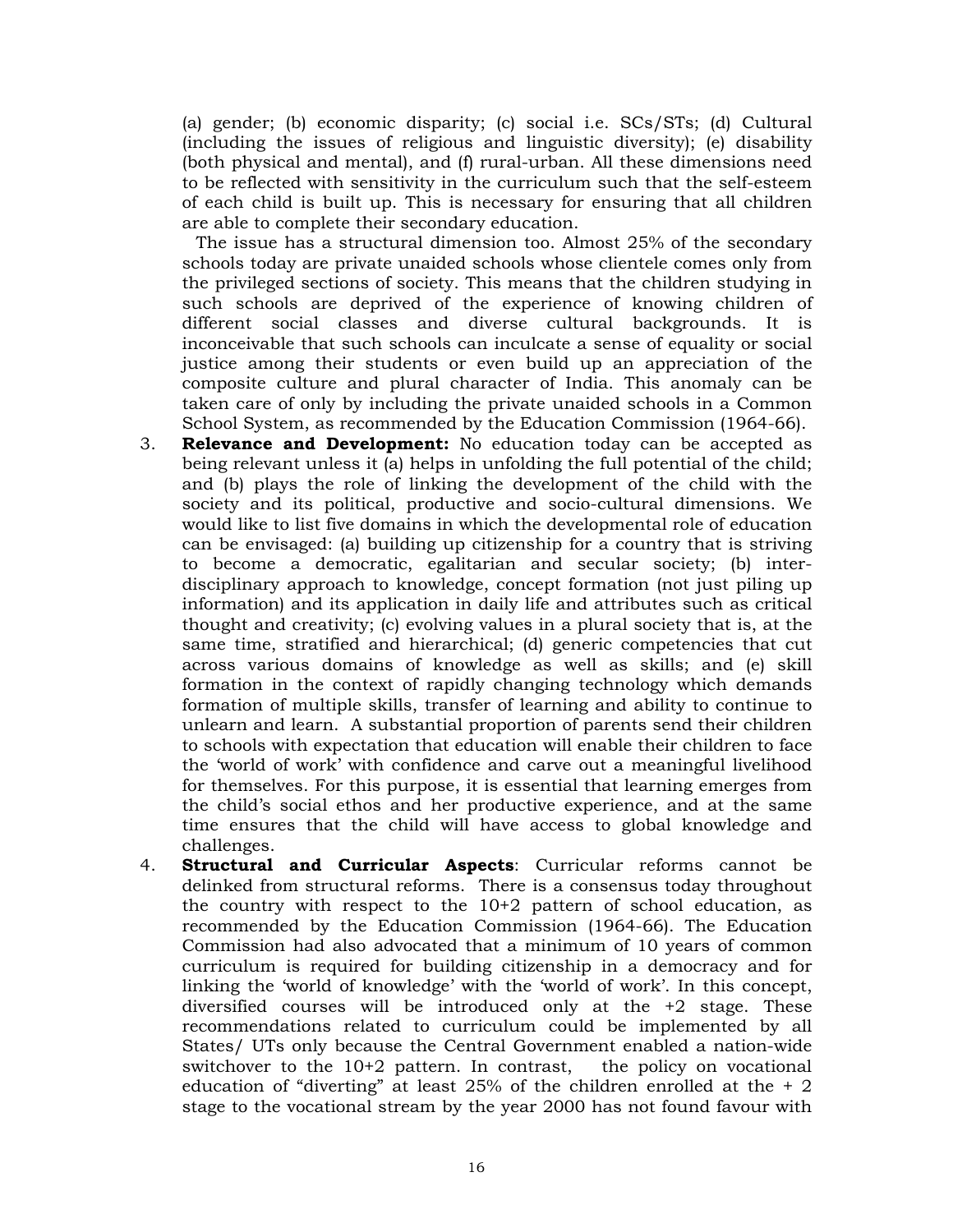students. According to the Ministry's Annual Reports, less than 5% of the enrolment at the + 2 stage in the year 2003 was in vocational stream. One can infer that the children refused to be "diverted" and preferred the academic stream. The issue has been recently addressed by the National Focus Group on 'Work and Education', as constituted by NCERT, as part of the exercise of reviewing and revising the curriculum framework. The above report (April 2005) recommends a two-pronged strategy with radical structural and curricular implications for the entire school education, including secondary education, viz. (a) Productive work must be introduced in the curriculum as a pedagogic medium for acquisition of knowledge, building values and skill formation from pre-primary stage to the + 2 stage; (b) A nation-vide programme of Vocational Education and Training (VET) must be built up in mission mode and be structurally and administratively placed outside the school system incorporating modular courses with lateral and vertical linkages. As long as the proposed twopronged strategy of simultaneous structural and curricular reforms is not institutionaliased, it is inconceivable that the "world of work" can be meaningfully integrated with the "world of knowledge" and vocational education can become a significant and effective programme.

The four guiding principles, namely universal access, equality and social justice, relevance and development, and structural and curricular aspects as guiding principles together imply a paradigm shift necessary for moving towards the goal of Universalisation of Secondary Education. This shift is expected to simultaneously impact at the level of access, socio-cultural character, developmental objectives and structural-cum-curricular provisions of secondary education - all at the same time and throughout the nation. We do not, however, envisage a change overnight but what is required is an unambiguous commitment to a policy framework that will be necessary for translating this vision on the ground.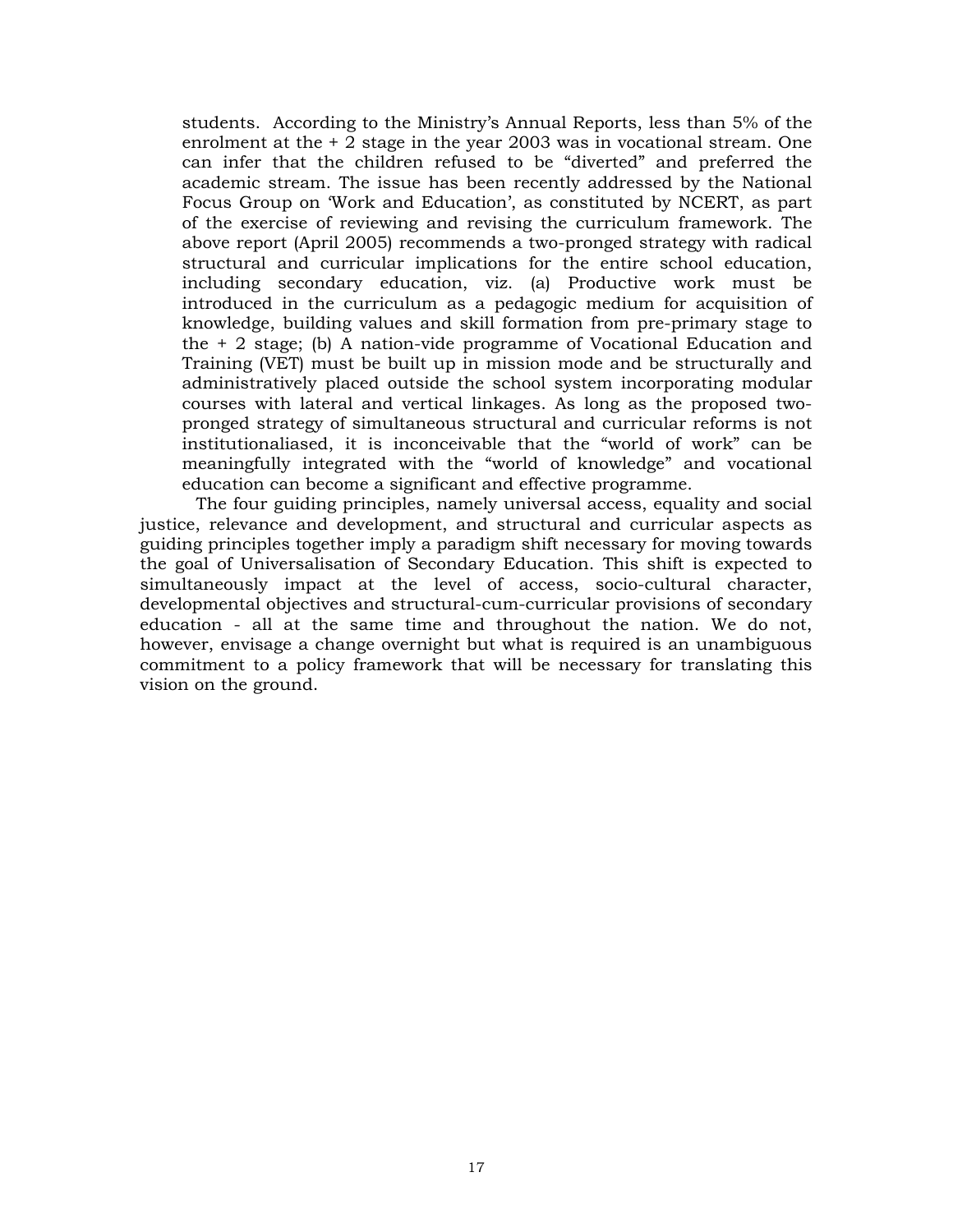## **CHAPTER 2**

# **SECONDARY EDUCATION: NATURE AND SCOPE**

## **Vision**

Provide high quality secondary education to all Indian adolescent girls and boys upto the age of 16 by 2015, and upto the age of 18 by 2020.

## **Introduction**

It is time that we recognise the rising levels of democratic consciousness and social aspirations among the young people in the age group of 14-18 years, particularly from the deprived sections of society including girls and the disabled, for a greater share in nation's political, social and techno-economic life. This pressure is expected to take a quantum jump consequent upon the anticipated progress in the UEE by 2010. In view of this, the Central and the State/UT governments must jointly initiate planning to implement the agenda of universal and free secondary education in the first phase by the year 2015 and then extend it to senior secondary education in the second phase by the year 2020. The conventional expectation from secondary/senior secondary education lies in its role in creating the necessary base for generating technical person power, raising the potential of a society in contributing to the growth of knowledge and skills and thereby enhancing the nation's capacity to face the challenge of global competitiveness. That in itself constitutes a significant part of the vision. However, this is not all. The contemporary and additional expectation from secondary education is to build a democratic citizenship that is committed to the Constitutional goal of enabling India to move towards an egalitarian, secular and enlightened society while also being sensitive to India's rich cultural and linguistic diversity and its composite culture.

There is yet another dimension. In order to extend the access of secondary education to the hitherto marginalised sections of society, comprising almost two-thirds of the 14-18 year age group population, and make their participation at this level genuinely inclusive, it would become imperative that the long-overdue changes in the social, cultural and pedagogic character of the secondary/senior secondary school are not delayed any further. Indeed, such changes are expected to benefit even those sections that manage at present to participate in and survive through secondary education, inspite of its exclusionary character. This implies that universalisation of secondary education can not be envisaged merely in terms of quantitative expansion of what we have today. As argued in the introductory chapter, universalisation calls for a paradigm shift founded on four guiding principles that involve reconceptualisation of access itself, socio-cultural ambience of the classroom, notion of knowledge, values and skills and the relationship between what is learnt inside the school and what is available outside. Without such a paradigm shift, the goal of Universalisation of Secondary Education is as likely to elude the policy makers as has been the case with the UEE agenda for more than half a century. What follows, therefore, in this chapter is an attempt to elaborate on the vision emerging out of this concern.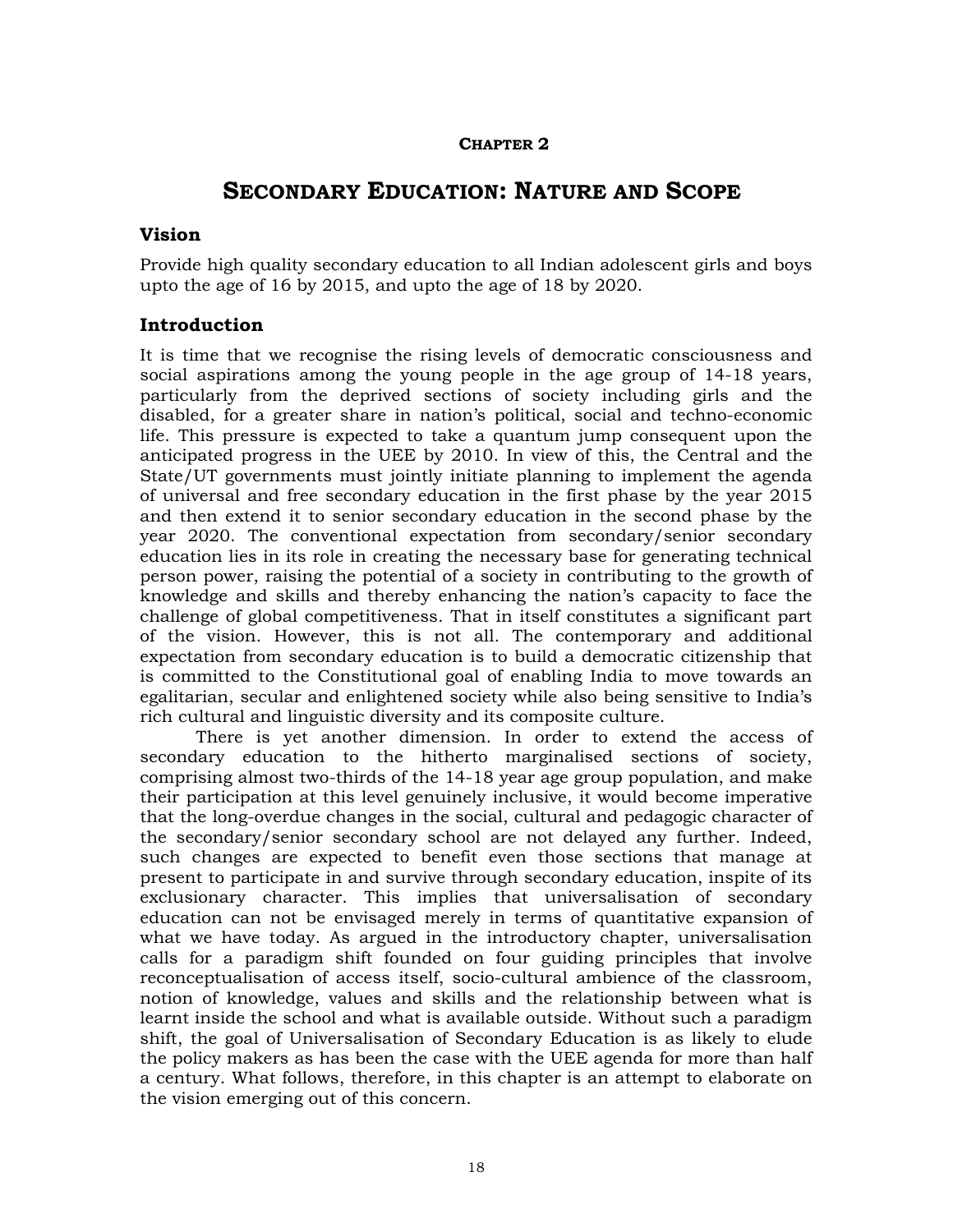The relevant questions in this context are:

- 1. What kind of future citizens does India want to build up?
- 2. What is the nature of secondary education that can lead to the development of the defined citizenship attributes?

Echoing the Indian wisdom, the International Commission on Education for the 21st Century also mentioned human beings live in four planes namely physical, intellectual, mental and spiritual. Accordingly, future citizens of India should be physically strong and sound, intellectually competent, mentally/emotionally matured and intelligent, and spiritually intelligent and enriched to be creative, innovative and exploring.

To support education at four planes, the Commission identified four pillars of learning, namely, learning to know, learning to do, learning to live together and learning to be.

- $\triangleright$  Physical qualities will include internally sound and disease free long life, physical skills at work and play, etc. reflecting learning to know as well as learning to do.
- $\triangleright$  Intellectual skills should display multiple intelligence at the best of the potentials; and also transcending from lower to higher order cognition nurturing creativity with emphasis on learning to know.
- $\triangleright$  Emotional qualities are the emotional intelligence that makes significant contribution to corporate and social life and '*learning to live together'*.
- ¾ Spiritual skills would be woven around the concept of '*learning to be'*, particularly, linking oneself to larger social, national, global and cosmic goals.

 Future education, then, would be a holistic responsive education facilitating *manifestation of perfection already in man and woman*. It also implies the cognitive, emotive and physical attributes of future citizens to be founded on a sound value paradigm. This will require re-conceptualising secondary education and a building a fresh new concept. Emphasis in secondary education has to be shifted from 'mugging up' a few content items for writing examination to school as holistic living experience. This implies a paradigm shift in the conceptualisation of secondary education itself.

This would also mean that secondary education cannot be treated only as a production function of the economy, nor can it be justified only on the ground that it contributes to human capital formation and large majority of school graduates will enter the work force. Conceptually, it has to be more inclusive – justifying on the ground that every child has right to exercise her/his full potential and achieve excellence; education has the potentiality and 'state' has the responsibility in facilitating unfolding that potential and achieving the excellence hidden in every individual.

#### **Education for Multiple Intelligences**

Contemporary secondary education concentrates primarily on learning a few subjects challenging the 'cognitive intelligence', that too largely the lower order cognition. This very approach to secondary education disables a large number of students because students with differential intelligence are unable to cope with the demands of the kind of education offered in secondary education; on the other hand, secondary education do not contribute and nurture the.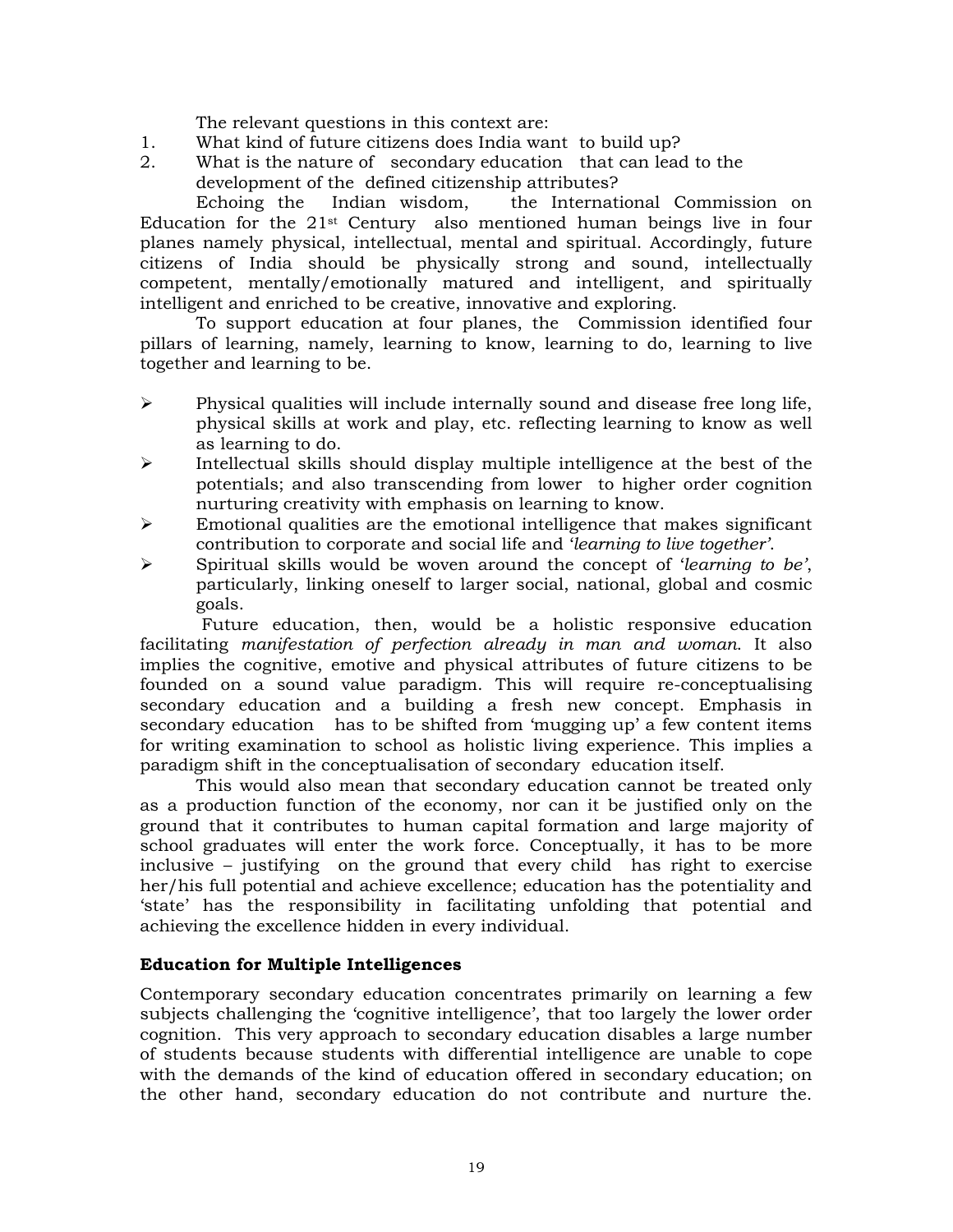differential intelligence that children bring with them to the school. For example, a talented sports genius is ridiculed for low scores in mathematics or geography. The future secondary education must be designed to nurture multiple intelligence like linguistic or verbal intelligence, logical-mathematical intelligence, spatial intelligence, bodily-kinesthetic or sports intelligence, musical intelligence, inter-personal intelligence, intra-personal intelligence and naturalist or environmental intelligence.

The Committee does not necessarily propose and recommend adoption or adaptation of Howard Gardener's model of multiple intelligence lock stock and barrel. The primary intention of designing secondary education with a multiple intelligence framework is to ensure that a young person with musical ability can emerge a musician, one with bodily and kinesthetic intelligence is able to emerge as a sportsperson, as much as the person with linguistic intelligence can unfold himself or herself as an orator, a writer, etc. Equally important is nurturing the logical-mathematical intelligence that can produce a scholar in mathematics and science and other such scholastic subjects. In absence of education designed to facilitate multiple intelligence, children with intelligence other than mathematical-logical intelligence are dubbed as nonintelligent or less intelligent. This not only makes them underachievers but also demolishes their self-concept and self esteem. In essence, for universalisation, secondary education must offer adequate opportunity for exercising all varieties of intelligence and unfolding the full potential in each student.

## **Education of the Adolescence**

Secondary education spreads over the ages of 15 and 16, and then to 17 and 18 in the senior secondary grades. These are the years of adolescence, and late adolescence. These are the years of transition; indeed, most crucial years of life. There are steady and fast changes in the body structure transforming to adult form and image of life. At this age, the bodily changes take final shape and stabilise. Established theories of intelligence also indicate that growth of intelligence stabilise at this age, although the new generation brain research indicates that because of continuous reorganisation of brain neurons, intelligence may continue to grow beyond this age. From the angle of multiple intelligence, this age is the most significant since the potentialities unfold faster and stabilise. The childhood voice cracks and takes the final shape (important for budding musicians); majority of the players show their final promise at this stage, and so on. This is also the stage of emotional transformation and maturity that swings between joy and trauma. Secondary education essentially has to be the education of the adolescence. Experiences in schooling have to be designed to be responsive to the needs of transition and stabilisation. Since large number of students are likely to transit from education to the world of work, it is also the stage of transition to work. Secondary education must foster skills of transition.

Though both boys and girls experience transition, there is a special case for girls and it needs special attention. Because of prejudices, taboos and social stigma, phase of transition for girls is more difficult. Child marriage, still prevalent in many parts of the country is a stumbling block for girls education. Also, it will be necessary to develop a gender friendly curriculum.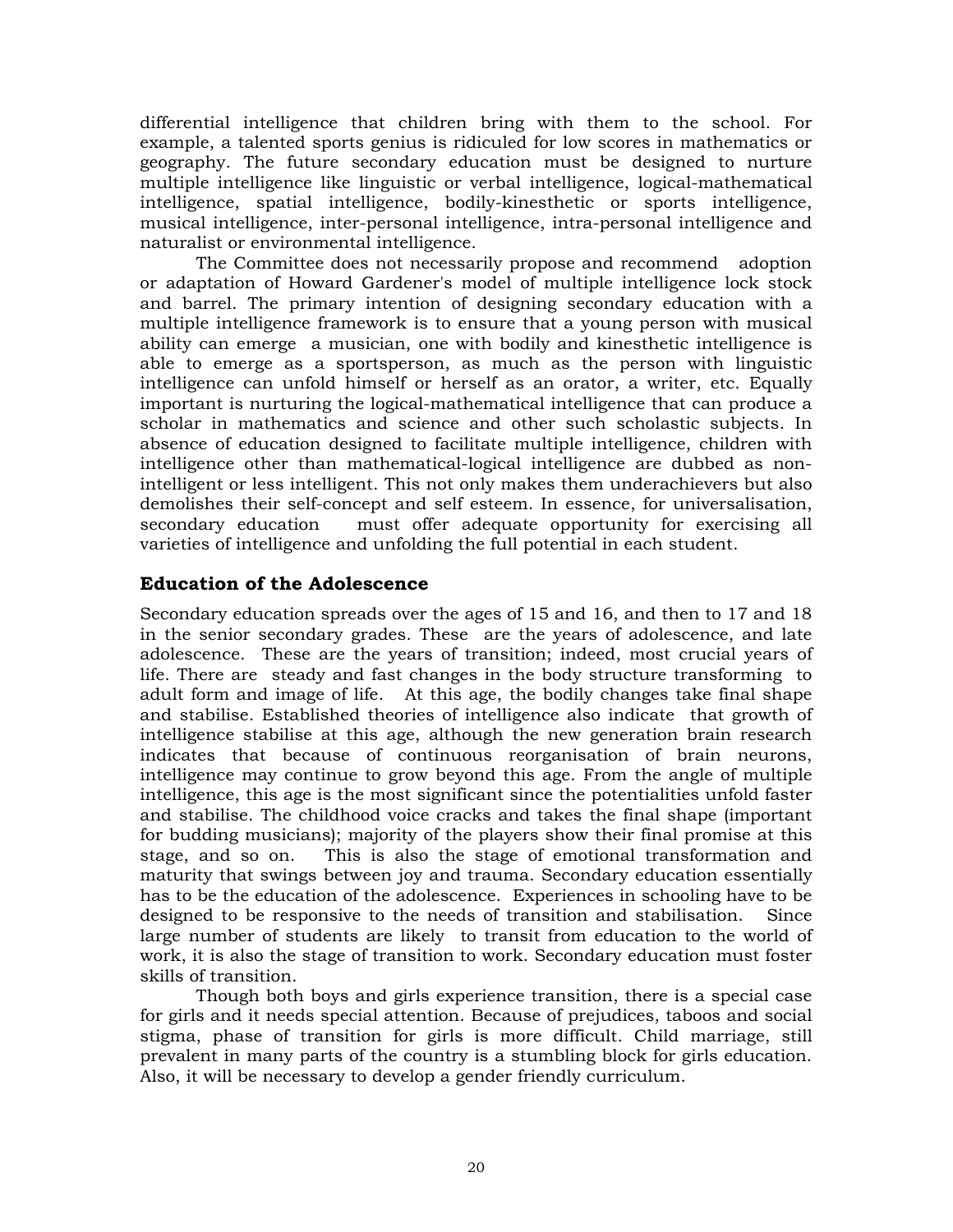#### **Universal, Free, Compulsory, Age …**

In the context of education, 'universal', 'free', and 'compulsory' can be used simultaneously although three have altogether different meanings. There are countries where education is free but not universal, there are others where certain levels of education are universal but not free; there are yet others where education is free and also compulsory. For example, with the amendment of the Constitution, elementary education for the children in the age group 6 to 14 must be universal, free and compulsory. Education at the preschool level, however, can be universal and free, but not compulsory.

Committee is of the view that secondary education should be universal and free but not compulsory. By universal it means, then creating universal access and opportunity for all children to receive secondary education. It is important and meaningful. It is evident from the international experience that secondary education becomes naturally universal once universal elementary education has been achieved. The transition rate from eighth to the ninth grades in India is almost 85 per cent and this transition rate is further improving. With the universalisation of elementary education through SSA, there will be universal demand for secondary education. What is important is to create access for universal secondary education which need not be free and should not be compulsory. Universal secondary education had to be differentially subsidised, almost total state responsibility for providing secondary education to economically weaker sections of the society, and moderately subsidised for those who can afford.

On age, the Committee recommends universal secondary education by 2015; the projection of enrolment, transition rate indicates full possibility of universal enrolment in secondary education by 2015. By 2020, the target should be universal enrolment, full retention and mastery learning in all kinds of learning tasks by more than 60% learners. Also, by 2020, there will be provision for universal senior secondary education and universal retention. This will be possible because of high transition rate from  $10<sup>th</sup>$  to  $11<sup>th</sup>$  standard and high retention rate in the senior secondary grades even now.

#### **Curricular Structure and Course Offerings**

Examining the situation prevailing in mid-1960's with respect to curricular structure at the secondary level, the Education Commission (1964-66) recommended its reorganization in the following words: "The first step in this direction would be the abandoning of the present higher secondary pattern in which specialization begins in class IX, and the institution of a new higher secondary course beginning in class XI." While recommending a nation-wide shift to  $10+2+3$  pattern, the Commission visualized that "the first ten years of schooling . . . . .will provide a course of general education *without any specialization*.(emphasis given)" The Commission further clarified that "the system of 'streaming' in schools of general education, which now [i.e. in mid-1960s] begins in class IX, should be given up and *no attempt at specialization should be made till after class X*. (emphasis given)" This recommendation for a common curriculum until class X within the  $10+2+3$  framework was accepted in NPE-1968 and a major programme of shift with additional outlays was undertaken throughout the country. NPE-1986 reiterated this pattern of education as part of the National System of Education. The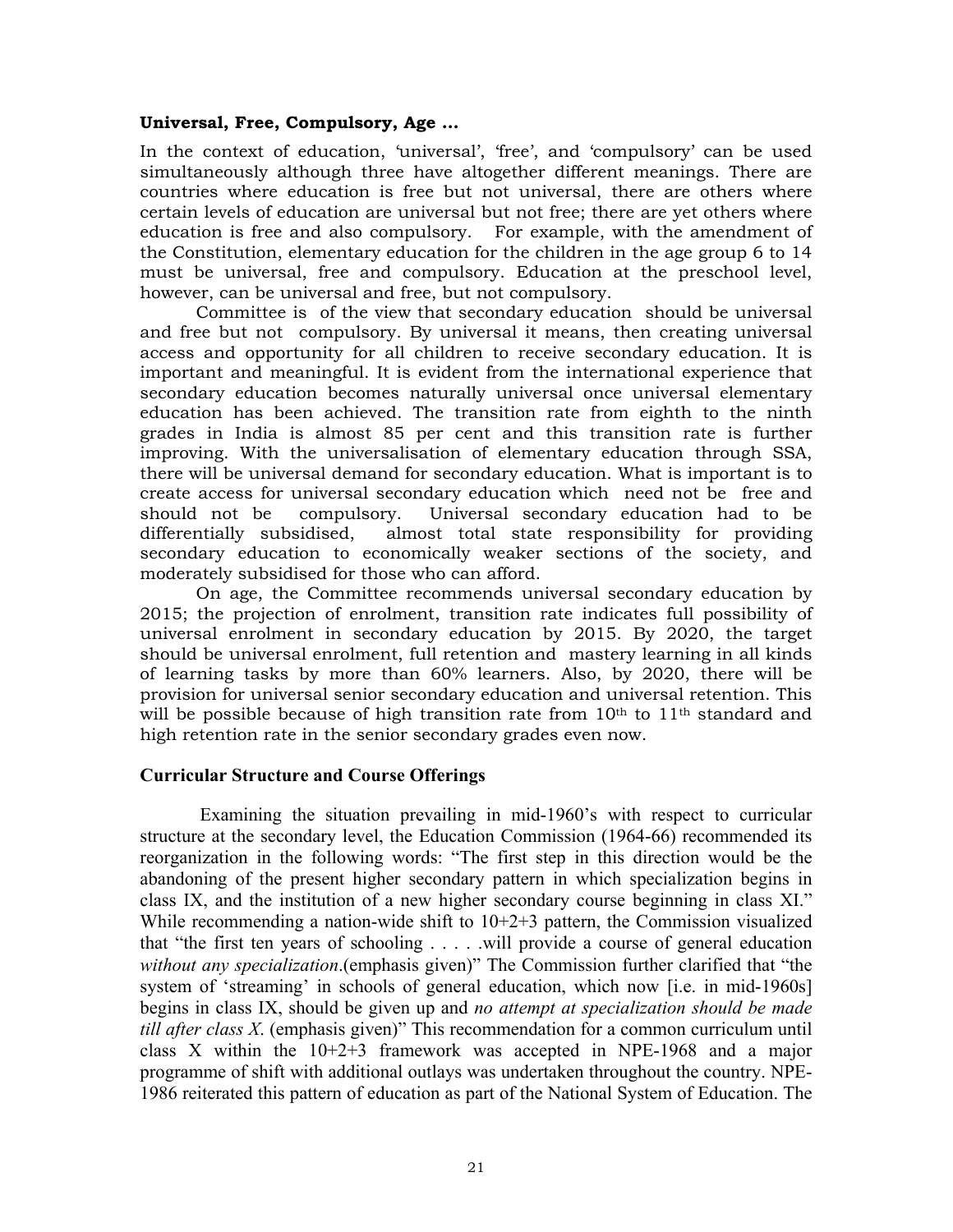National Curriculum Framework (1975) proposed a common curriculum for the ten-year school, to be followed by diversification beginning at class XI for the +2 stage. This basic principle is now practiced nation-wide. The National Curriculum Frameworks prepared successively in 1988, 2000 and 2005 have continued to follow this imperative of NPE-1986. It is in this background that the Committee examined the proposal from certain quarters that diversification should be pre-poned to class IX. The proponents of this view contend that "the most significant reason for mass scale failure in the tenth board examination is the common curriculum and course offerings . . . . . nearly 80 per cent of the candidates who fail in the board examination fail in mathematics, English and science . . . . . besides significant wastage of the educational resources, it affects self-esteem and self-concept of the students." The solution offered by these proponents to the problem of "mass scale failure in the tenth board examination" and its adverse impact on the "selfesteem" of students consisted in "diversification of students into several streams of education beyond eighth standard" and offering them a "cafeteria approach" from class IX onwards. This view was debated by the Committee at length. In the view of the Committee, however, the root cause of "mass scale failure" is not the common curriculum offered until class X as per NPE-1986. Instead, the cause of the failure lies in the framework in which subject knowledge is conceived, the manner in which knowledge is transacted and the evaluation parameters and the assessment procedures adopted for examining students. The right to study and succeed in basic mathematics, science, social science and languages, including English, and other mainstream subjects is as much a fundamental right of a child as to have access to and complete secondary/ senior secondary education. Keeping this in mind, the National Curriculum Framework – 2005 has made several radical proposals to revisit the very character of knowledge, shift to a new pedagogic approach and change the entire examination system. Such changes are urgently required in order to make sure that the nation is freed of this phenomenon of "mass scale failure" and widespread but apparent "under-achievement". Without such a paradigm shift, it would not be possible to universalize secondary education either. We need to be especially concerned about the prevailing practice of not offering science or mathematics at Plus Two stage in many rural schools/ urban slums or to SCs, STs, girls or the disabled (or not providing science labs at class IX-X level in backward areas), thereby forcing these children to go in for the so-called "softer" options. This practice has a significant negative impact on the aspirations of the masses for upward social mobility for their children.

## **Work and Education**

"Based upon the report (April, 2005) of the National Focus Group on Work and Education constituted by NCERT as part of its exercise of revising the existing National Curriculum Framework, the Committee expresses its deep concern with respect to the exclusionary character of education in general and secondary education in particular. This is founded on the artificially instituted dichotomy between work and knowledge (also reflected in the widening gap between school and society). Those who work with their hands and produce significant wealth are denied access to formal education while those who have access to formal education not only denigrate productive manual work but also lack the necessary skills for the same. The socio-cultural, gender and disabilityrelated dimensions of this dichotomy have serious implications. Such education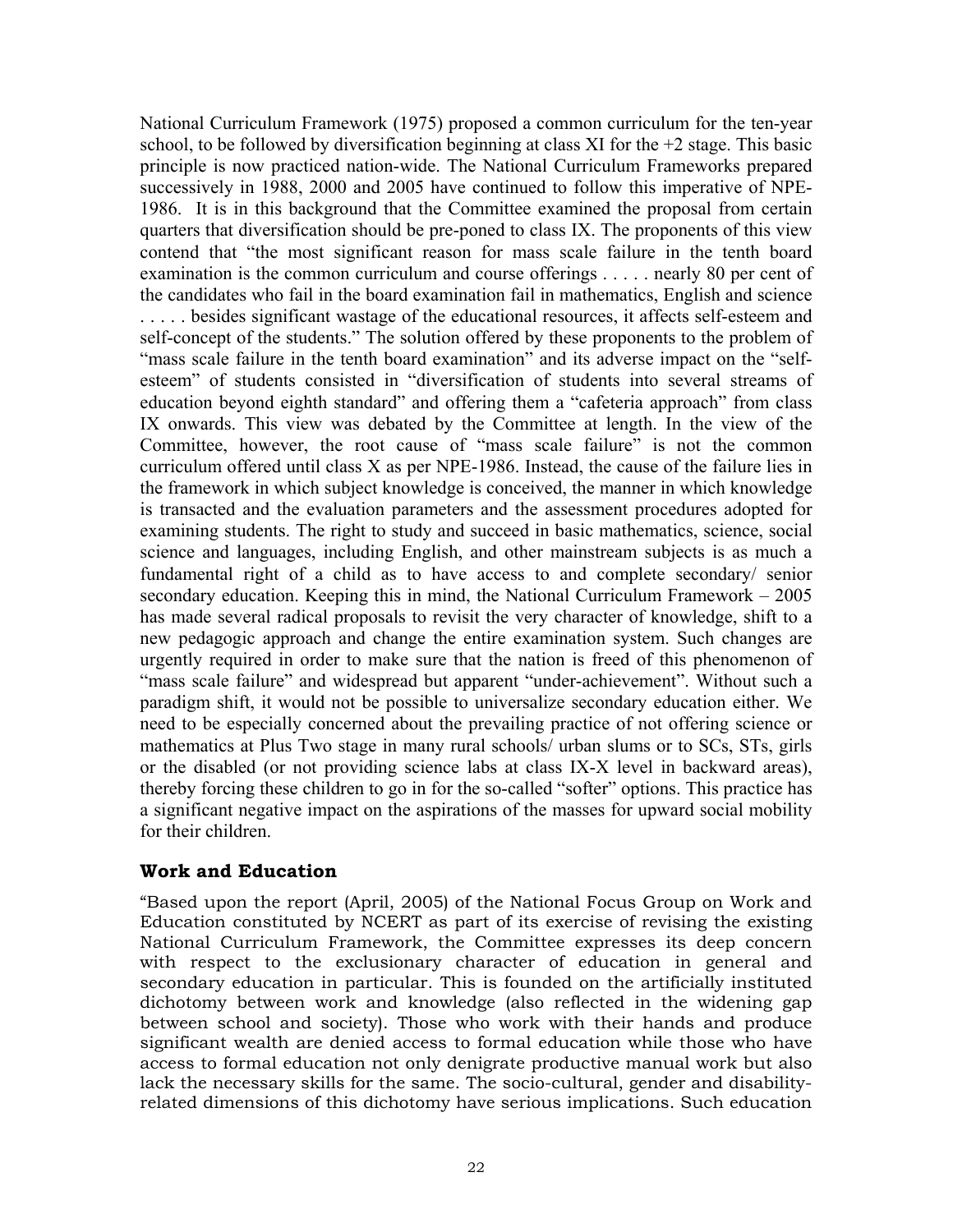has come to be embedded in the knowledge system, representing the dominant classes/castes/cultures/languages with gender in each of these categories. The education system has tended to 'certify' this form of knowledge as being the only 'valid' form. In the process, the knowledge inherent among the vast productive forces along with the related values and skills has been excluded from the school curriculum."

"The Committee also takes note of how the pedagogic role of productive work was time and again either marginalised or trivialized in the school curriculum by equating it with either 'work experience' or Socially Useful Productive Work (SUPW). Accordingly, the Committee recommends the following two-fold strategy for a major curricular reform:

- (1) Productive work (and other forms of work as well, including social action and engagement) may be introduced as a pedagogic medium for *knowledge acquisition, developing values and multiple-skill formation*. A *common core curriculum* incorporating work-centred pedagogy initially until Class X and, within the foreseeable future, up to Class XII for all children, should be the objective. A set of work-related generic competencies (Basic, Inter-personal and Systemic) may be pursued and also inform the redesigning of evaluation parameters as well as the assessment system, including the public examinations. Generic competencies will include, among others, critical thinking, transfer of learning, creativity, communication skills, aesthetics, work motivation, work ethic of collaborative functioning and entrepreneurship-cum-social accountability. This will provide a firm foundation for building up a programme of '*Vocationalised* Education' (to be distinguished from '*Vocational* Education') at the secondary/ senior secondary stages.
- (2) Vocational Education and Training (VET) may be conceived as a *major national programme in the mission mode* and be structurally and administratively placed *outside* the school system. VET in this new perspective will be built upon the *bedrock of 10-12 years of work-centred education in the school system*, unlike the prevailing notion of vocational education 'hanging' in vacuum. VET will include (a) flexible and modular certificate/ diploma courses of varying durations; (b) multiple entry and exit points with in-built credit accumulation facility; (c) vertical and horizontal linkages with the academic, vocational and technical programmes; (d) accessibility all the way from the level of village clusters to the Block and District levels, and also in urban areas; (e) provision for carving out 'work benches' in the neighbourhood out of the existing economic activities, production and technical centres; (f) scope for engaging local farmers, artisans, mechanics, technicians, musicians, artists and other service providers as Resource Persons or invited faculty; and (g) a decentralised accreditation and equivalence programme which will also recognise 'work benches' for the purpose of evaluating and certifying students."

The Committee wishes to emphasise that the above proposal to institutionalise work-centred pedagogy in the school curriculum and building Vocational Education and Training as a programme of national significance for the adolescents and youth can be translated on the ground only if the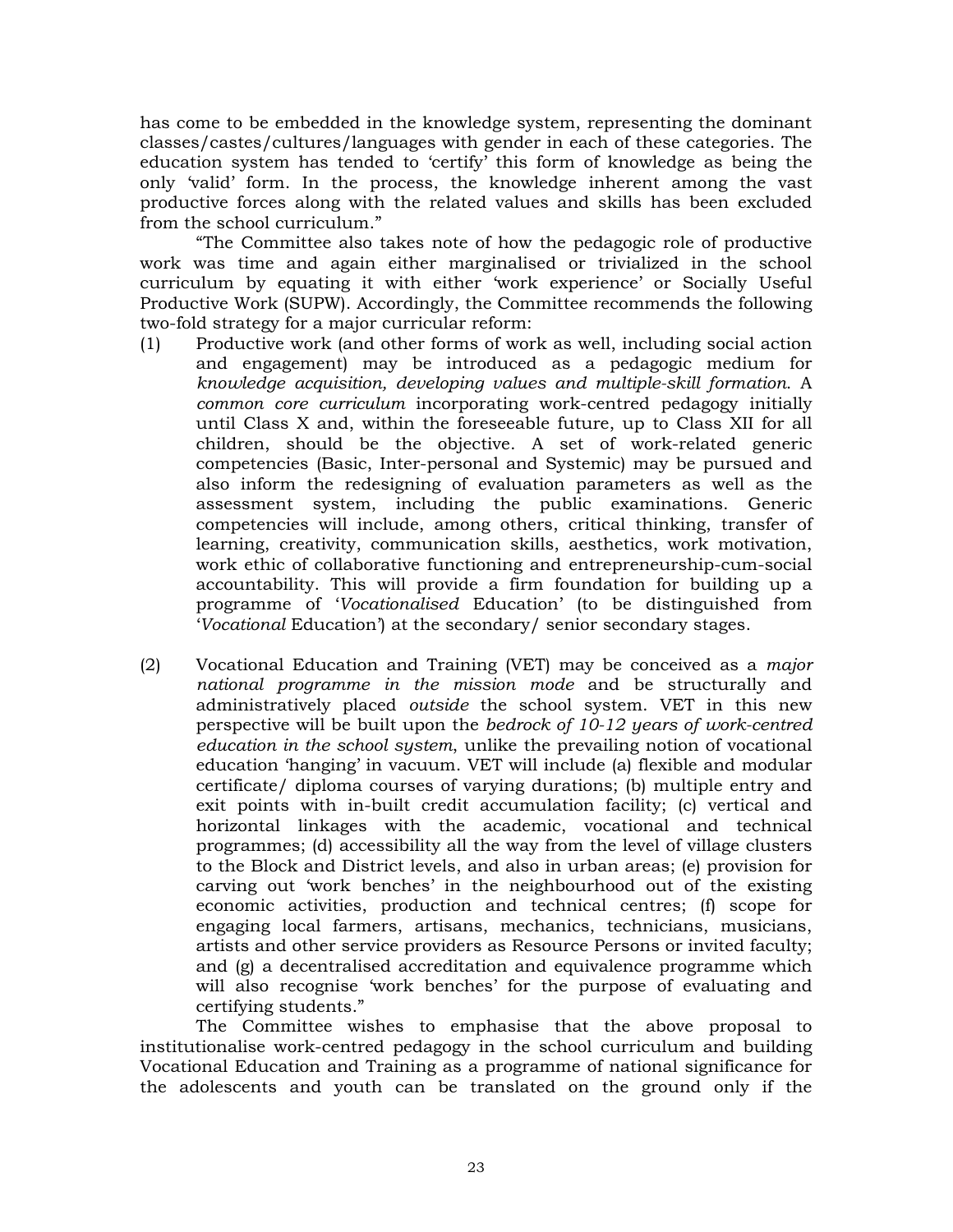necessary systemic changes are made. Let us not hesitate in fulfilling this historical expectation.

## **Common School System**

The Education Commission (1964-66) had recommended a Common School System of Public Education (CSS) as the basis of building up the National System of Education with a view to "bring the different social classes and groups together and thus promote the emergence of an egalitarian and integrated society." The Commission warned that "instead of doing so, education itself is tending to increase social segregation and to perpetuate and widen class distinctions." It further noted that "this is bad not only for the children of the poor but also for the children of the rich and the privileged groups" since "by segregating their children, such privileged parents prevent them from sharing the life and experiences of the children of the poor and coming into contact with the realities of life. . . . . . also render the education of their own children *anaemic and incomplete*. (emphasis ours)" The Commission contended that "if these evils are to be eliminated and the education system is to become a powerful instrument of national development in general, and social and national integration in particular, we must move towards the goal of a common school system of public education." The Commission also pointed out that such a system exists "in different forms and to varying degrees" in other nations like the USA, France and the Scandinavian countries. The British system, however, was based upon privileges and discrimination but, in recent decades, under democratic pressure, it has moved towards a comprehensive school system which is akin to the Common School System recommended by the Commission. There are other developed countries as well like Canada and Japan that have also developed similar systems.

The 1986 policy, while advocating a National System of Education, resolved that "effective measures will be taken in the direction of the Common School System recommended in the 1968 policy." Taking into consideration these policy imperatives and the contemporary emphasis on decetralisation along with the necessary flexibility in the school system to be able to respond to the contextual curricular demands, the concept of the Common School System (CSS) has itself been evolving. There are two widespread misconceptions about CSS, often promoted by its detractors, which we must deal with before going ahead. First, **CSS is misperceived as a uniform school system.** On the contrary, the Education Commission itself advocated that each institution should be "intimately involved with the local community . . . . . . be regarded as an individuality and given academic freedom." This guiding principle has assumed even greater significance in recent times in view of the expectation from each school or a cluster of schools to be able to respond to the local contexts and reflect the rich diversity across the country. Second, it is wrongly claimed that **CSS will not permit a privately managed school to retain its non-government and unaided (or aided) character.** Again, on the contrary, CSS implies that all schools – irrespective of the type of their management, sources of income or affiliating Boards of examinations – will participate and fulfill their responsibility as part of the National System of Education. Based upon the evolving public discourse on CSS, the following definition of CSS can be constructed:

Common school system essentially means a national system of education which is based on the values and principles of the Constitution of India and which provides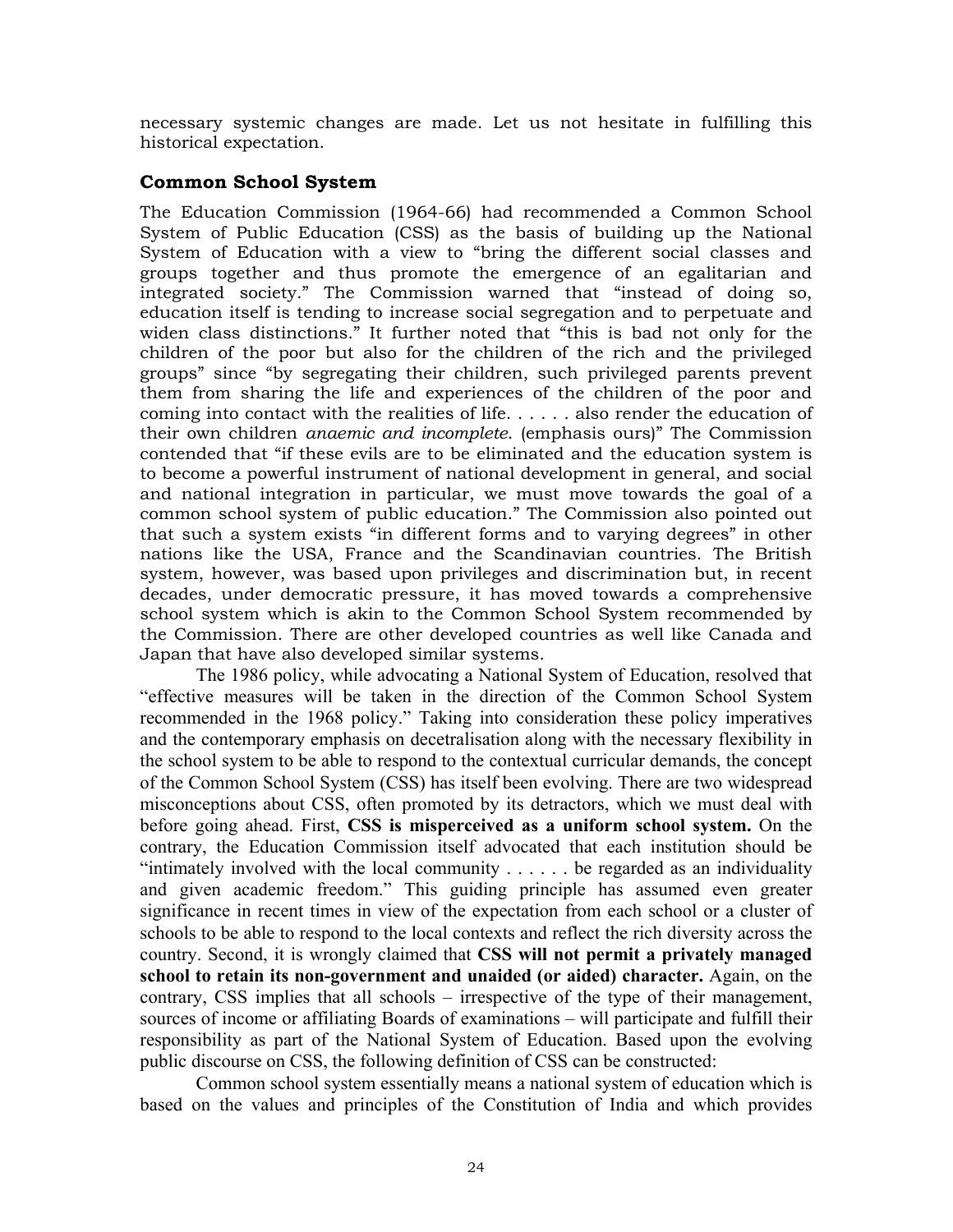education as a comparable quality to all children irrespective of their caste, creed, language, economic or cultural background, geographic location or gender. This is the perspective articulated by the National Policy on Education- 1986 and further elaborated by the National Curriculum Framework-2005. Such a national system of education will be governed by certain minimum infrastructural, financial and curricular norms. For instance, in the context of the recruitment and working conditions of teachers, provision for basic resources, and structural flexibility and academic autonomy necessary for innovation are concerned with the spirit of National Policy on Education and the National Curriculum Framework 2005.

What we have discussed so far in this report as the guiding principles and basic characteristics of a successful programme of Universalisation of Secondary Education is fully consistent with the Common School System as defined above. We might as well add that the kind of paradigm shift we have recommended here can become sustainable only when it is implemented in all categories of schools, including the privately managed unaided schools, in the whole of the country within a declared timeframe, though a properly phased programme will be necessary. This essential linkage between curricular reforms and systemic reforms must be understood, before it is too late. And such reforms would be feasible only within the framework of a Common School System. The Committee would further like to assert that no developed or developing country has ever achieved UEE or, for that matter, Universal Secondary Education, without a strong state-funded Common School System. India is unlikely to be an exception to this historical and global experience.

## **Three-Language Formula**

The three-language formula evolved out of a major political exercise and negotiations in the critical decade of 1950s and the early years of 1960s in response to the rising tensions with respect to different language regions of the country and the question of related cultural identities. In essence, this outcome reflected the federal spirit of our Constitution and the commitment to sustain and promote India's plural character. It is in this background that the 1986 policy made a commitment to implement the three-language formula "more energetically and purposefully." NCFSE-2005 also reiterates this position and proposes to make a renewed bid to fulfill the commitment. While, as part of this formula, a crucial responsibility befalls upon the elementary stage of education to promote the mother tongue as a medium of education, it is the secondary/ senior secondary stage of education that becomes the real testing ground of the more challenging aspects of the formula. The 1986 policy also acknowledged the "uneven" implementation of the formula. The Hindi-speaking states, with their substantial demographic spread, have a special responsibility in responding to this challenge, especially with respect to the concept of the third language as a modern Indian language from a non-Hindi speaking region. Concrete steps in this direction will provide a new thrust for the non-Hindi speaking states to make a fresh commitment to implement the language policy in letter and spirit. It is here that the political commitment made by the nation's leadership soon after independence to strengthen India's unity and integrity, promote inter-cultural dialogue and build an enlightened and articulate citizenship, will be redeemed.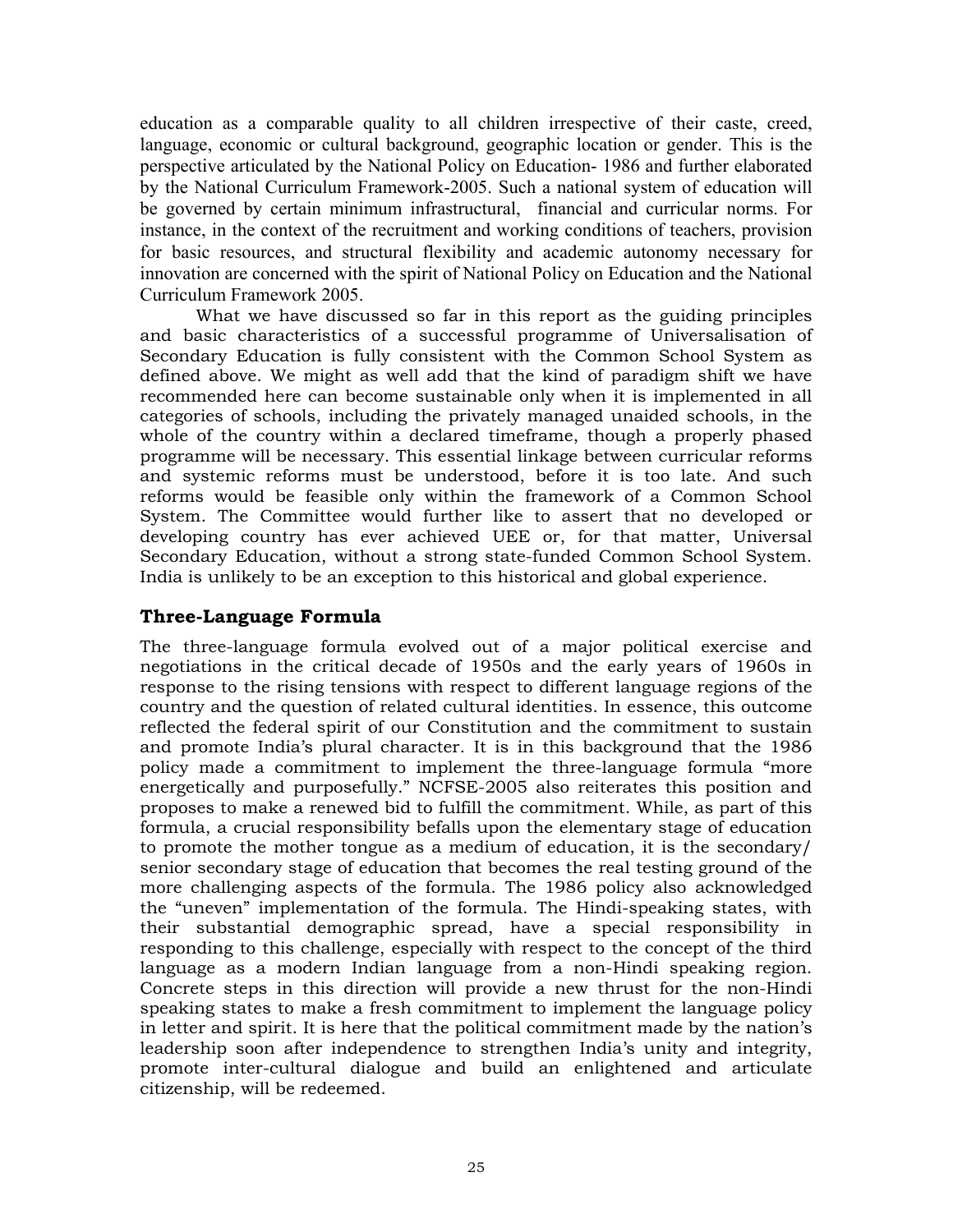In this context, the Committee would like to urge upon the Central Government to take the initiative of setting up an effective and adequately funded structure and process for promoting inter-language translation of the highest quality material available in different languages of India. An active role of the States/UTs will be critical to the success of this central initiative. This process must also cover the word class material available globally in the languages of different countries and make it available widely in all major Indian languages. India's capacity in the field of IT should prove to be of special asset in this respect, provided urgent political attention is paid to this issue. It would be only appropriate if this inter-language endeavour would include Braille and computer-aided facilities for making quality material available to the disabled children also. Apart from enriching communication and understanding among different language regions of the country, the availability of such material in Indian languages will go a long way in enriching the quality of education not just at the secondary/ senior secondary education level but at the higher education level as well.

## **Instructional Processes**

Curricular structure and course offerings are the necessary condition for quality secondary education. Instructional processes provide the sufficient condition for quality secondary education. Contemporary instructional processes and practices are characterised largely by lectures where students are passive listeners. Such instructional processes contribute at best to lower order cognition, memorization and fragile learning; together, they make a grand nexus for large-scale failing in examination. Students lack problem-solving ability, higher order thinking and cognition, and creativity. Most importantly, they miss out on 'learning to know' or learning to learn. If the new generation secondary education sets its targets for students to be able to think critically, solve problems individually and collectively, be creative, instructional processes must undergo a paradigm shift. Instructional processes must bring students at the centre of stage where they primarily learn to learn through peer interaction, problem-solving, experiential learning, etc. In this new instructional scenario, teachers will be facilitators of learning. Research as a tool for learning is quite common all over the world; introduced even at the pre-primary stage. Indeed, by the time students are in the 9<sup>th</sup> and 10<sup>th</sup> standards they should become researchers to be able to crack problems, contemplate solutions, explore and experiments alternative and creative ways of problem-solving. In other words, instructional processes must be constructivist in its approach. Through constructivism, students will learn to construct their learning according to their own worldview that unfolds over the years of schooling. It is this learning to construct learning that will hold them in stead into the adult life at work and later.

## **Student Assessment and Evaluation**

Secondary education is the turning point for a large majority of students. Not only the certificate one earns after schooling but also the actual learning during schooling is the lifelong resource. Along with building dynamism in curricular framework as well as instructional processes, evaluation must undergo major changes. Conventionally, education system, particularly school education is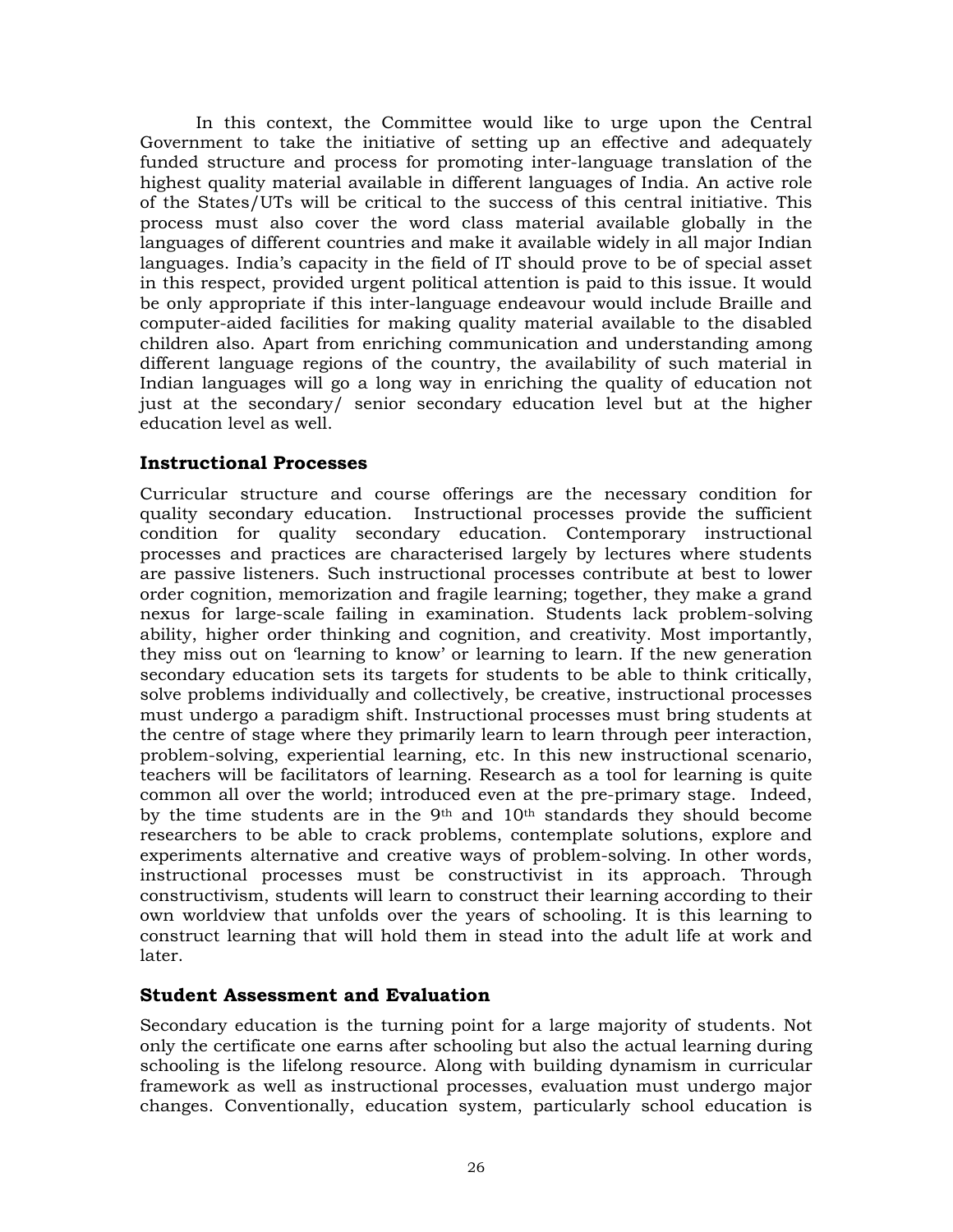guided and controlled by concern for results in examination irrespective of the quality of learning --whether fragile or sustainable. The competition, though artificial, for securing percentage of marks in the final examination creates unusual stress in the students leading often to mental break down and suicides. This must change.

Change in the mechanics of examination will be too simplistic a solution, amounting to treating the symptoms, not the disease itself. Examination-stress is directly related to facing the challenge of examination with 'fragile' learning due to memorizing huge stock of information. In order to manage the stress factor in examination it will be necessary to ensure sustainable learning which the function of instructional processes is.

Yet, it will be necessary to reconstruct and redesign examination system with attributes like flexibility where a student can achieve mastery learning in a flexible time frame and accumulate credits; eliminating power tests (fixed duration), adopt continuous and comprehensive evaluation. The practice of mark sheets indicating marks in certain subjects must be replaced by a portfolio that would accommodate a student's performance in a variety of domains like life skills, academic/nonacademic and vocational subjects, personal qualities, etc. The portfolio should be comprehensive, revealing of the total being of the student.

In this context, it is extremely important to recongnise the role that guidance and counselling play for meeting the needs of adolescent students going through the secondary and higher secondary stages of education. Provision for guidance and counseling is necessary in view of the fact that adolescent boys and girls are facing a fast process of socio-economic and cultural change, and quite often the traditional institutional frameworks provided by the family and community are not adequate for helping the adolescent to cope with the demands made upon him/her. In a society going through a rapid process of institutional change and modernization, facilities for guidance and counseling in every secondary school are necessary. Even as the secondary education system expands towards universalisation, staff for guidance and counseling will be required to ensure that first generation school goers receive adequate coverage in terms of their psychological and personality related needs. Financial allocation necessary for making guidance and counseling a common reality of every secondary school will need to be worked out, and institutional infrastructure necessary for making professional input for such a facility will have to be put in place.

## **Schooling Facility**

There is a lot of disparity in schooling facilities in various regions of the country. There are disparities among the private schools, among private and government schools in the same state, between schools in central sector like KVS, NVS, Tibetan Schools, Sainik Schools, etc. Also, there are no specific norms for secondary schools. No wonder, India hosts secondary schools with magnificent building, library, laboratories, massive computer labs, cricket academy when majority of the secondary schools languish in dire poverty and deprivation. It must be appreciated that just the four-wall classrooms and teachers as per norms will not make a quality school. For providing universal and free access to quality secondary education, it is imperative that specially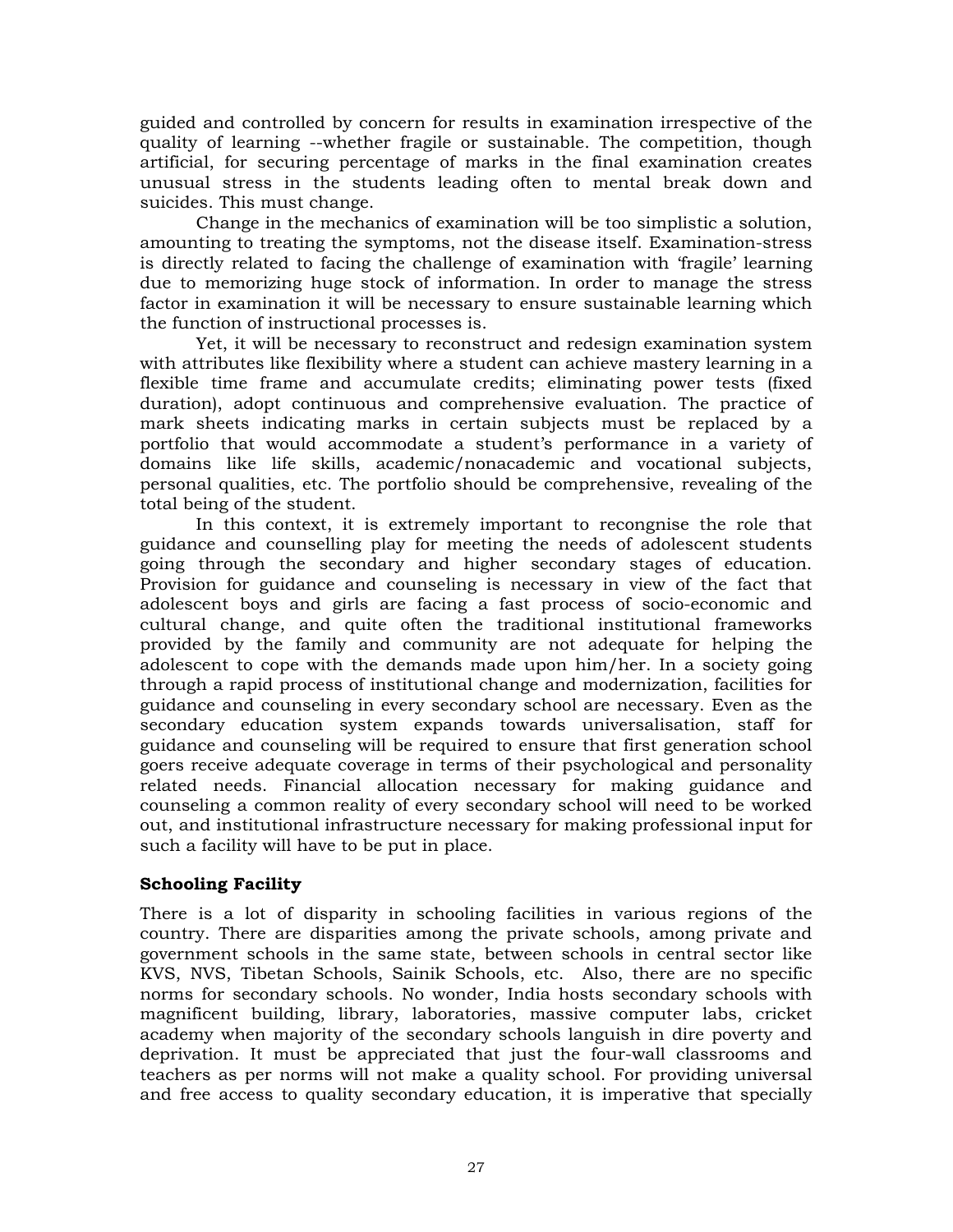designed norms are developed at the national level and then disaggregated for each State/UT keeping in mind the geographical, socio-cultural, linguistic and demographic conditions of not just the State/UT but also, wherever necessary, of the Blocks.

Also, the disparities among various categories of schools must be reduced. This will require planning of educational facilities, and management of educational services to be streamlined. After due consideration, committee proposes a sample norm for secondary schooling as given here —

## **Norms for Secondary Schools**

| Land<br><b>Constructed area</b><br><b>Teachers</b> | 2 to 4 acres<br>not more than 50% of the land area<br>One for every 30 students to be steadily moved to<br>1:20; at least one for every subject area; qualified<br>teachers for sports, games and physical<br>education, music and art, |
|----------------------------------------------------|-----------------------------------------------------------------------------------------------------------------------------------------------------------------------------------------------------------------------------------------|
| <b>Facilities</b>                                  |                                                                                                                                                                                                                                         |
|                                                    | $\triangleright$ One classroom for every 30 students                                                                                                                                                                                    |
|                                                    | $\triangleright$ One integrated junior science lab. (for Classes 6 <sup>th</sup>                                                                                                                                                        |
|                                                    | to $8th$ )                                                                                                                                                                                                                              |
|                                                    | $\triangleright$ One Science lab each for physics, chemistry,                                                                                                                                                                           |
|                                                    | biology, English Language, Geography,                                                                                                                                                                                                   |
|                                                    | Mathematics for 9th to 12th grades                                                                                                                                                                                                      |
|                                                    | $\triangleright$ Disabled friendly facilities like ramp, special                                                                                                                                                                        |
|                                                    | toilets, classroom furniture, etc.                                                                                                                                                                                                      |
|                                                    | $\triangleright$ Braille and sign language-related                                                                                                                                                                                      |
|                                                    | equipment/computer software"                                                                                                                                                                                                            |
|                                                    | $\triangleright$ SIT to receive EDUSAT programmes                                                                                                                                                                                       |
|                                                    | $\triangleright$ OHPs, LCD projector                                                                                                                                                                                                    |
| ➤                                                  | Musical instruments, Gym equipment, sports and<br>games material                                                                                                                                                                        |
|                                                    | $\triangleright$ Junior computer lab with 30 computers for 6 <sup>th</sup> to                                                                                                                                                           |
|                                                    | 8 <sup>th</sup> graders with internet connectivity*                                                                                                                                                                                     |
|                                                    | Senior Computer lab. with 30 computers for $9th$                                                                                                                                                                                        |
|                                                    | to $12th$ graders with internet connectivity                                                                                                                                                                                            |
|                                                    | $\triangleright$ Separate health/restrooms for boys and girls                                                                                                                                                                           |
|                                                    | $\triangleright$ Separate cubicles for teachers with computing                                                                                                                                                                          |
|                                                    | facilities – one computer for every 4 teachers with                                                                                                                                                                                     |
|                                                    | internet connectivity                                                                                                                                                                                                                   |
|                                                    | $\triangleright$ Safe drinking water facilities                                                                                                                                                                                         |
|                                                    | $\triangleright$ School canteen and stores                                                                                                                                                                                              |
|                                                    | $\triangleright$ Separate toilets for girls and boys, and staff                                                                                                                                                                         |
| ➤                                                  | Library with computer facilities and professionally                                                                                                                                                                                     |
|                                                    | qualified staff                                                                                                                                                                                                                         |
|                                                    | $\triangleright$ Separate offices of Principal and vice-principal<br>with computer facilities                                                                                                                                           |

 \* In Chinese schools, the computer centers are usually huge with 150 to 200 computers, VDUs nearly sunk into the desks; all with high band internet connectivity, probably served through a high power server.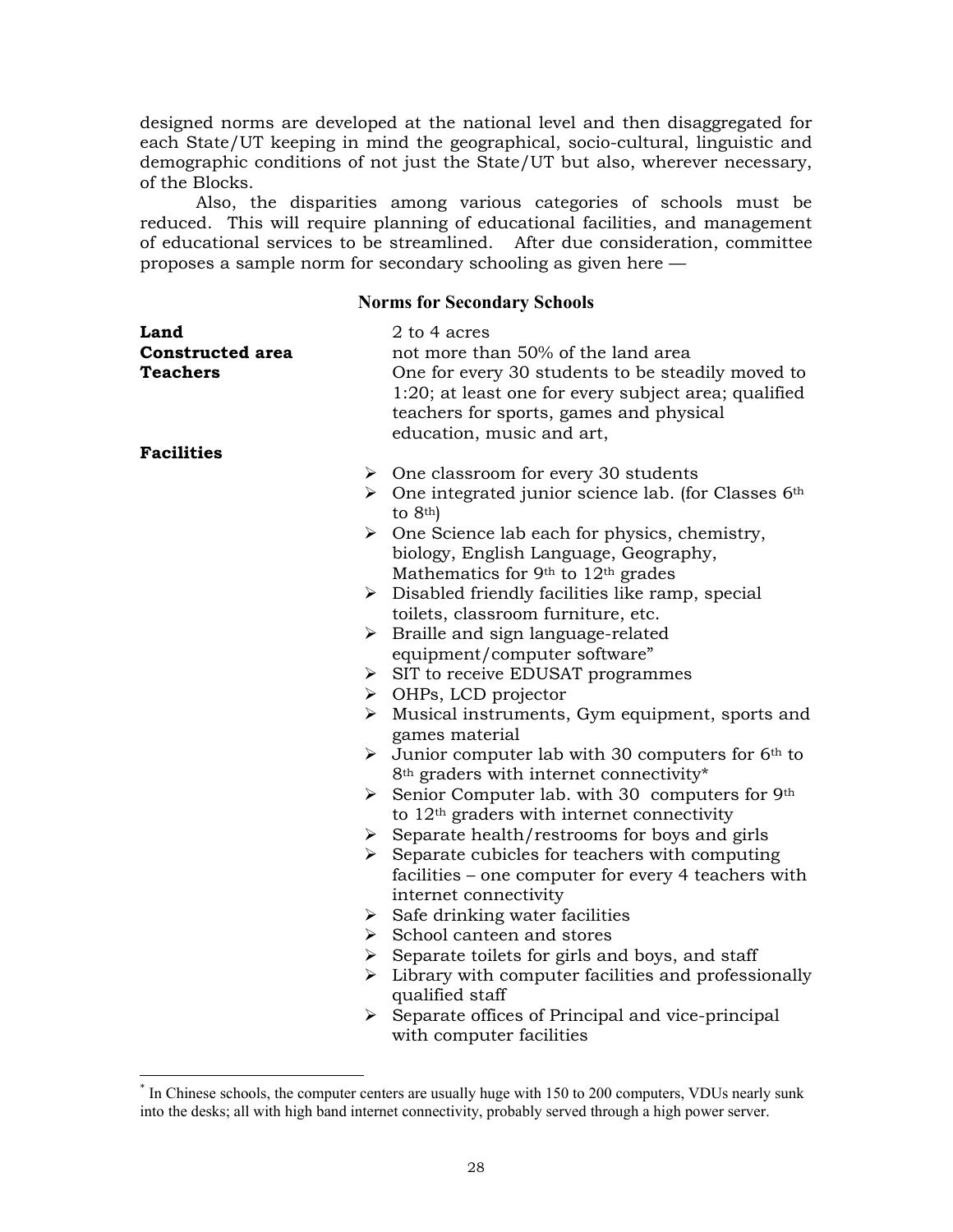- $\triangleright$  Electricity
- ¾ Telephone
- $\triangleright$  School office for non-teaching staff with computer facilities
- $\triangleright$  Hobby room (s) for developing creativity and life skills including music, art and paintings
- $\triangleright$  Playgrounds soccer, hockey, volleyball, basketball, badminton, tennis, preferably separate for girls
- $\triangleright$  Indoor games facilities separately for girls and boys
- $\triangleright$  Gymnasium separately for girls and boys
- ¾ Gardens and Social Forestry

The norms may appear immediately to be utopian. But Committee considers it to be the necessary utopia. The norms listed above already exist in large number of Kendriya Vidyalayas. Many of the reputed private schools have facilities much more than what is laid out in the norm. For large majority of the secondary schools, particularly the government aided institutions in various states, however, the norms would appear to be an Utopia. This mirage of an 'utopia' is probably because large number of schools do not have these facilities. The State did not reprioritise the national economy to mobilise adequate resources for creating such facilities in the government, local body or aided schools inspite of the commitment made in the 1986 policy that the public outlay on education shall "uniformly exceed 6 per cent of the national income" and the directive under Article 41 of the Constitution to "make effective provision for securing right to . . . . education" subject to "limits of economic capacity and development" of the State" (read this in conjunction with the interpretation by the 1993 Supreme Court judgment as given in Chapter 1, first paragraph."] Yet, it is necessary because without these facilities diversified quality schooling through constructivist paradigm is impossible.

The Committee does not maintain that these facilities can be created here and now. These facilities can be developed over a period of time in a phased manner. It may begin with the minimum provision of additional classrooms and teachers, but must move on to laboratories, libraries, computer lab, sports and games facilities, art and culture facilities, etc. in phases. Yet, if funds are allocated at the expected level (6% of GDP and beyond), such facilities can be created in a shorter span of time.

The capital investment in secondary education is massive, but entirely within the limits of economic capacity and development. However, the school facilities are used for not more than four to five hours a day. Effort should be made to make better use of the schooling facility by running it in more than one shift wherever feasible. For example, it is quite common among the Delhi Government schools to use the same building for two shifts. The second important choice is to create large schools as proposed in PURA (providing urban facilities in rural areas) by the President of India wherever possible particularly in thickly populated rural and urban areas. The per student establishment cost of large schools are comparatively less than such costs for small schools. In this context, it may be noted that ideas like PURA may be pursued only if we can ensure that the concerns with respect to gender issues, caste hierarchy, disability, girls engaged in sibling care, children supporting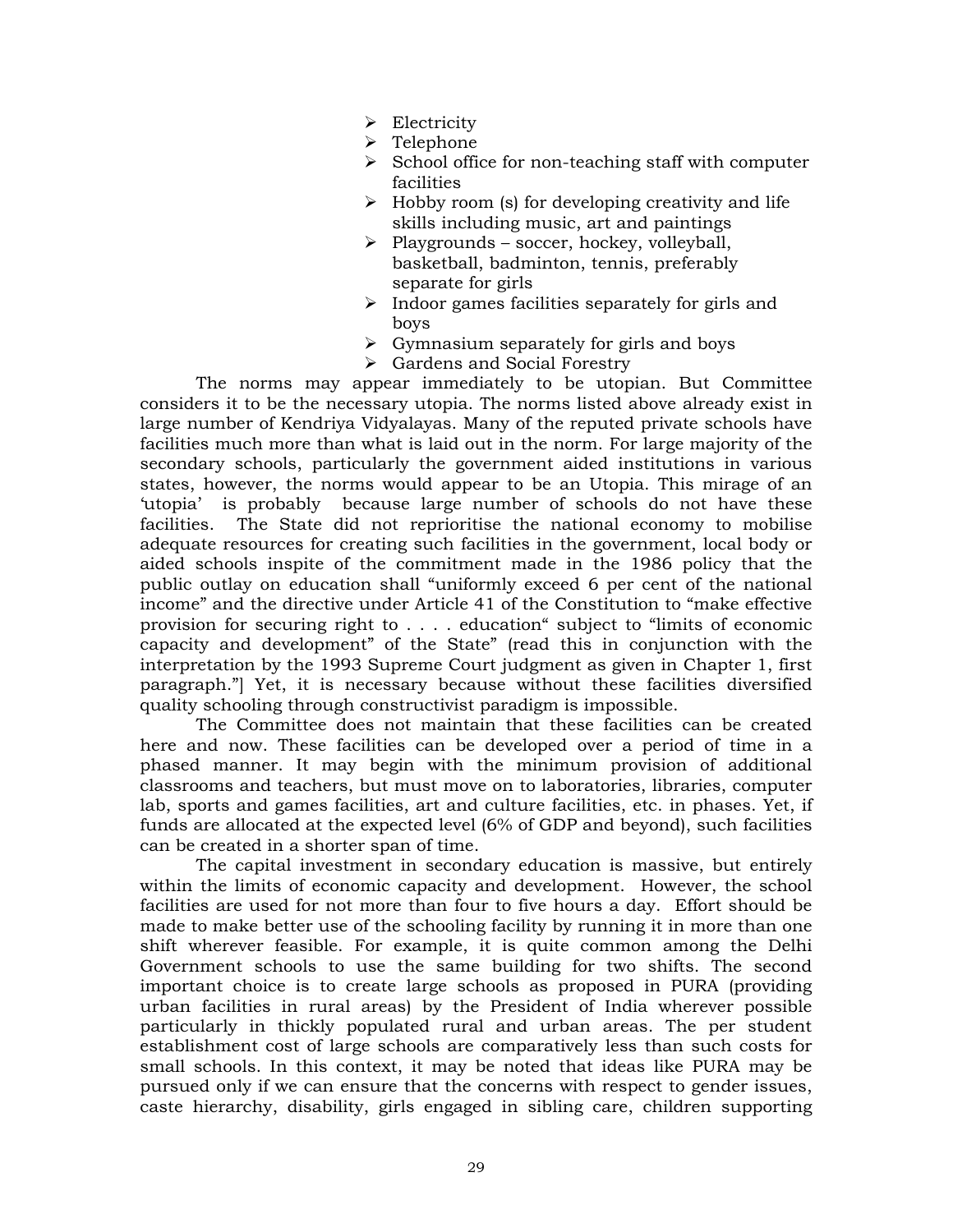families by gathering fuel and fodder or fetching water before or after school hours and availability of effective and free transport have been looked into with the sensitivity such issues deserve. If this can't be ensured, it would be better to stick to the conventional approach to provide a secondary school as per the specified norms within walking or cycling distance of the adolescent child's residence." The important consideration is creating norm based schooling facilities and making optimum use of such facilities.

## **Conclusion**

Committee is of considered view that no great purpose will be served by mere expansion of secondary education in its current form and structure. For achieving the mission of quality schooling for all for optimisation of latent talents and potentialities, secondary education has to be reconceptualised afresh as education of the adolescents in transition, as education for nurturing multiple intelligence and capabilities. Accordingly, curricular concepts and structures, instructional processes and pedagogy, student assessment and evaluation have to be redesigned. All such shifts must be contained in a compatible quality infrastructure. The Committee recommends a culture shift in secondary education.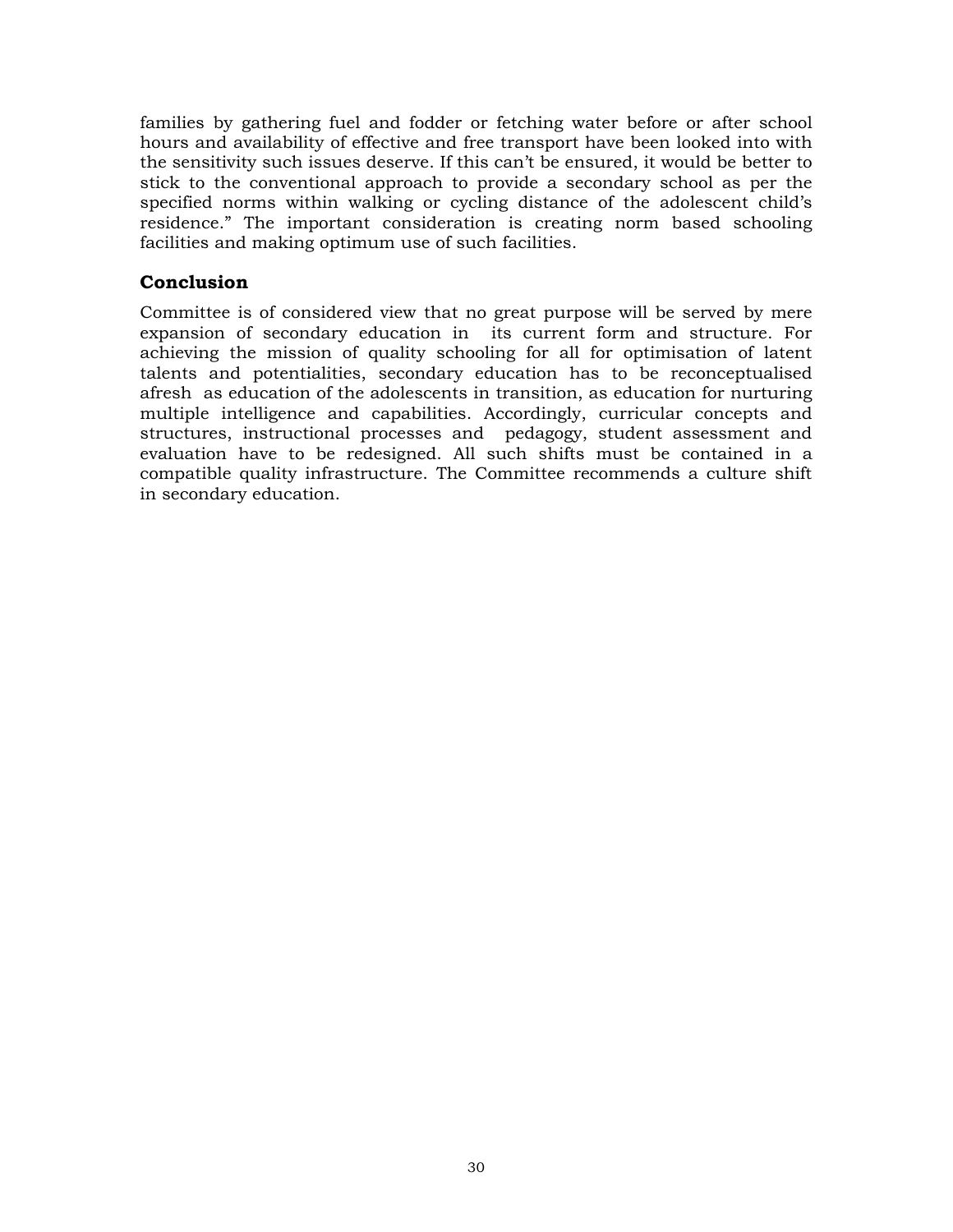## **CHAPTER 3**

# **SECONDARY EDUCATION IN INDIA: FUTURE SCENARIO**

## **Introduction**

India is emerging as the fastest-growing economy in the world. Several international reviews predicted that 21st century belongs to India and China as much as 20th century belonged to the USA, and 19th century to Europe. Such international reviews also warn lot of pitfalls and landmines on the way. The success depends largely upon human resource development.

Whereas, the Indian higher education provides leadership-manpower in various sectors of national life and economy, secondary education has emerged as the single largest provider of working people in all spheres of national productivity. Secondary education is the minimum common denominator. At this critical juncture of Indian development, secondary education needs a fresh look and examination for several reasons.

- 1. To maintain and accelerate the pace of growth of Indian economy, it will be necessary to raise the minimum basic education for the population, preferably to 12 years of schooling as common in most of the Organisation for Economic Corporative and Development OECD and other developing countries.
- 2. In order to meet the challenge of globalisation, enrolment in higher education has to increase from the current about 6% to at least 20% of the concerned age group (compare this with 33 per cent in the OECD countries, 50% and universalisation of higher education in UK and USA respectively). According to estimates, the transition rate from higher secondary stage to the undergraduate programmes is almost 65 per cent; and that provides six per cent enrolment in higher education. Essentially, hence, higher education has to be supported by a larger constituency. Besides, quality of higher education is squarely dependent upon the quality of graduates from secondary education.
- 3. There is an increasing social demand for secondary education further accelerated by the massive emphasis on universal elementary education through SSA. Earliest by 2007 and more likely by 2010, the demand for secondary education will sky rocket in the country.

The sky rocketing demand may completely destabilise the school education system leading to significant frustration to the growing aspiration of the people and risking the fast growing Indian economy. In this section, an effort has been made to (i) project likely growth of and demand for secondary education till 2020, and (ii) estimate the implications of such demands in terms of requirement of class rooms, teachers, infrastructure facilities and financial requirements etc.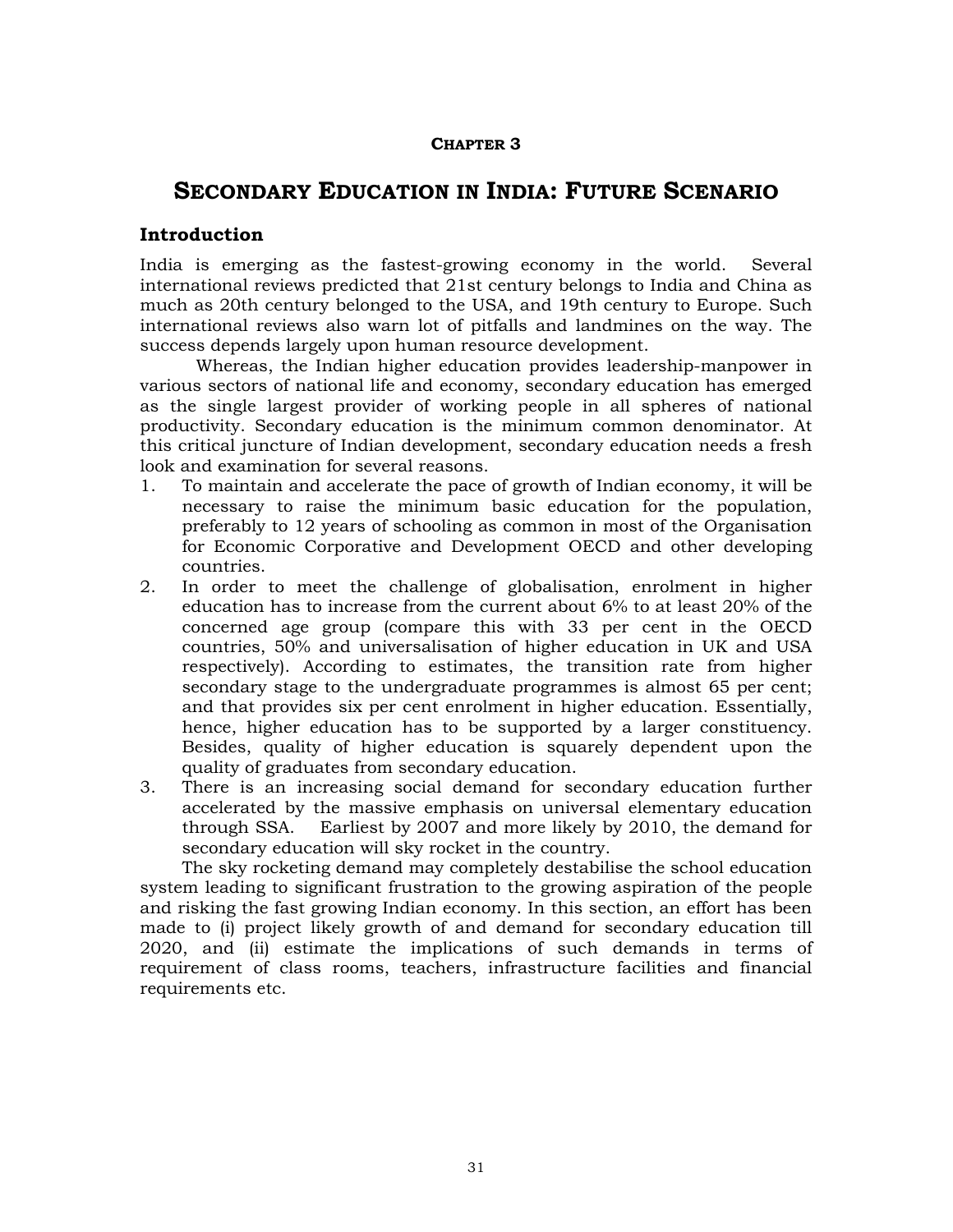## **Part I**

## **Projections of Enrolment, Class Rooms, Teachers and Infrastructure Facilities**

This section attempts to project enrolment, number of class rooms, teachers and infrastructure facilities at secondary level during the period 2003-04 to 2019-2020.

## **Section I: Enrolment Projection at Secondary Level**

Due to the thrust on Universal Elementary Education through SSA, there is every possibility of significant increase in demand for secondary education by 2010. Enrolment projection can be based upon several considerations; accordingly there may be alternative projections. In this report, projections have been made on the basis of success of SSA at the elementary level. The SSA envisages achieving the goal of UEE by 2010 (MHRD, 2000). So, the projection given below is based on 100 per cent success of SSA.

However, based on the growing upper primary enrolment since the implementation of SSA, the possibility of achieving 100 per cent of SSA target may not be feasible but at least 75 per cent achievement of SSA target is not out of place. Hence, this section also makes an attempt to project enrolment in Secondary classes from 2003-04 to 2019-20 based on 75% success of SSA (*see Appendix for Alternative Scenario*).

For projecting the enrolment in secondary classes (Grades IX-X), 2002-03 have been taken as the base year enrolment. The enrolment projection for grade IX is based on the enrolment in grade VIII in the previous year and the transition rate from grade VIII to grade IX. The enrolment projection at the upper primary level is based on the growth rate of upper primary enrolment between 2002-03 and 2009-10 (MHRD, 2001). Based on this growth rate, the current projections in upper primary enrolment from 2006-07 to 2019-20 have been made in order to project enrolment in Grade IX during the same period. However it has also been assumed that the growth rate of enrolment of girls, which is more than the growth rate of enrolment of boys during 2002-03 and 2009-10, will be reduced after 2013 and would the be same as the growth rate of enrolment of boys.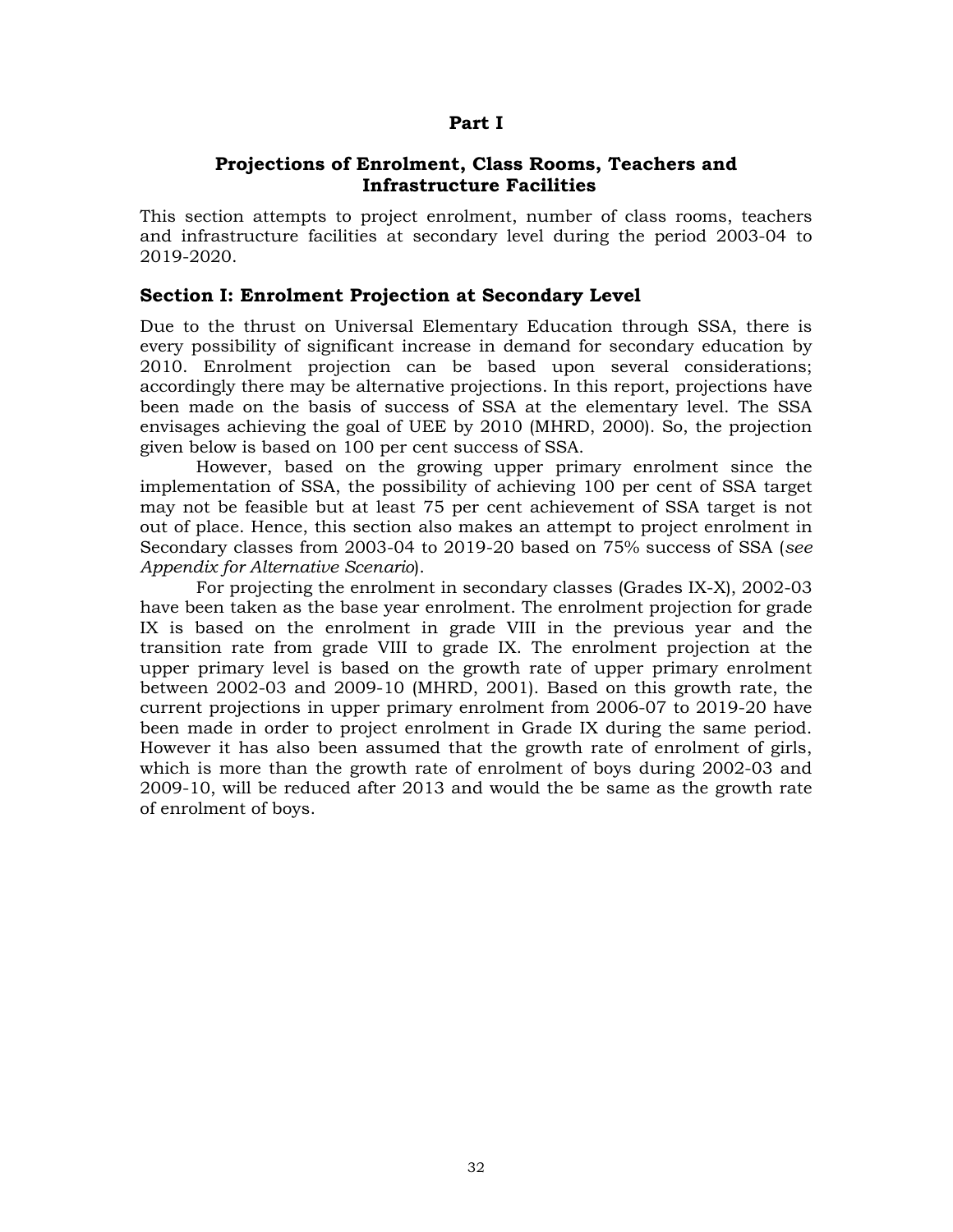#### **Scenario I: Enrolment Projections Based on 100 per cent Success of SSA**

|          |                            |       |       |                                         |       |       | III MIIIIOIII                                                |
|----------|----------------------------|-------|-------|-----------------------------------------|-------|-------|--------------------------------------------------------------|
| Year     | Enrolment<br>(Grades IX-X) |       |       | Additional<br>Enrolment<br>Grades IX-X) |       |       | Cumulative<br><b>Additional</b><br>Enrolment<br>Grades IX-X) |
|          | Boys                       | Girls | Total | <b>Boys</b>                             | Girls | Total |                                                              |
| 2002-03* | 12.76                      | 9.03  | 21.79 |                                         |       |       |                                                              |
| 2003-04  | 14.57                      | 10.78 | 25.37 | 1.81                                    | 1.75  | 3.58  | 3.58                                                         |
| 2004-05  | 15.53                      | 11.89 | 27.47 | 0.97                                    | 1.11  | 2.09  | 5.68                                                         |
| 2005-06  | 16.57                      | 13.11 | 29.74 | 1.03                                    | 1.22  | 2.27  | 7.95                                                         |
| 2006-07  | 17.66                      | 14.45 | 32.19 | 1.10                                    | 1.35  | 2.45  | 10.40                                                        |
| 2007-08  | 18.84                      | 15.94 | 34.85 | 1.17                                    | 1.48  | 2.66  | 13.06                                                        |
| 2008-09  | 20.09                      | 17.57 | 37.72 | 1.25                                    | 1.64  | 2.88  | 15.93                                                        |
| 2009-10  | 21.42                      | 19.38 | 40.84 | 1.33                                    | 1.80  | 3.11  | 19.05                                                        |
| 2010-11  | 22.84                      | 21.36 | 44.21 | 1.42                                    | 1.99  | 3.37  | 22.42                                                        |
| 2011-12  | 24.17                      | 22.44 | 46.61 | 1.33                                    | 1.07  | 2.40  | 24.82                                                        |
| 2012-13  | 25.57                      | 23.56 | 49.14 | 1.40                                    | 1.13  | 2.53  | 27.35                                                        |
| 2013-14  | 27.06                      | 24.75 | 51.81 | 1.49                                    | 1.18  | 2.67  | 30.02                                                        |
| 2014-15  | 28.63                      | 25.99 | 54.62 | 1.57                                    | 1.24  | 2.81  | 32.83                                                        |
| 2015-16  | 30.30                      | 27.30 | 57.59 | 1.66                                    | 1.31  | 2.97  | 35.80                                                        |
| 2016-17  | 32.05                      | 28.67 | 60.72 | 1.76                                    | 1.37  | 3.13  | 38.93                                                        |
| 2017-18  | 33.92                      | 30.11 | 64.02 | 1.86                                    | 1.44  | 3.30  | 42.23                                                        |
| 2018-19  | 35.89                      | 31.62 | 67.50 | 1.97                                    | 1.51  | 3.48  | 45.71                                                        |
| 2019-20  | 37.97                      | 33.21 | 71.18 | 2.08                                    | 1.59  | 3.67  | 49.39                                                        |

#### **Table 1: Projected Enrolment in Grades IX-X from 2003-04 to 2019-20 (Based on 100% Success of SSA)**  $(T_{\text{on}} \text{MLH})$

#### **Basis of Computation:**

- 1. Enrolment figures for 2002-03 are as per Selected Educational Statistics, 2002- 03, MHRD, GOI
- 2. Enrolment projection is based on SSA Target which assumes UEE in the year 2009-10;
- 3. Population in the age group 14-15 has been computed on the basis of Census data as per the following assumptions:
- A. Up to 2009-10, Growth in Population of age group 14-15 was computed on the basis of actual rate of growth in population between 1991-2001;
- B. From 2010-11 onward, the population growth rate of age group 14-15 was assumed to be declining by 0.5 in the actual growth rate;
- 4. The percentage share of grade VIII enrolment to total upper primary enrolment (classes VI-VIII) in 2001-02 (29.74 per cent, 28.87 per cent and 29.38 per cent for boys, girls and total respectively) will remain constant through out the projection period.
- 5. The transition rate from grade VIII to IX shall be 90% in 2009-10, which will gradually increase to 100% by the year 2019-20. This is based on the present transition rate (2001-02) between grade VIII and grade IX, which is around 85 per cent.
- 6. Share of over and under age children to total enrolment shall be 15 per cent, which will gradually decrease to 10 per cent and 5 per cent in the years 2010-11, 2014-15 and 2019-20 respectively.
- 7. The target year for the USE shall be 2019-20. Thus the projected enrolment (NER) in 2019-20 is equal to the population of age group 14-15 in 2019. Hence the GER in 2019-20 shall be 105%.
- 8. Enrolment projection between the years 2010-11 and 2019-20 has been estimated on the basis of annual average growth rate of 5.8% for Boys and 5.02% for Girls.
- 9. Thus the GER between now and until 2019-20 shall be less than 100%, thereby indicating left out children during the period (For details, see the GER Ratio in Table A2.1 in Appendix 2)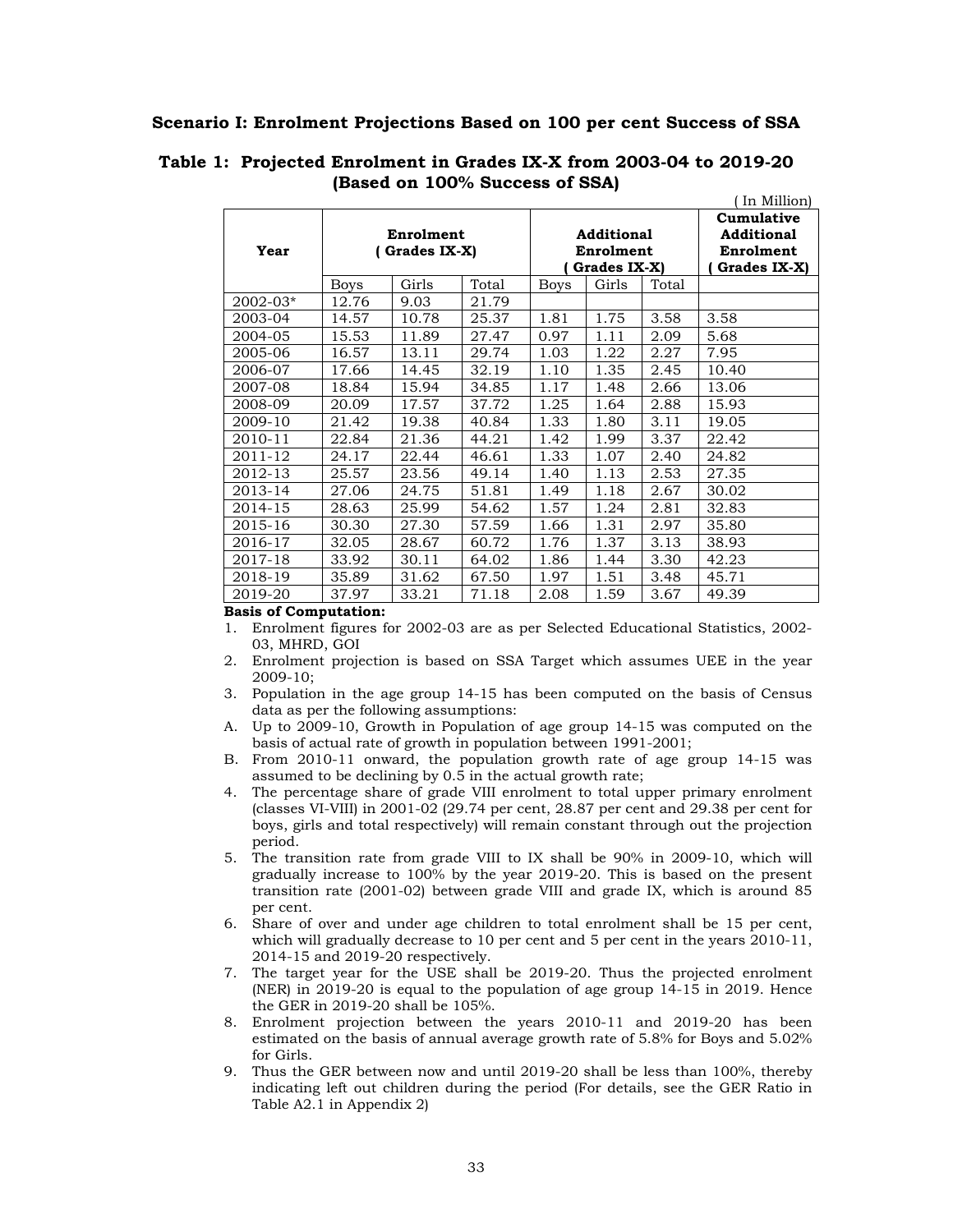- 10. Projected enrolment in grade IX for all the years (from 2003-04 to 2019-20) have been multiplied by two to obtain total enrolment in secondary classes (Classes  $IX-X$ ).
- 11. The additional enrolment is increase in enrolment over the previous year;
- 12. Cumulative enrolment is the cumulative total of additional enrolment, which is used for computing the requirements of teachers;
- *\* Actual as per Selected Educational Statistics, 2002-03, MHRD, Govt. of India*

 According to this scenario, there will be need to create additional space for about 22 million students in grades IX and X by 2010-11.

## **Section II: Projection of Secondary Class Rooms and Teachers**

This section deals with the projection of number of Secondary Class Rooms, Teachers and infrastructure facilities based upon the projected year wise additional enrolment. The projection of number of classrooms is based upon (a) additional enrolment; and (b) pupil-teacher ratio of 30:1. Since, the pupil teacher ratio at the secondary level in 2001-02 is 34:1, the teacher pupil ratio has been assumed to be 30:1 in view of the effective teaching learning process in the future.

There are three possibilities of accommodating the additional enrolment; (i) by opening new secondary schools, (ii) by upgrading some of the existing elementary schools by opening secondary sections; and (iii) by opening additional secondary sections in the existing high schools. Since opening of new high schools will be costlier, the Committee recommends for the remaining two options. The Committee also recommends that all the existing 90760 high schools and the same number (90760) of elementary schools (out of 2,45,274 elementary schools at present in 2002-03) will be provided with 3 laboratories each since the present ratio of upper primary to high schools is about 3:1.

The year wise requirement of additional classrooms and teachers are given in Table 2.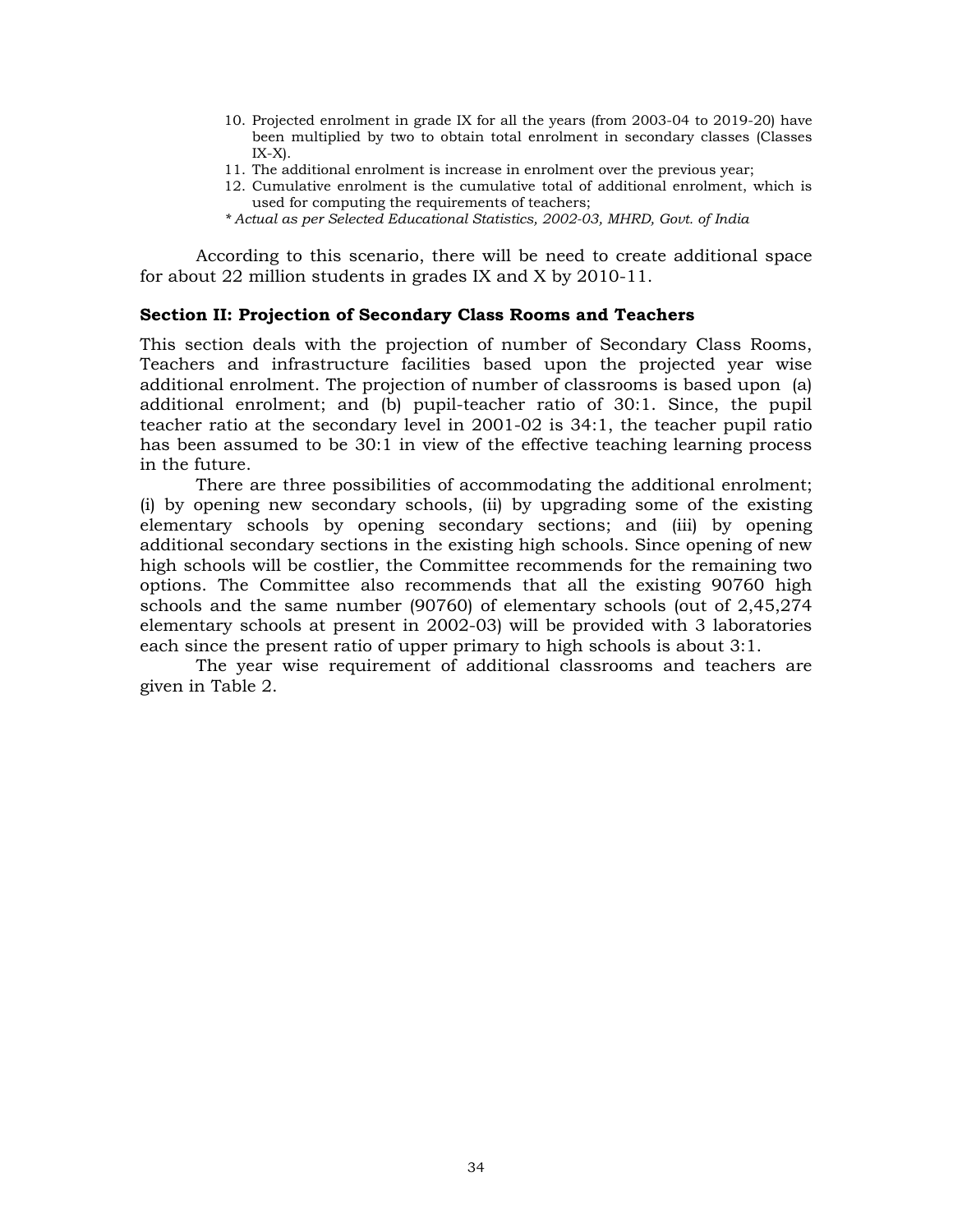## **Table 2: Number of Class Rooms and Teachers Required from 2003-04 to 2019-20 (Based on 100% Success of SSA)**

| Year    | <b>Additional Enrolment</b><br>(Grades IX-X)<br>(In Million) |       |       | <b>Additional</b><br><b>Class Rooms</b><br>Required | <b>Additional</b><br><b>Teachers</b><br>Required | Cumulative<br><b>Additional</b><br><b>Teachers</b><br>Required |
|---------|--------------------------------------------------------------|-------|-------|-----------------------------------------------------|--------------------------------------------------|----------------------------------------------------------------|
|         | <b>Boys</b>                                                  | Girls | Total |                                                     |                                                  |                                                                |
| 1       | $\mathbf{2}$                                                 | 3     | 4     |                                                     | 5                                                | 6                                                              |
| 2003-04 | 1.81                                                         | 1.75  | 3.58  | 119488                                              | 179232                                           | 179232                                                         |
| 2004-05 | 0.97                                                         | 1.11  | 2.09  | 69811                                               | 104716                                           | 283948                                                         |
| 2005-06 | 1.03                                                         | 1.22  | 2.27  | 75573                                               | 113359                                           | 397307                                                         |
| 2006-07 | 1.10                                                         | 1.35  | 2.45  | 81810                                               | 122715                                           | 520022                                                         |
| 2007-08 | 1.17                                                         | 1.48  | 2.66  | 88562                                               | 132844                                           | 652866                                                         |
| 2008-09 | 1.25                                                         | 1.64  | 2.88  | 95872                                               | 143808                                           | 796674                                                         |
| 2009-10 | 1.33                                                         | 1.80  | 3.11  | 103785                                              | 155677                                           | 952351                                                         |
| 2010-11 | 1.42                                                         | 1.99  | 3.37  | 112351                                              | 168526                                           | 1120877                                                        |
| 2011-12 | 1.33                                                         | 1.07  | 2.40  | 79995                                               | 119992                                           | 1240870                                                        |
| 2012-13 | 1.40                                                         | 1.13  | 2.53  | 84360                                               | 126540                                           | 1367410                                                        |
| 2013-14 | 1.49                                                         | 1.18  | 2.67  | 88965                                               | 133447                                           | 1500857                                                        |
| 2014-15 | 1.57                                                         | 1.24  | 2.81  | 93822                                               | 140733                                           | 1641591                                                        |
| 2015-16 | 1.66                                                         | 1.31  | 2.97  | 98946                                               | 148419                                           | 1790010                                                        |
| 2016-17 | 1.76                                                         | 1.37  | 3.13  | 104351                                              | 156527                                           | 1946537                                                        |
| 2017-18 | 1.86                                                         | 1.44  | 3.30  | 110053                                              | 165080                                           | 2111617                                                        |
| 2018-19 | 1.97                                                         | 1.51  | 3.48  | 116069                                              | 174103                                           | 2285720                                                        |
| 2019-20 | 2.08                                                         | 1.59  | 3.67  | 122414                                              | 183621                                           | 2469342                                                        |

#### **Basis of Computation:**

- 1. Projection of number of classrooms is based on pupil-teacher ratio of 30:1. Since, the Pupil teacher ratio at the secondary level in 2001-02 is 34:1, the teacher pupil ratio shall be assumed to be 30:1.
- 2. Additional requirement of teachers is based on the consideration of subject specialisation of teachers at the secondary level. Hence, it has been assumed that the secondary schools shall be provided with 1.5 teachers per additional classroom

#### **Part II**

#### **Financial Projections**

#### **Estimating Additional Financial Requirement**

The additional financial requirement to meet the demand at secondary level on account of 100 per cent success of SSA, has been estimated based on certain cost norms and assumptions. The additional financial requirement has been estimated considering few important components, viz, teacher cost; other recurring cost; and cost of inspection and supervision, capital cost and cost on quality improvement. The cost norms and assumptions are given here:

*The additional financial requirement from 2003-04 to 2019–20 is given in Table 3.*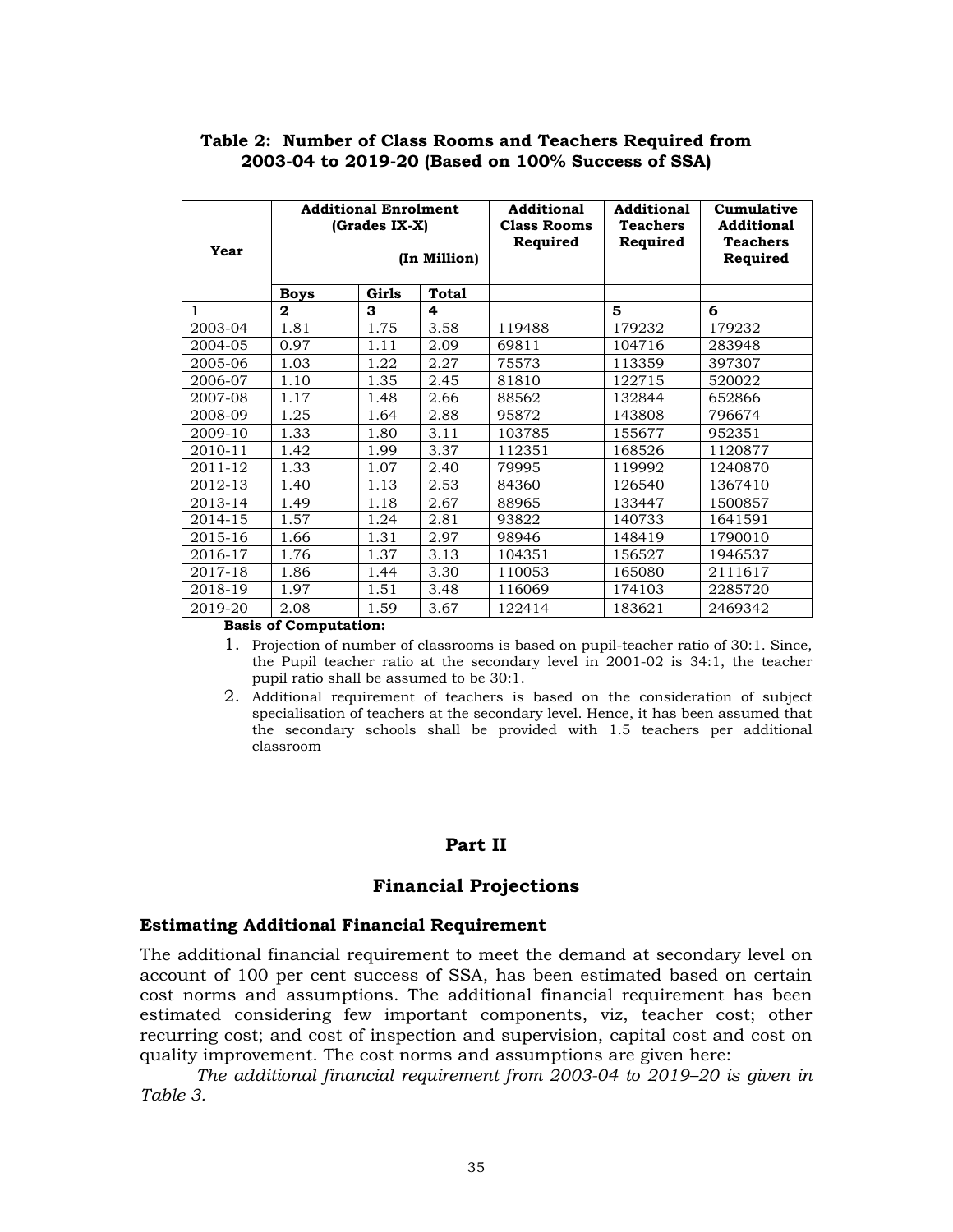|              | (Rs. In Millions)       |                            |                    |                     |                           |                        |                                           |
|--------------|-------------------------|----------------------------|--------------------|---------------------|---------------------------|------------------------|-------------------------------------------|
| <b>Years</b> | Exp on<br><b>Salary</b> | Other<br>Recurring<br>Exp. | Recur<br>ring Exp. | Insp. & Sup.<br>Exp | Total<br>Recurring<br>Exp | Capital<br>Expenditure | <b>Total</b><br>Financial<br>Implications |
| 1            | $\mathbf{2}$            | 3                          | $4 = 2 + 3$        | $5 = 4*2%$          | $6 = 4+5$                 | 7                      | $8 = 6 + 7$                               |
| 2003-04      | 24734                   | 6184                       | 30918              | 618                 | 31536                     | 17923                  | 49459                                     |
| 2004-05      | 40889                   | 10222                      | 51111              | 1022                | 52133                     | 10472                  | 62605                                     |
| 2005-06      | 59596                   | 14899                      | 74495              | 1490                | 75985                     | 11336                  | 87321                                     |
| 2006-07      | 81123                   | 20281                      | 101404             | 2028                | 103432                    | 12272                  | 115704                                    |
| 2007-08      | 105764 26441            |                            | 132205             | 2644                | 134849                    | 13284                  | 148134                                    |
| 2008-09      | 13384133460             |                            | 167302             | 3346                | 170648                    | 14381                  | 185028                                    |
| 2009-10      | 165709 41427            |                            | 207136             | 4143                | 211279                    | 15568                  | 226847                                    |
| 2010-11      | 201758 50439            |                            | 252197             | 5044                | 257241                    | 16853                  | 274094                                    |
| 2011-12      | 230802 57700            |                            | 288502             | 5770                | 294272                    | 11999                  | 306271                                    |
| 2012-13      | 262543 65636            |                            | 328178             | 6564                | 334742                    | 12654                  | 347396                                    |
| 2013-14      | 297170 74292            |                            | 371462             | 7429                | 378891                    | 13345                  | 392236                                    |
| 2014-15      | 33488483721             |                            | 418606             | 8372                | 426978                    | 14073                  | 441051                                    |
| 2015-16      | 375902 93976            |                            | 469878             | 9398                | 479275                    | 14842                  | 494117                                    |
| 2016-17      |                         | 420452 105113              | 525565             | 10511               | 536076                    | 15653                  | 551729                                    |
| 2017-18      |                         | 468779 117195              | 585974             | 11719               | 597693                    | 16508                  | 614201                                    |
| 2018-19      |                         | 521144 130286              | 651430             | 13029               | 664459                    | 17410                  | 681869                                    |
| 2019-20      |                         | 577826 144456              | 722282             | 14446               | 736728                    | 18362                  | 755090                                    |

**Table 3: Estimation of Financial Requirement for Additional Enrolment from 2003-4 to 2019-20 (Based on 100% Success of SSA)** 

**Basis of Computation:** 

- 1. The salary cost of additional teachers has been arrived at by considering the annual gross salary of TGT as per the Fifth Pay Commission, including the annual increments during the projection period (which is the pay scale of teachers in KVS).
- 2. The additional teacher salaries are not to exceed 80 per cent of the total recurring expenditure in order to allocate 20 per cent of the spending on improving the quality of infrastructure and other developmental expenditures in secondary education.
- 3. These additional enrolments, classrooms and teachers in the secondary education system will also require additional expenditure on inspection and supervision. Since the current expenditure on inspection and supervision accounts for 0.55 per cent in the total expenditure on secondary education in 2001-02, the additional requirement for inspection and supervision has been estimated as apportioning 2 per cent of the total estimated recurring expenditure on secondary education for each year.
- 4. The estimated additional recurring expenditure in each year shall include the salary expenditure, other recurring expenditure and the expenditure on inspection and supervision
- 5. The capital cost of construction per class room has been assumed to be Rs.1,50,000 as per the SSA norms. This also includes the expenditure on construction of toilets for boys and girls separately wherever necessary.
- 6. The cost of providing laboratories will be Rs. 1,50,000 per laboratory. *\*Note: Capital Expenditure = Cost of construction of additional class rooms*

 *= No. of additional class rooms in a year* × *Rs. 1,50,000*.

## **Financial Requirement for Quality Improvement**

Estimation of the additional financial requirement for pre-service teacher training requires estimation of unit cost of training per graduate teacher. However, information on trained unemployed teachers or surplus trained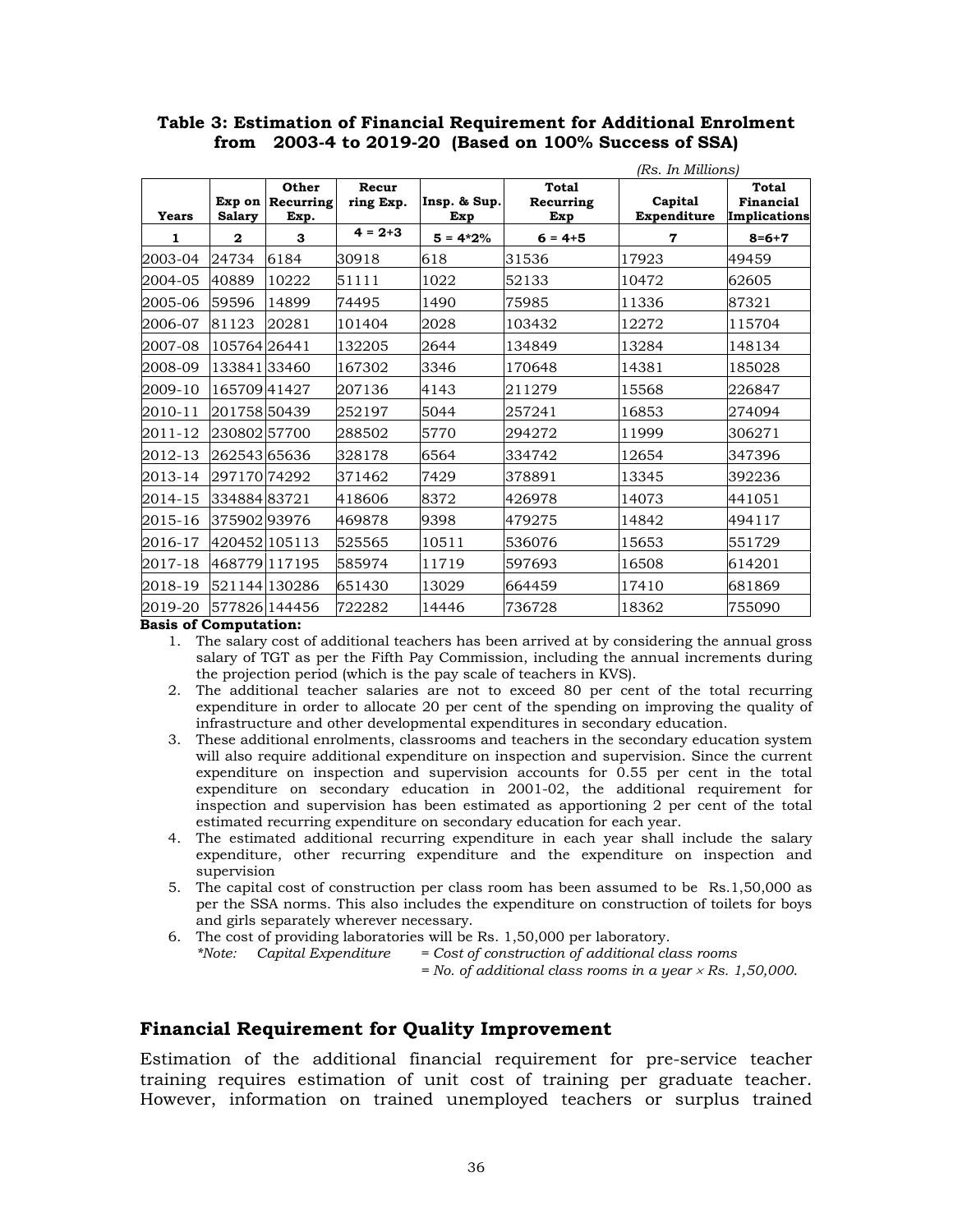teachers is not available. In the absence of this information, estimation of the number of additional teachers to be trained would be either under or over estimated. Further, it may be noted that the pre-service training of teachers would fall in the domain of higher education. However, the committee has considered the additional financial requirement for in-service training of graduate teachers at secondary level. Hence, the cost of in-service training of graduate teachers has been included in 'other recurring expenditures'.

 For improving quality of infrastructure in secondary education, additional investment and recurring expenses will have to be incurred. These expenditures include (a) the expenditure on laboratories and (b) 'other recurring expenditures'.

The total financial requirements including the expenditure on quality improvement is given in Table 4. The additional financial requirement for universalising secondary education as per cent of GDP works out to be around 0.18 per cent in 2003-04 and to 0.86 per cent 2019-20.

The additional financial requirements estimated here are only indicative of the additional financial requirements, which would vary considering the special requirements of regional imbalances, the socially deprived sections and the rural-urban disparities, etc.

|          | <b>Total</b><br>Financial                       | Expenditure<br>Improvement | Quality<br>on                              | Cumulative                                    |
|----------|-------------------------------------------------|----------------------------|--------------------------------------------|-----------------------------------------------|
| Years    | Implications<br>for AdditionalCost<br>Enrolment | Laboratories               | Other<br>ofRecurring<br><b>Expenditure</b> | Financial<br>Reqt. For USE<br>As a $%$ of GDP |
| 1        | $\mathbf{2}$                                    | 3                          | 4                                          | 5                                             |
| 2002-03* |                                                 |                            |                                            |                                               |
| 2003-04  | 49459                                           |                            |                                            | 0.18                                          |
| 2004-05  | 62605                                           |                            |                                            | 0.21                                          |
| 2005-06  | 87321                                           |                            |                                            | 0.27                                          |
| 2006-07  | 115704                                          | $40842 + 40842*$           | 607597*                                    | 0.34                                          |
| 2007-08  | 148134                                          |                            | 607597*                                    | 0.40                                          |
| 2008-09  | 185028                                          |                            |                                            | 0.47                                          |
| 2009-10  | 226847                                          |                            |                                            | 0.53                                          |
| 2010-11  | 274094                                          |                            |                                            | 0.60                                          |
| 2011-12  | 306271                                          |                            |                                            | 0.62                                          |
| 2012-13  | 347396                                          |                            |                                            | 0.66                                          |
| 2013-14  | 392236                                          |                            |                                            | 0.69                                          |
| 2014-15  | 441051                                          |                            |                                            | 0.72                                          |
| 2015-16  | 494117                                          |                            |                                            | 0.75                                          |
| 2016-17  | 551729                                          |                            |                                            | 0.78                                          |
| 2017-18  | 614201                                          |                            |                                            | 0.81                                          |
| 2018-19  | 681869                                          |                            |                                            | 0.83                                          |
| 2019-20  | 755090                                          |                            |                                            | 0.86                                          |

## **Table 4: Projection of Total Financial Requirements (Based on 100% Success of SSA)**

*(Rs. In Millions)* 

**Basis of Computation:** 

1. The cost of laboratories has been estimated by assuming that all the existing 90760 high schools and the same number (90760) of upper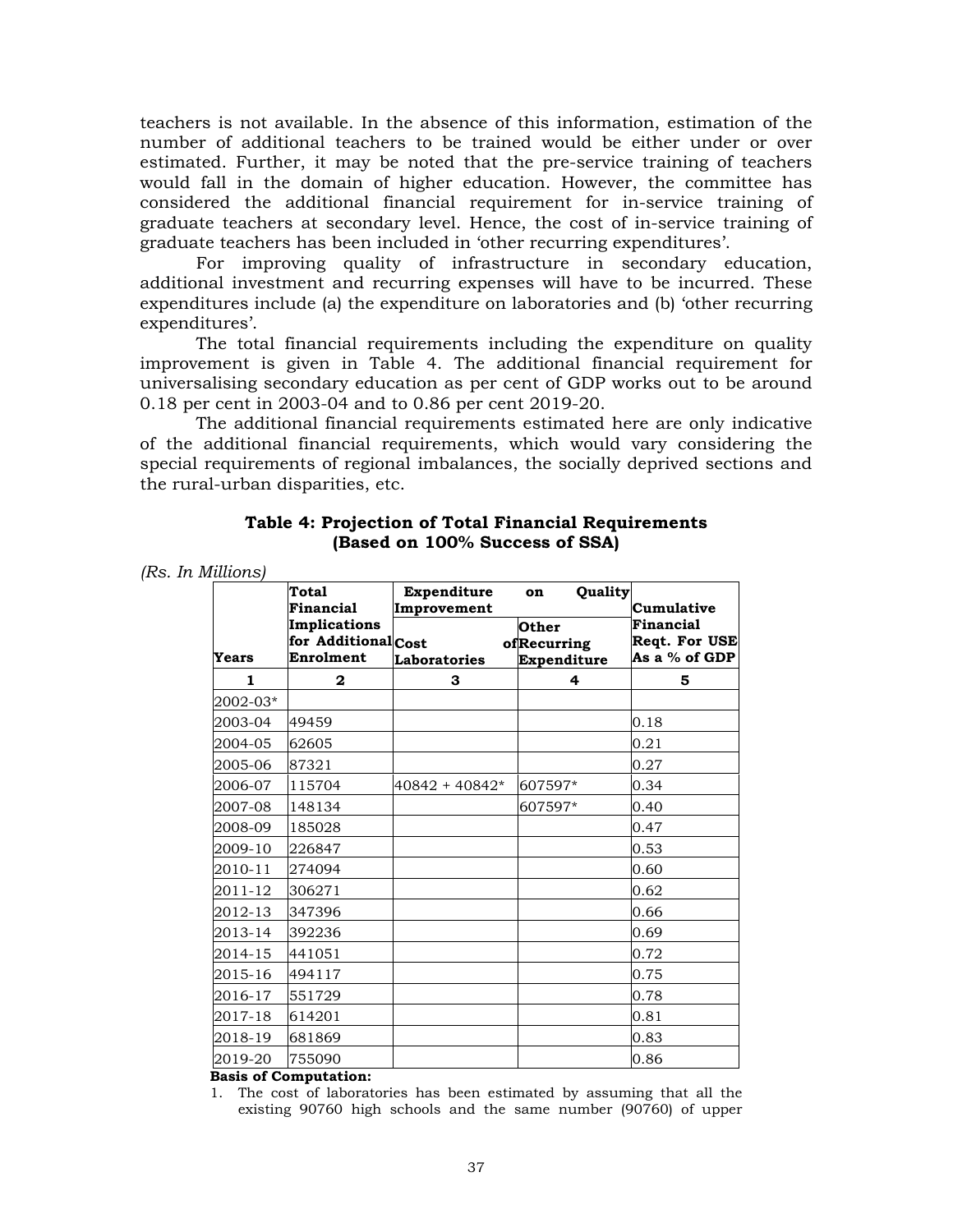primary schools (out of 2,45,274 upper primary schools at present in 2002-03) will be provided with at least 3 laboratories each (for Physics, Chemistry, Biology and Language; the language laboratory may be conducted in any vacant class room/laboratory). The total financial requirement for construction of laboratories will be Rs. 40842 million in the upgraded upper primary schools and also Rs. 40842 million in the existing high schools, which shall have to be provided in 2006-07 as an one-time investment

2. The 'other recurring expenditures' for quality improvement has been estimated based on the difference between the projected per student recurring expenditure and the inflated per student expenditure on secondary education. The per additional student expenditure has been estimated by dividing the total additional recurring expenditure by the projected additional enrolment. The inflated per student expenditure has been estimated by taking the per student expenditure on secondary education in 2000-01 and inflating it by the current inflation rate of 5 per cent. The difference between per student additional expenditure and inflated per student expenditure has been multiplied by the projected total enrolment to estimate the additional financial requirement for quality improvement. This expenditure on quality improvement in 2006- 07 is estimated as Rs. 1215193 millions, which shall be provided in two years during 2006-07 and 2007-08.

*\* This does not include the one-time expenditure on construction of laboratories and the expenditure on quality improvement.* 

Kothari Commission recommended for 6 per cent of GDP as an investment on education to begin with and should have reached by this level by the end of 1986-87 based on the projected growth of population and projected growth of the economy. But Government of India has not yet reached this share even after four decades. This has resulted in under investment in the access, enrolment, class rooms, teachers, and other infrastructure facilities. Hence, this cumulative under investment would require a huge amount of investment on education at all levels. Given the current allocation of expenditure on education as per cent of GDP as 3.95 per cent, secondary education has been allocated with a share of 0.94 per cent in 2000-01. However, if the investment on education as 6 % of GDP as recommended by Kothari Commission is allocated, the additional requirement for universalising elementary and secondary education could be easily met out with the increased allocations. Further, if the investment on education could be increased to 8 per cent of the GDP with the expansion in the education system as well as to meet the requirements of the human capital in the globalised world, the allocation towards all levels of education could be enhanced (see Table 5).

#### **Table 5: Current and Probable Share of Expenditure on Education as per cent of GDP by Levels of Education**

| Year         | Expenditure<br>on Education<br>as $%$ of GDP | Expr. on<br>Elementary<br><b>Education</b> as<br>$%$ of GDP | Expr. on<br>Secondary<br><b>Education</b> as<br>$%$ of GDP | Expr on<br>Higher<br><b>Education</b> as<br>% of GDP |
|--------------|----------------------------------------------|-------------------------------------------------------------|------------------------------------------------------------|------------------------------------------------------|
| $2000 - 01*$ | 3.95                                         | 1.42                                                        | 0.94                                                       | 0.44                                                 |
|              | If 6 $%$                                     |                                                             |                                                            |                                                      |
|              | If $8\%$                                     |                                                             | 2.5                                                        |                                                      |

\* *Based on Analysis of Budgeted Expenditure on Education, 2000-01 to 2002-03, MHRD, Government of India, New Delhi, 2003.*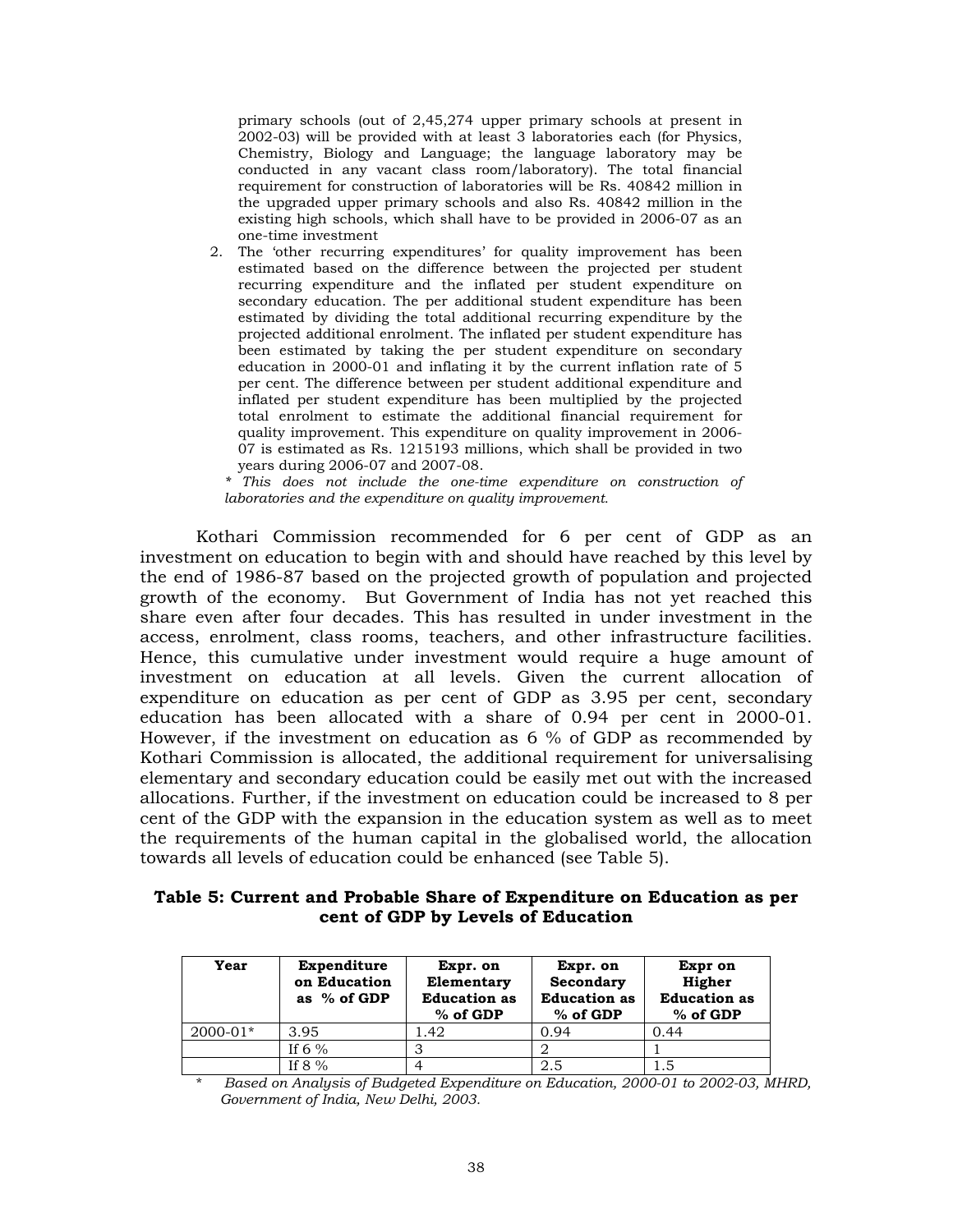## **Alternative Scenario: Based on 75 % success of SSA**

#### **Table A1: Projected Enrolment in Grades IX-X from 2003-04 to 2019-20 (Based on 75% Success of SSA upto 2009-10)**   $\ell \neq 0$  Million)

|              |               |           |       |               |                             |       | In Million        |
|--------------|---------------|-----------|-------|---------------|-----------------------------|-------|-------------------|
|              |               | Enrolment |       |               | <b>Additional Enrolment</b> |       | Cumulative        |
|              | (Grades IX-X) |           |       | (Grades IX-X) |                             |       | <b>Additional</b> |
| Year         |               |           |       |               |                             |       | Enrolment         |
|              |               |           |       |               |                             |       | Grades IX-X)      |
|              | <b>Boys</b>   | Girls     | Total | <b>Boys</b>   | Girls                       | Total |                   |
| $2002 - 03*$ | 12.76         | 9.03      | 21.79 |               |                             |       |                   |
| 2003-04      | 13.97         | 10.30     | 24.29 | 1.21          | 1.27                        | 2.50  | 2.50              |
| 2004-05      | 14.29         | 10.85     | 25.17 | 0.32          | 0.55                        | 0.88  | 3.38              |
| 2005-06      | 14.62         | 11.43     | 26.08 | 0.33          | 0.58                        | 0.91  | 4.29              |
| 2006-07      | 14.96         | 12.04     | 27.02 | 0.34          | 0.61                        | 0.94  | 5.23              |
| 2007-08      | 15.30         | 12.69     | 28.00 | 0.34          | 0.64                        | 0.98  | 6.21              |
| 2008-09      | 15.65         | 13.37     | 29.01 | 0.35          | 0.68                        | 1.01  | 7.22              |
| 2009-10      | 16.01         | 14.08     | 30.06 | 0.36          | 0.71                        | 1.05  | 8.27              |
| 2010-11      | 16.38         | 14.83     | 31.15 | 0.37          | 0.75                        | 1.09  | 9.36              |
| 2011-12      | 17.98         | 16.22     | 34.20 | 1.60          | 1.39                        | 3.05  | 12.41             |
| 2012-13      | 19.74         | 17.74     | 37.48 | 1.76          | 1.52                        | 3.28  | 15.69             |
| 2013-14      | 21.67         | 19.40     | 41.08 | 1.93          | 1.66                        | 3.60  | 19.29             |
| 2014-15      | 23.80         | 21.22     | 45.02 | 2.12          | 1.82                        | 3.94  | 23.23             |
| 2015-16      | 26.13         | 23.21     | 49.34 | 2.33          | 1.99                        | 4.32  | 27.55             |
| 2016-17      | 28.69         | 25.38     | 54.07 | 2.56          | 2.17                        | 4.73  | 32.28             |
| 2017-18      | 31.50         | 27.76     | 59.26 | 2.81          | 2.38                        | 5.19  | 37.47             |
| 2018-19      | 34.58         | 30.36     | 64.95 | 3.09          | 2.60                        | 5.69  | 43.16             |
| 2019-20      | 37.97         | 33.21     | 71.18 | 3.39          | 2.84                        | 6.23  | 49.39             |

#### **Basis of Computation:**

- 1. Enrolment figures for 2002-03 are as per Selected Educational Statistics, 2002-03, MHRD, GOI
- 2. Enrolment projection is based on 75 % success of SSA Target which assumes UEE in the year 2009-10;
- 3. Population in the age group 14-15 has been computed on the basis of Census data as per the following assumptions:
	- a. Up to 2009-10, Growth in Population of age group 14-15 was computed on the basis of actual rate of growth in population between 1991-2001;
	- b. From 2010-11 onward, the population growth rate of age group 14-15 was assumed to be declining by 0.5 in the actual growth rate;
- 4. The percentage share of grade VIII enrolment to total upper primary enrolment (classes VI-VIII) in 2001-02 (29.74 per cent, 28.87 per cent and 29.38 per cent for boys, girls and total respectively) will remain constant through out the projection period.
- 5. The transition rate from grade VIII to IX shall be 90% in 2009-10, which will gradually increase to 100% by the year 2019-20. This is based on the present transition rate (2001-02) between grade VIII and grade IX, which is around 85 per cent.
- 6. Share of over and under age children to total enrolment shall be 15 per cent, which will gradually decrease to 10 per cent and 5 per cent in the years 2010-11, 2014-15 and 2019-20 respectively.
- 7. The target year for the USE shall be 2019-20. Thus the projected enrolment (NER) in 2019-20 is equal to the population of age group 14-15 in 2019. Hence the GER in 2019-20 shall be 105%.
- 8. Enrolment projection between the years 2010-11 and 2019-20 has been estimated on the basis of annual average growth rate of 5.8% for Boys and 5.02% for Girls.
- 9. Thus the GER between now and until 2019-20 shall be less than 100%, thereby indicating left out children during the period (For details, see the GER Ratio in Table A2.2. in Appendix 2)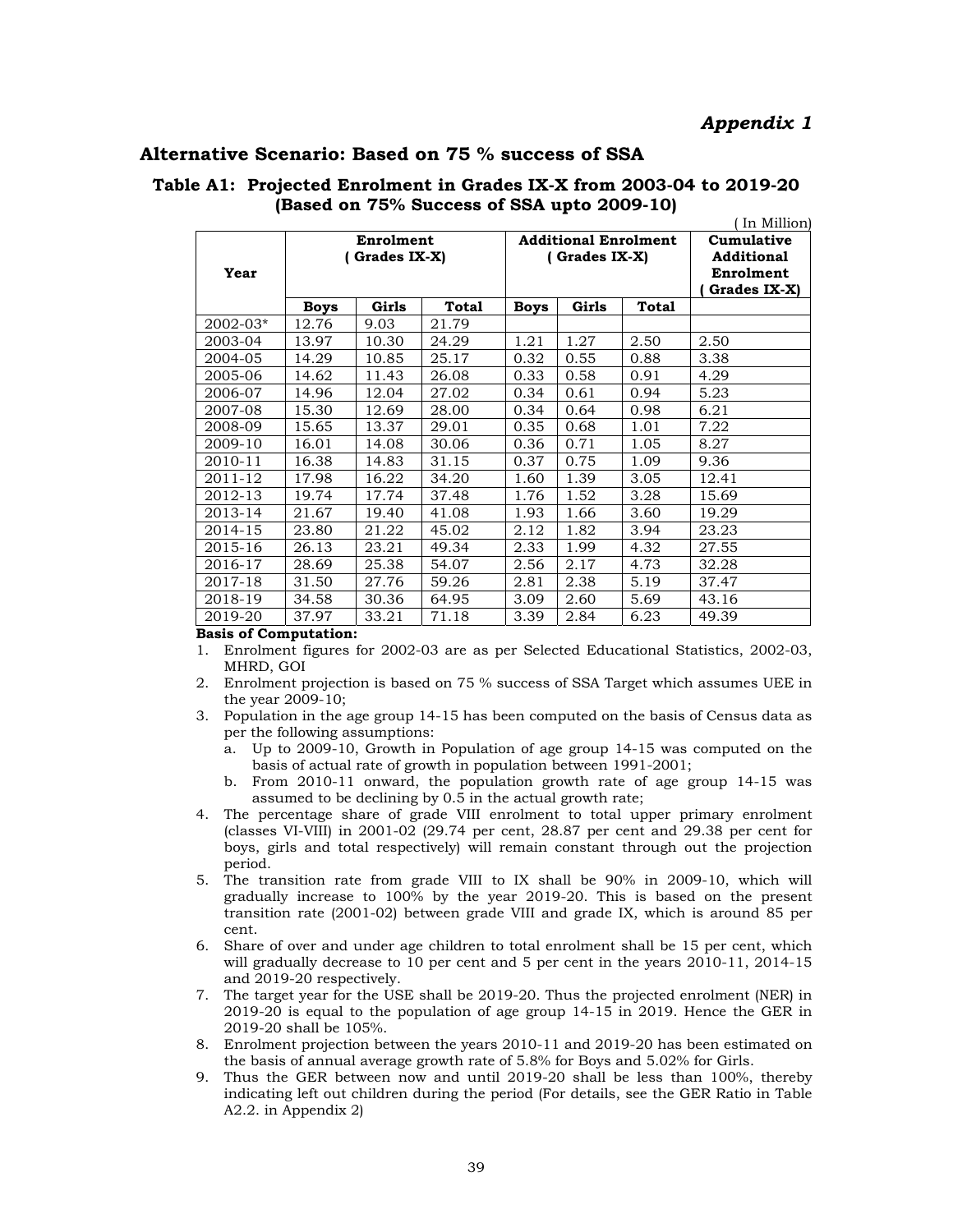- 10. Projected enrolment in grade IX for all the years (from 2003-04 to 2019-20) have been multiplied by two to obtain total enrolment in secondary classes (Classes IX-X).
- 11. The additional enrolment is increase in enrolment over the previous year
- 12. Cumulative enrolment is the cumulative total of additional enrolment, which is used for computing the requirements of teachers.
- *\* Actual as per Selected Educational Statistics, 2002-03, MHRD, Govt of India.*

#### **Table A2: Number of Class Rooms and Teachers Required from 2003-04 to 2019-20 (Based on 75% Success of SSA)**

| Year    |             | <b>Additional Enrolment</b><br>(Grades IX-X)<br>In Million) |              | <b>Additional</b><br><b>Class Rooms</b><br>Required | <b>Additional</b><br><b>Teachers</b><br>Required | Cumulative<br><b>Additional</b><br><b>Teachers</b><br>Required |
|---------|-------------|-------------------------------------------------------------|--------------|-----------------------------------------------------|--------------------------------------------------|----------------------------------------------------------------|
|         | <b>Boys</b> | Girls                                                       | <b>Total</b> |                                                     |                                                  |                                                                |
| 1       | 2           | 3                                                           | 4            |                                                     | 5                                                | 6                                                              |
| 2003-04 | 1.21        | 1.27                                                        | 2.50         | 83283                                               | 124925                                           | 124925                                                         |
| 2004-05 | 0.32        | 0.55                                                        | 0.88         | 29307                                               | 43961                                            | 168886                                                         |
| 2005-06 | 0.33        | 0.58                                                        | 0.91         | 30368                                               | 45552                                            | 214438                                                         |
| 2006-07 | 0.34        | 0.61                                                        | 0.94         | 31468                                               | 47201                                            | 261640                                                         |
| 2007-08 | 0.34        | 0.64                                                        | 0.98         | 32607                                               | 48910                                            | 310550                                                         |
| 2008-09 | 0.35        | 0.68                                                        | 1.01         | 33787                                               | 50680                                            | 361230                                                         |
| 2009-10 | 0.36        | 0.71                                                        | 1.05         | 35010                                               | 52515                                            | 413745                                                         |
| 2010-11 | 0.37        | 0.75                                                        | 1.09         | 36277                                               | 54416                                            | 468161                                                         |
| 2011-12 | 1.60        | 1.39                                                        | 3.05         | 101608                                              | 152412                                           | 620573                                                         |
| 2012-13 | 1.76        | 1.52                                                        | 3.28         | 109360                                              | 164039                                           | 784612                                                         |
| 2013-14 | 1.93        | 1.66                                                        | 3.60         | 119855                                              | 179783                                           | 964395                                                         |
| 2014-15 | 2.12        | 1.82                                                        | 3.94         | 131359                                              | 197038                                           | 1161433                                                        |
| 2015-16 | 2.33        | 1.99                                                        | 4.32         | 143967                                              | 215950                                           | 1377382                                                        |
| 2016-17 | 2.56        | 2.17                                                        | 4.73         | 157785                                              | 236678                                           | 1614060                                                        |
| 2017-18 | 2.81        | 2.38                                                        | 5.19         | 172931                                              | 259396                                           | 1873457                                                        |
| 2018-19 | 3.09        | 2.60                                                        | 5.69         | 189531                                              | 284297                                           | 2157753                                                        |
| 2019-20 | 3.39        | 2.84                                                        | 6.23         | 207726                                              | 311589                                           | 2469342                                                        |

#### **Basis of Computation:**

1. Projection of number of classrooms is based on pupil-teacher ratio of 30:1. Since, the Pupil teacher ratio at the secondary level in 2001-02 is 34:1, the teacher pupil ratio shall be assumed to be 30:1.

2. Additional requirement of teachers is based on the consideration of subject specialisation of teachers at the secondary level. Hence, it has been assumed that the secondary schools shall be provided with 1.5 teachers per additional classroom.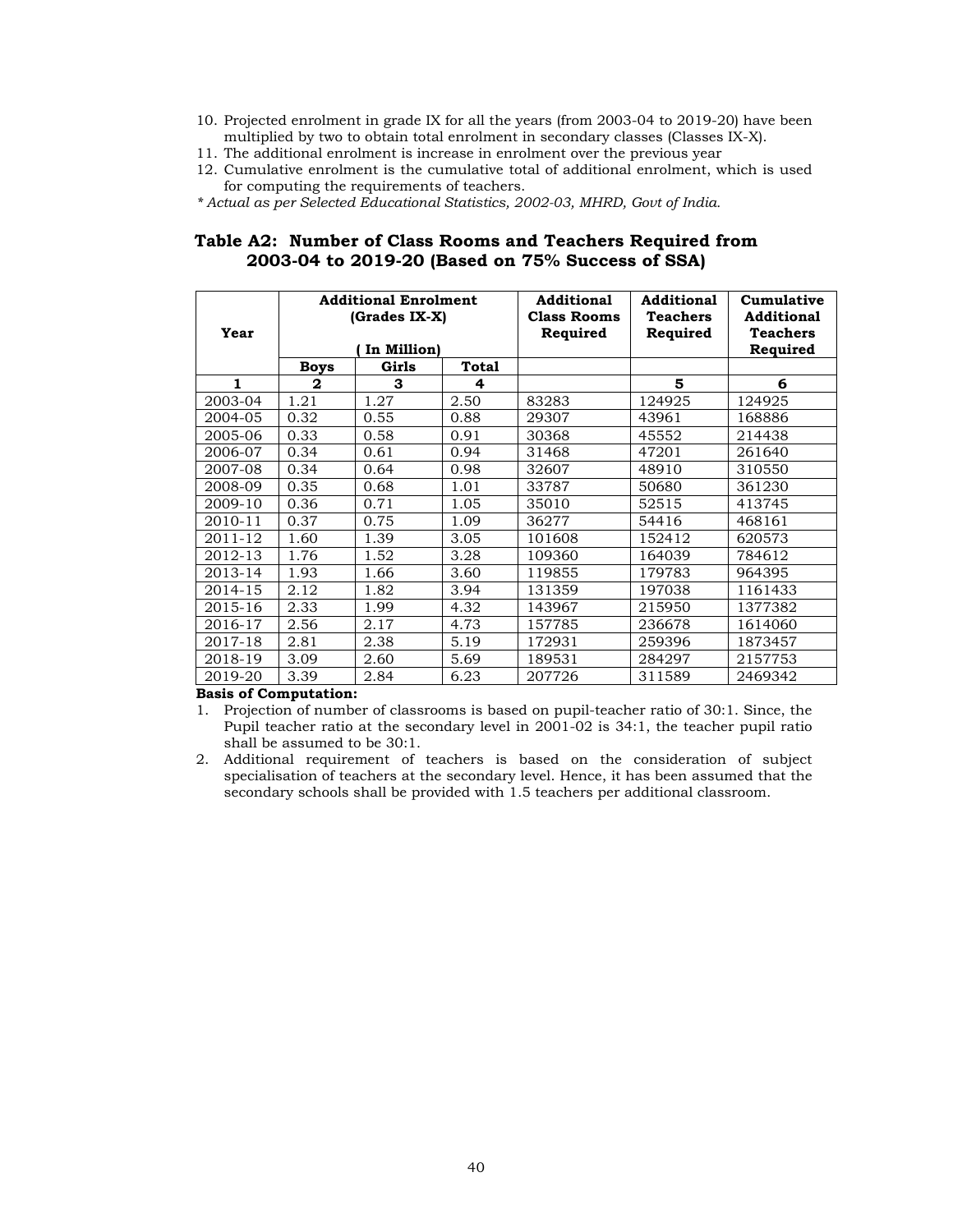## **Table A3: Estimation of Financial Requirement for Additional Enrolment from 2003-4 to 2019-20 (Based on 75% Success of SSA)**

|              |               |                                  |                       |                             |                            |                        | (Rs. In Millions)                  |
|--------------|---------------|----------------------------------|-----------------------|-----------------------------|----------------------------|------------------------|------------------------------------|
| <b>Years</b> | <b>Salary</b> | Other<br>Exp on Recurring<br>Exp | Recur<br>ring<br>Exp. | Insp. &<br>Sup. Exp         | Total<br>Recurring<br>Expr | Capital<br>Expenditure | Total<br>Financial<br>Implications |
|              | 2             | 3                                |                       | $4 = 2+3 5 = 4*2\% 6 = 4+5$ |                            | 7                      | $8 = 6 + 7$                        |
| 2003-04      | 17240         | 4310                             | 21550                 | 431                         | 21981                      | 12493                  | 34473                              |
| 2004-05      | 24320         | 6080                             | 30400                 | 608                         | 31008                      | 4396                   | 35404                              |
| 2005-06      | 32166         | 8041                             | 40207                 | 804                         | 41011                      | 4555                   | 45567                              |
| 2006-07      | 40816         | 10204                            | 51020                 | 1020                        | 52040                      | 4720                   | 56760                              |
| 2007-08      | 50309         | 12577                            | 62886                 | 1258                        | 64144                      | 4891                   | 69035                              |
| 2008-09      | 60687         | 15172                            | 75858                 | 1517                        | 77375                      | 5068                   | 82444                              |
| 2009-10      | 71992         | 17998                            | 89990                 | 1800                        | 91789                      | 5251                   | 97041                              |
| 2010-11      | 84269         | 21067                            | 1053362107            |                             | 107443                     | 5442                   | 112885                             |
| 2011-12      | 11542728857   |                                  | 1442832886            |                             | 147169                     | 15241                  | 162410                             |
| 2012-13      | 15064637661   |                                  | 188307 3766           |                             | 192073                     | 16404                  | 208477                             |
| 2013-14      | 19095047738   |                                  | 238688 4774           |                             | 243461                     | 17978                  | 261440                             |
| 2014-15      | 23693259233   |                                  | 296165 5923           |                             | 302089                     | 19704                  | 321792                             |
| 2015-16      | 289250 72313  |                                  | 361563 7231           |                             | 368794                     | 21595                  | 390389                             |
| 2016-17      | 34863787159   |                                  | 435796 8716           |                             | 444512                     | 23668                  | 468180                             |
| 2017-18      |               | 415907 103977                    | 519884 10398          |                             | 530282                     | 25940                  | 556222                             |
| 2018-19      |               | 491968 122992                    | 614960 12299          |                             | 627259                     | 28430                  | 655689                             |
| 2019-20      |               | 577826 144456                    | 722282 14446          |                             | 736728                     | 31159                  | 767887                             |

#### **Basis of Computation:**

- 1. The salary cost of additional teachers has been arrived at by considering the annual gross salary of TGT as per the Fifth Pay Commission, including the annual increments during the projection period (which is the pay scale of teachers in KVS).
- 2. The additional teacher salaries are not to exceed 80 per cent of the total recurring expenditure in order to allocate 20 per cent of the spending on improving the quality of infrastructure and other developmental expenditures in secondary education.
- 3. These additional enrolments, classrooms and teachers in the secondary education system will also require additional expenditure on inspection and supervision. Since the current expenditure on inspection and supervision accounts for 0.55 per cent in the total expenditure on secondary education in 2001-02, the additional requirement for inspection and supervision has been estimated as apportioning 2 per cent of the total estimated recurring expenditure on secondary education for each year.
- 4. The estimated additional recurring expenditure in each year shall include the salary expenditure, other recurring expenditure and the expenditure on inspection and supervision
- 5. The capital cost of construction per class room has been assumed to be Rs.1,50,000 as per the SSA norms. This also includes the expenditure on construction of toilets for boys and girls separately wherever necessary.
- 6. The cost of providing laboratories will be Rs. 1,50,000 per laboratory.

*\*Note: Capital Expenditure = Cost of construction of additional class rooms = No. of additional class rooms in a year* × *Rs. 1,50,000*.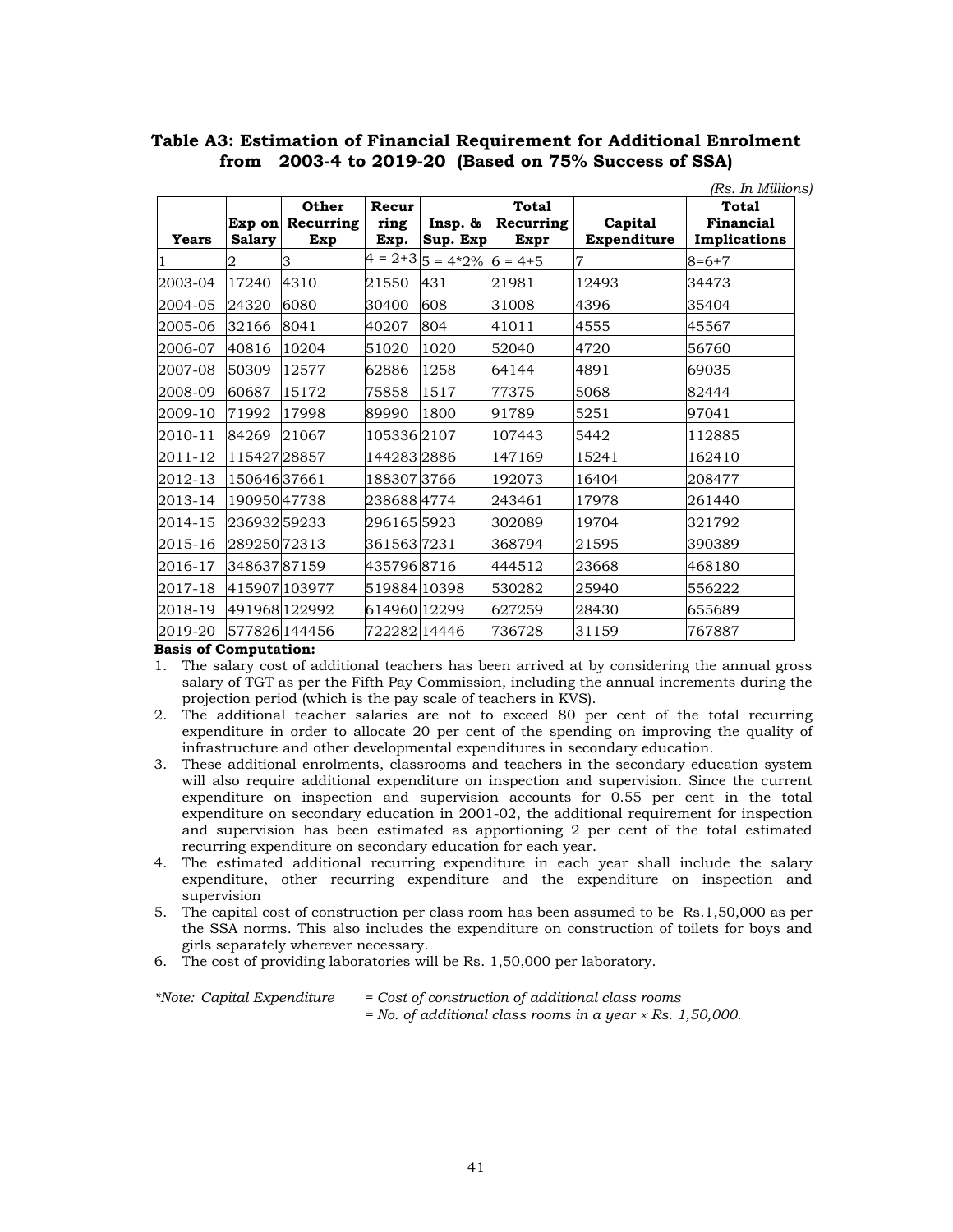|          |                                                   |                                              |                                | (Rs. In Millions) |
|----------|---------------------------------------------------|----------------------------------------------|--------------------------------|-------------------|
|          | Total Financial<br>Implications<br>for Additional | <b>Expenditure on Quality</b><br>Improvement | Total Financial                |                   |
| Years    | Enrolment                                         | Cost of<br>Laboratories                      | Other Recurring<br>Expenditure | Implications      |
| 1        | 2                                                 | 3                                            | 4                              | 5                 |
| 2002-03* |                                                   |                                              |                                |                   |
| 2003-04  | 34473                                             |                                              |                                | 0.12              |
| 2004-05  | 35404                                             |                                              |                                | 0.12              |
| 2005-06  | 45567                                             |                                              |                                | 0.14              |
| 2006-07  | 56760                                             | 40842 + 40842                                | 685469                         | 0.17              |
| 2007-08  | 69035                                             |                                              | 685469                         | 0.19              |
| 2008-09  | 82444                                             |                                              |                                | 0.21              |
| 2009-10  | 97041                                             |                                              |                                | 0.23              |
| 2010-11  | 112885                                            |                                              |                                | 0.25              |
| 2011-12  | 162410                                            |                                              |                                | 0.33              |
| 2012-13  | 208477                                            |                                              |                                | 0.39              |
| 2013-14  | 261440                                            |                                              |                                | 0.46              |
| 2014-15  | 321792                                            |                                              |                                | 0.53              |
| 2015-16  | 390389                                            |                                              |                                | 0.59              |
| 2016-17  | 468180                                            |                                              |                                | 0.66              |
| 2017-18  | 556222                                            |                                              |                                | 0.73              |
| 2018-19  | 655689                                            |                                              |                                | 0.80              |
| 2019-20  | 767887                                            |                                              |                                | 0.87              |

## **Table A4: Projection of Total Financial Requirements (Based on 75% Success of SSA)**

**Basis of Computation:** 

- 1. The cost of laboratories has been estimated by assuming that all the existing 90760 high schools and the same number (90760) of upper primary schools (out of 2,45,274 upper primary schools at present in 2002-03) will be provided with at least 3 laboratories each (for Physics, Chemistry, Biology and Language; the language laboratory may be conducted in any vacant class room/laboratory). The total financial requirement for construction of laboratories will be Rs. 40842 million in the upgraded upper primary schools and also Rs. 40842 million in the existing high schools, which shall have to be provided in 2006-07 as an one-time investment
- 2. The 'other recurring expenditures' for quality improvement has been estimated based on the difference between the projected per student recurring expenditure and the inflated per student expenditure on secondary education. The per additional student expenditure has been estimated by dividing the total additional recurring expenditure by the projected additional enrolment. The inflated per student expenditure has been estimated by taking the per student expenditure on secondary education in 2000-01 and inflating it by the current inflation rate of 5 per cent. The difference between per student additional expenditure and inflated per student expenditure has been multiplied by the projected total enrolment to estimate the additional financial requirement for quality improvement. This expenditure on quality improvement in 2006-07 is estimated as Rs. 1370937 millions, which shall be provided in two years during 2006-07 and 2007-08.

*\*This does not include the one-time expenditure on construction of laboratories and the expenditure on quality improvement.*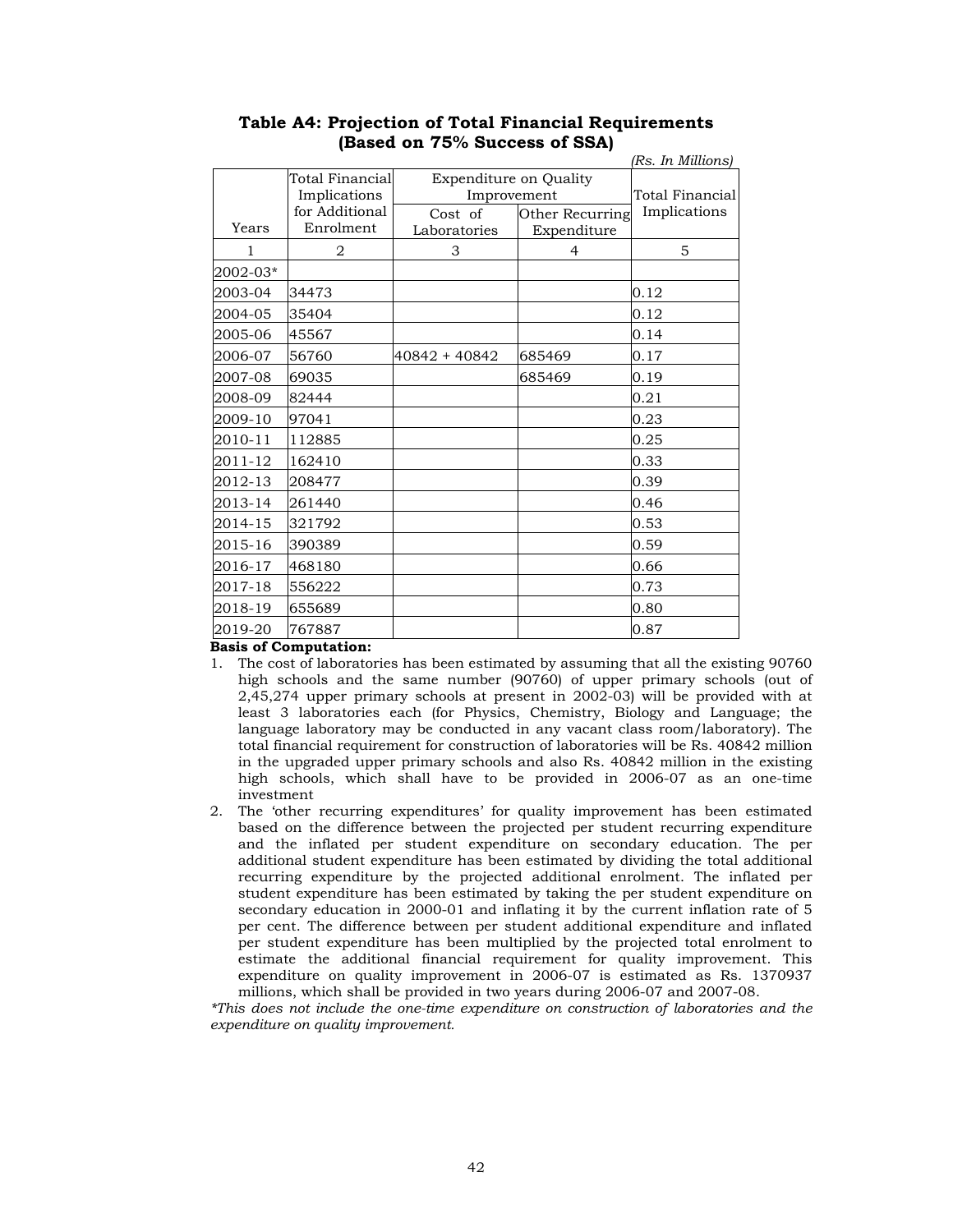# *Appendix 2*

## **Table A2.1**

| GER in Secondary Education (Based on 100 % Success of SSA) |  |
|------------------------------------------------------------|--|
|------------------------------------------------------------|--|

|          | Male   | Female | Total  |
|----------|--------|--------|--------|
| 2002-03* | 51.60  | 41.75  | 47.00  |
| 2003-04  | 57.45  | 48.62  | 53.38  |
| 2004-05  | 59.76  | 52.29  | 56.37  |
| 2005-06  | 62.15  | 56.24  | 59.52  |
| 2006-07  | 64.65  | 60.48  | 62.84  |
| 2007-08  | 67.24  | 65.04  | 66.35  |
| 2008-09  | 69.94  | 69.95  | 70.06  |
| 2009-10  | 72.75  | 75.23  | 73.98  |
| 2010-11  | 75.66  | 80.91  | 78.11  |
| 2011-12  | 78.09  | 82.88  | 80.32  |
| 2012-13  | 80.59  | 84.90  | 82.60  |
| 2013-14  | 83.17  | 86.97  | 84.94  |
| 2014-15  | 85.83  | 89.08  | 87.35  |
| 2015-16  | 88.58  | 91.26  | 89.83  |
| 2016-17  | 91.41  | 93.48  | 92.38  |
| 2017-18  | 94.34  | 95.76  | 95.00  |
| 2018-19  | 97.36  | 98.09  | 97.70  |
| 2019-20  | 100.48 | 100.48 | 100.48 |

| Table A2.2                                                        |  |  |  |  |  |  |  |
|-------------------------------------------------------------------|--|--|--|--|--|--|--|
| GER in Secondary Education (Based on 75 % success of SSA Targets) |  |  |  |  |  |  |  |

|          | Male   | Female | Total  |
|----------|--------|--------|--------|
| 2002-03* | 51.60  | 41.75  | 47.00  |
| 2003-04  | 55.11  | 46.46  | 51.10  |
| 2004-05  | 54.99  | 47.73  | 51.65  |
| 2005-06  | 54.86  | 49.05  | 52.20  |
| 2006-07  | 54.74  | 50.39  | 52.75  |
| 2007-08  | 54.61  | 51.78  | 53.32  |
| 2008-09  | 54.49  | 53.20  | 53.89  |
| 2009-10  | 54.36  | 54.67  | 54.46  |
| 2010-11  | 54.24  | 56.17  | 55.04  |
| 2011-12  | 58.09  | 59.92  | 58.94  |
| 2012-13  | 62.20  | 63.92  | 63.00  |
| 2013-14  | 66.62  | 68.19  | 67.35  |
| 2014-15  | 71.34  | 72.74  | 71.99  |
| 2015-16  | 76.40  | 77.59  | 76.96  |
| 2016-17  | 81.81  | 82.77  | 82.26  |
| 2017-18  | 87.61  | 88.30  | 87.93  |
| 2018-19  | 93.83  | 94.19  | 94.00  |
| 2019-20  | 100.48 | 100.48 | 100.48 |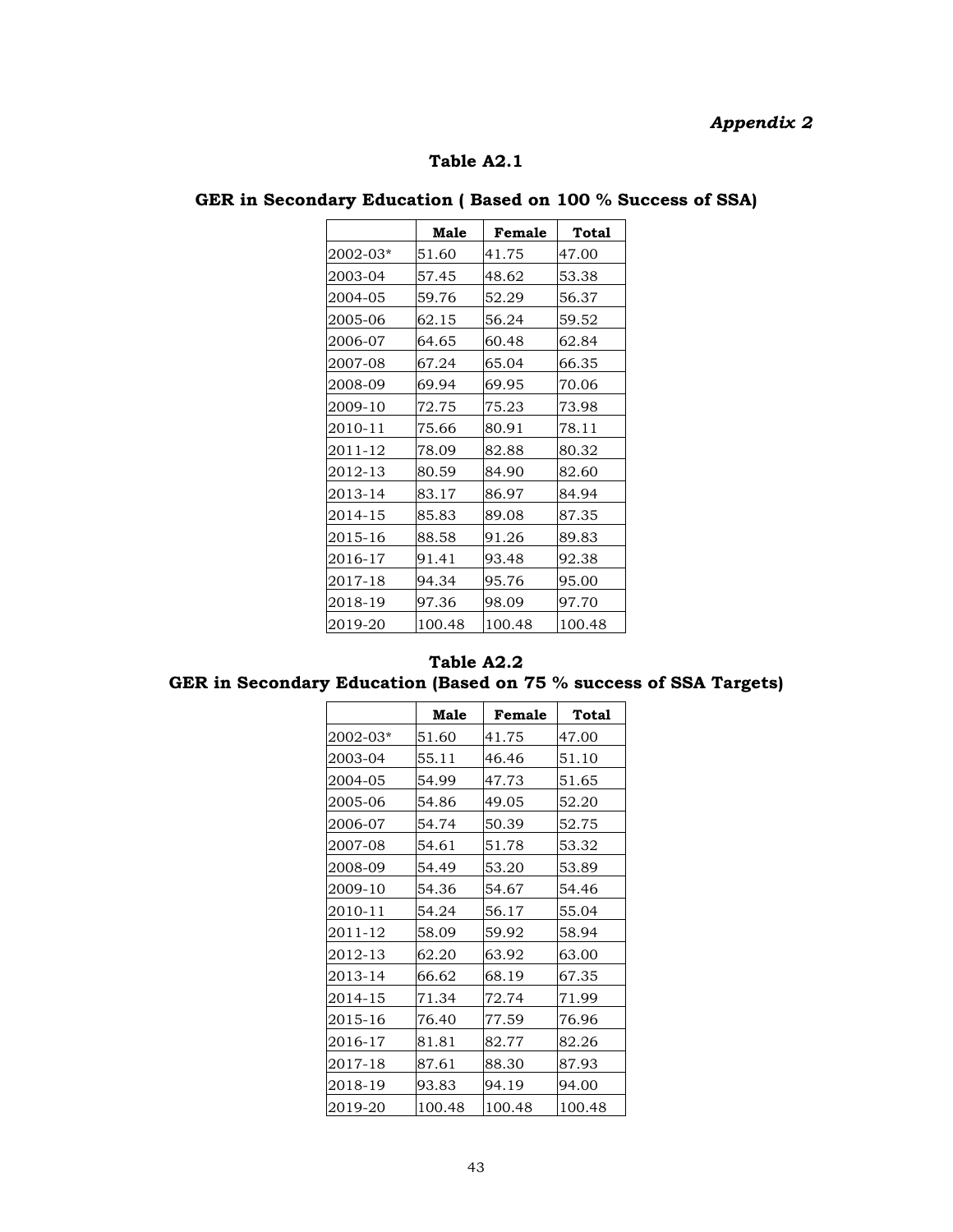#### **CHAPTER 4**

# **PLANNING AND MANAGEMENT ISSUES**

Universalisation of Secondary Education will need to fulfill three major criteria, namely, universal enrolment in the 9th and 10th grades, universal retention achieving zero dropout rate, and universal performance at a predetermined level, at least 60 per cent of the students of the 10th grade will achieve 60 per cent mastery over subjects and other learning tasks.

Initial questions that need to be resolved are: achieving universal access, equity and social justice. Whereas universal access may be possible to achieve through expansion of schooling facilities in the formal and unconventional modes, special efforts will be required for achieving equity, social justice and performance of all the diverse groups of learners.

Universalisation of secondary education is a long journey. It cannot be achieved overnight, though success in SSA will substantially facilitate the process. It will take at least 15 years of committed effort in a mission mode approach; universal secondary education should be targeted to be achieved by 2020. Success in accomplishment of this goal will be determined by the quality of planning and execution backed by political will and support. In this section, an effort has been made to flag the main issues in planning for universal secondary education.

## **Secondary Education Management Information System (SEMIS)**

Planning of educational system must be based on reliable data and information. Unlike elementary education where comprehensive and reliable database has been developed, secondary education does not have such authentic data with annual updates. With years of work, NIEPA has been able to develop a mechanism to update data on a wide range of the variables in elementary education every year; it publishes District Report Cards indicating the state of elementary education in each of the 539 districts (2004) to be increased to about 575 districts by 2005; and the State Report Cards indicating the state of elementary education in different states. It has covered 25 major states; the effort is on to cover the remaining 10 smaller states and union territories.

Data on secondary education is produced by All India Education Surveys by the NCERT. The some data from Seventh All India Education Survey are now available on the website. The frequency of data updation process has to be increased.

In order to develop a sound and dependable planning framework for secondary education, it will be necessary to develop SEMIS with disaggregated data at the state, district and block levels. NIEPA maintains a dynamic EMIS, called DISE, for elementary education covering about one million primary and elementary schools and brings out annual data update in the form of District Report Cards and State Report Cards both in print as well as in CR Rom formats. This DISE database contains a very large variety of school level information. A few states have already asked NIEPA to upstage the EMIS to cover secondary education. NIEPA should be called upon to develop SEMIS in the pattern of DISE on a project mode. NIEPA should be able to come out with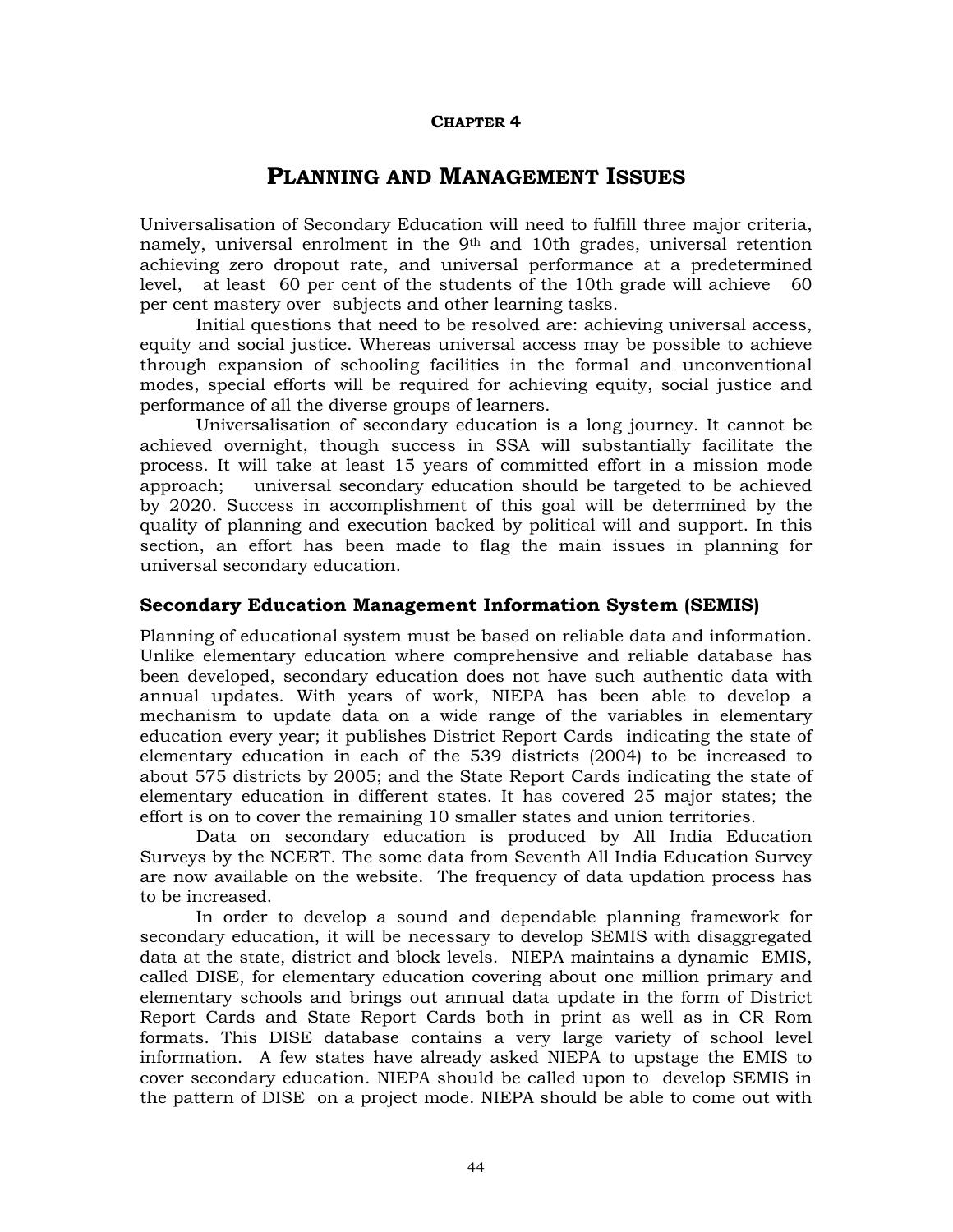annual state, district and block report cards on secondary education, initially every two years and then annually.

## *Out of school adolescence and early youth*

The SEMIS right from the beginning must include data on out of school adolescence and early youth, particularly those who cannot participate in the formal conventional schools in stipulated hours in the day. A large number of them are engaged in productive labour in both rural and urban areas as can be seen from the wide gap between the number of adolescents in the relevant age cohort and number of enrolled students in secondary education. This is important since the universalisation of secondary education has been defined to ensure participation of all adolescence and youth in the age group 15 to 18, beginning with adolescents in the age group 15 and 16.

## *Focus Groups*

Another important consideration is the education of the 'Focus Groups' – girls, students from SC, ST and OBC Communities, and the (physically and mentally) challenged adolescents. As all these groups need special assistance and support, the SEMIS should specially provide for data capturing on these groups and also define mechanisms to monitor education of the focus groups. Also, this will facilitate building access, equality, relevance and structural parameters of secondary education to ensure universal secondary education among the focus groups.

## **Demand Projection**

Decentralised planning and management of elementary education under DPEP and SSA has made significant impact on moving towards the targets of UEE. There are lessons to learn. Planning for universal secondary education should, right from the beginning, be founded on decentralized planning. The first and foremost requirement for decentralised planning, besides the data and information on the ground realities would be projection of demand for secondary education. In the previous section such projections have been made at the national level. This must be treated as exemplar and indicative projections. Given the wide regional disparities in educational development, such national macro level projections would be of limited value, a positive tool for policy making. For meaningful planning of secondary education, projections must be done for each state with desegregation into districts and blocks, gender, caste, religious and linguistic background. For decentralised planning, such projections have to be made at meso and micro level namely, for each block and district.

While generating decentralized projection of demand for secondary education at block, district and state levels, it is important to take into cognizance the educational needs of different linguistic groups residing in the state. In certain districts, there is concentration of students from linguistic group other than the natural language of the state, e.g. large Hindi speaking population in Howrah town in West Bengal. The Census 2001 provides a detailed account of linguistic minorities in different Indian provinces as brought out by the Commission for Linguistic Minorities. The projection of demands for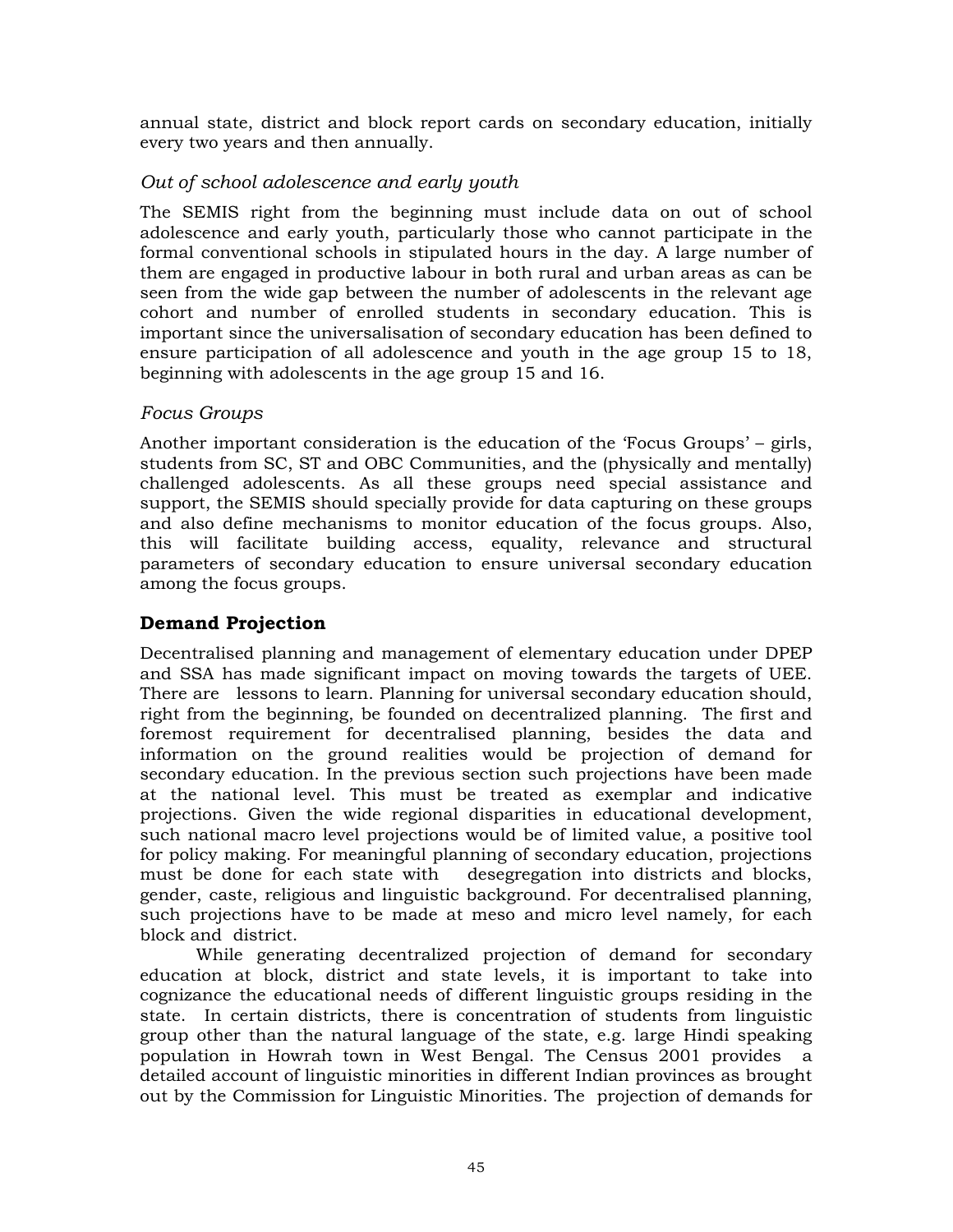secondary education should also take into consideration special educational needs of different linguistic and cultural groups. Almost every board of secondary education conducts examination in several languages. Multi-cultural curriculum mentioned in chapter 2 will further facilitate the process of education.

## **School Mapping and Course Mapping**

As mentioned earlier, in order to achieve universal access, the secondary education facilities have to be expanded. The expansion has to be accomplished through three different strategies depending upon the situational requirement. These are:

- a. setting up new schools where no secondary school exists in the defined habitation,
- b. upgrading elementary schools into high schools by adding extra classrooms and other facilities, and
- c. providing additional classrooms and other related facilities in the existing secondary schools to accommodate more students.

The financial implications for the three strategies are significantly different– most expensive is setting up new school and least is providing marginal support to the existing secondary schools for enhancing intake capacities. A few states have taken a policy decision to upgrade all elementary schools to high schools in phased manner. The policy expanded to the national level, an additional about 2.50 lakh high schools can be added to the existing number of secondary schools by upgrading the elementary schools.

The choice among the three alternatives given above has to be situational and based on school mapping in each block. There have been some important efforts in school mapping at elementary education at NIEPA. The expertise can be extended to secondary education. What is really necessary is to plot at the district and block levels the existing secondary and senior secondary schools. This should provide a sound basis for decisions about establishing new schools, upgradation of elementary schools, and lateral expansion of classrooms and facilities in the existing secondary schools.

In the process, it will be necessary to revise the norms for establishing secondary schools. For example, existing norms are to provide a primary school within one kilometer distance, an elementary school within three kilometers and a secondary school within five kilometers. These norms were developed keeping in mind the time and labour to walk to the school at a time when the roads and transport network was grossly underdeveloped. With considerable developments in the rural roads and transportation, the time and energy to travel has reduced substantially. For example, in the mid 1950s and 1960s, students took 75 to 90 minutes to cover five kilometers to school on foot through rugged village pathways sometimes through the fields and water logged patches. Same distance is covered now in bicycle through partly brick-laid, partly kuccha road in less than 30 minutes. This scenario is fairly common in very large part of the country. Exceptions, however, will be necessary in difficult terrains and hilly tracts. In the urban areas, students travel 20 to 30 kilometers for quality schooling. PURA, a project to which a detailed reference has been made in the budget speech by the Finance Minister proposes large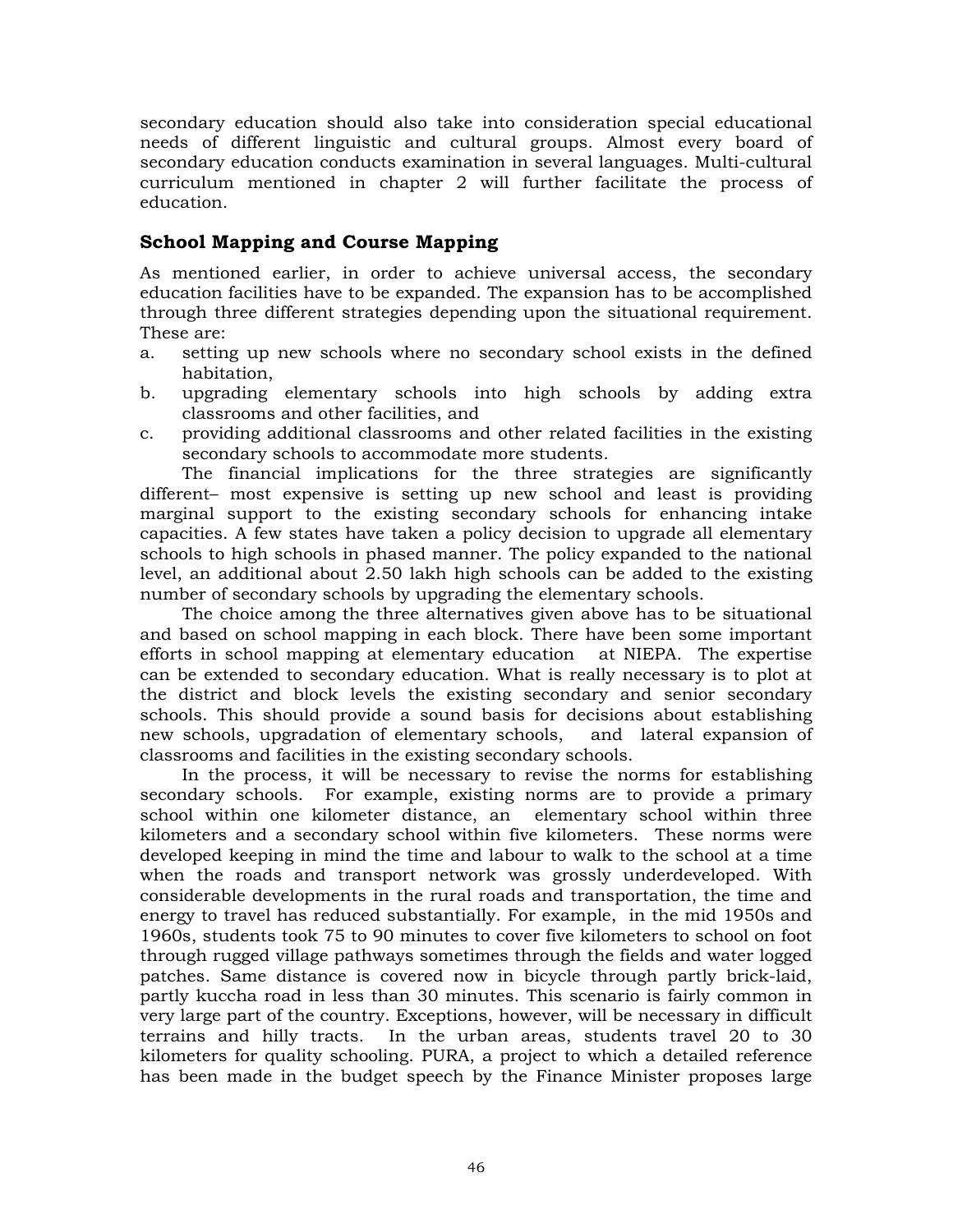high quality schools with transport facilities in a cluster of villages rather than poor quality school within the vicinity. This needs serious consideration.

However, importance of school mapping is in generating a responsiveness to differential needs of secondary education in different localities. In urban and semi urban areas and in rural areas with reasonably well developed road connectivity and transportation, norms of distance should be relaxed to create viable large high quality schools. In the relatively remote, difficult hills and terrains, and underdeveloped areas, the norms of distance have to be reduced. Equally important is the concern for the education of girls, keeping in view the superstitions, social taboos, etc, that forbids girls to travel long distances and/or study in co-educational schools. The school mapping should also facilitate identifying needs for setting up residential schools in such areas. The main contention is that school mapping should not be done mechanically with distance as the sole criteria. Every district must set up a set of criteria for school mapping that will facilitate universal access to secondary education.

Another important mapping exercise has to be done is with respect to courses at the senior secondary level. The distribution of science stream as well as vocational courses is not as wide as courses in commerce and humanities streams. In order that the facilities for science and vocational education are equitably distributed it will be necessary to carry out course mapping in every district and block.

The same norms for school mapping cannot be valid through out the country. Keeping the goal of universal secondary education, state and locale specific norms should be developed in consultation with the states.

The mapping facility, now thrown open by the satellite launched by ISRO should be fully exploited.

#### **Assessment of Physical Infrastructure**

As a follow-up to the mapping of schools and courses, and the projection of demands, the next stage of planning is assessment of physical infrastructure and educational facilities, namely the additional classrooms and new schools in such habitations where secondary schools are not available at a reasonable distance. Further, physical infrastructure cannot be restricted to additional classrooms; it must include associated infrastructure for all round development of the students like play grounds, gyms, etc. Such exercises have to be done necessarily at block level or even at the sub-block level. This should provide the actual requirement of required infrastructure in each district and the state for further planning of financial requirement, teacher requirement, etc. The assessment of physical infrastructure can be greatly facilitated by SEMIS as experienced in DISE for elementary schools.

Mere lateral expansion of secondary schooling facilities can serve the purpose of only universal (physical) access. The provision of extra classrooms and teachers will not ensure quality, nor would it contribute to the concept of schooling described earlier. In order to provide quality education and life skills to the students, all schools have to be upgraded qualitatively. This is true for the existing secondary and senior secondary schools as well as the new ones to be established. Such facilities at the minimum will include provision for laboratories, library and learning resources, information technology resources,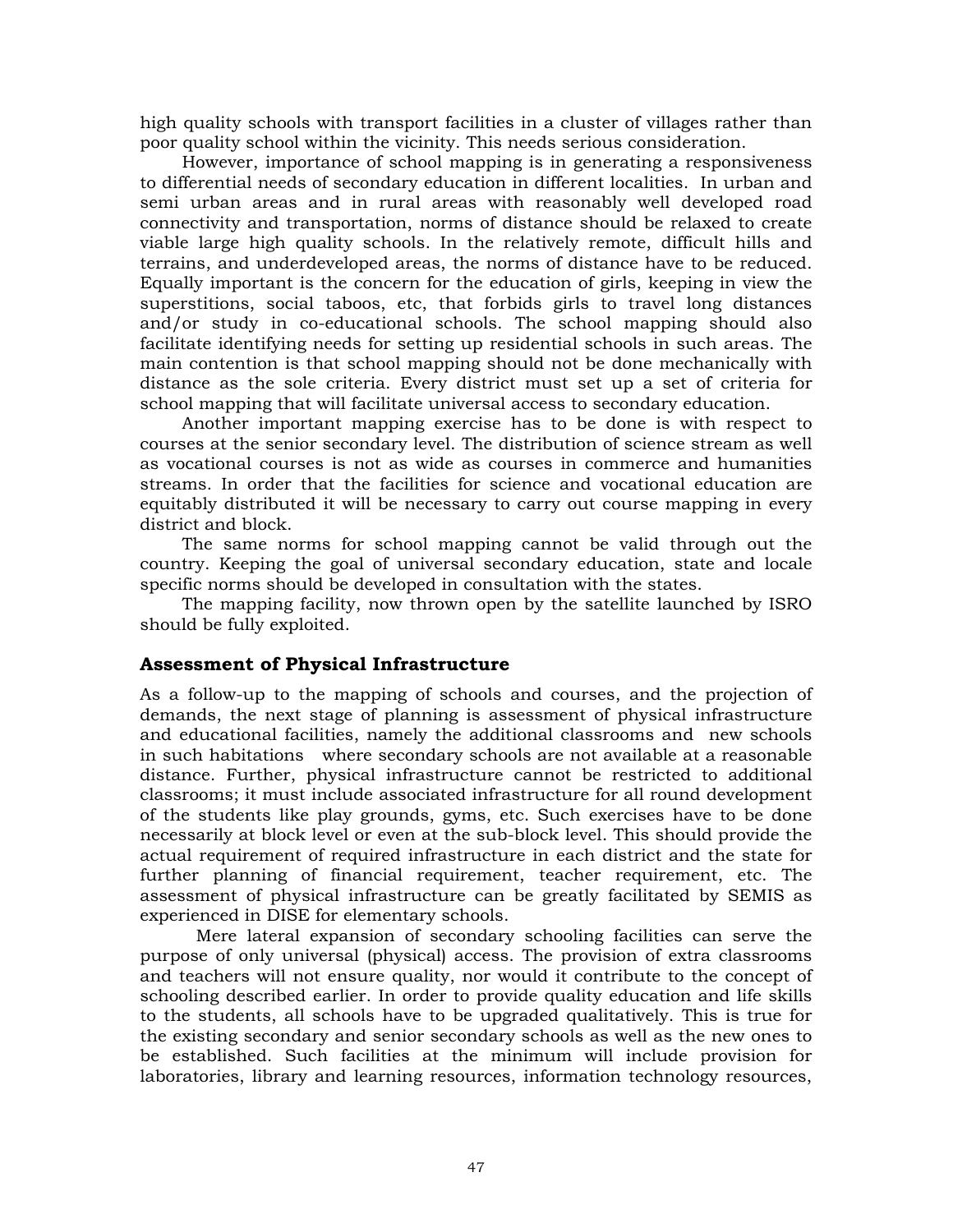audiovisual facilities including SITs support educational delivery through EDUSAT, facilities for sports and games, and cultural activities.

For providing quality secondary education, it will be necessary to develop norms for schools. While there should be a core set of national norms, these norms have to be further elaborated and developed with locale specificity in each state, district and blocks in consultation with the states.

## **Open Learning System**

Irrespective of expansion of educational facilities in secondary schooling, all the adolescence and youth in the concerned age group will not be able to take advantage of formal schooling in stipulated hours of the day that often coincide with the productive labour required in the rural areas for agriculture and in urban areas for a variety of income generating activities particular for the lower middle-class and poor families. It will be necessary to design, create and establish alternative educational provisions for such prospective learners. Besides the National Institute of Open Schooling, several states have established open schools providing comparable quality of education with that in the formal schools. The open school network has to be expanded to ensure that every State provides open schooling facility through regional languages. The existing open schools depend largely upon the print material and personal contact programs through the formal schools. A large majority of the open school students are unable to take advantage of personal contact programs and counseling services; they primarily depend upon the print material which often varies in quality. It will be necessary to enhance quality of open schooling through a variety of measures, particularly the counseling and tutorial services.

A great opportunity has been opened by the launching of the educational satellite in September 2004.The video-conferencing facility can provide virtual classroom facility for school education through regional languages through state channels. In order to ensure that open schooling derives full advantage of the videoconferencing facilities as a compliment to counseling and tutorial services through EDUSAT, all the secondary and senior secondary schools that serve as study centre must be equipped with satellite interactive technology (SIT) facilities. Also, DTH delivery of education through cable network should be explored.

This opens a new area of planning along with decentralised planning for formal secondary schools. It will be necessary to plan for open schooling provision in every state.

The open learning system at higher education comprising open universities and distance education departments in the dual mode universities cater to the educational needs of more than 20% students in higher education. The open school network when fully developed should be able to cater to at least 15% students in secondary education.

Second shift (evening shift) school for working youth should also be considered wherever feasible.

## **Teacher Requirement**

Teachers are the most significant element in secondary education. Based on the projection of demand for secondary education, an important and necessary exercise will be the projection of requirement of additional teachers for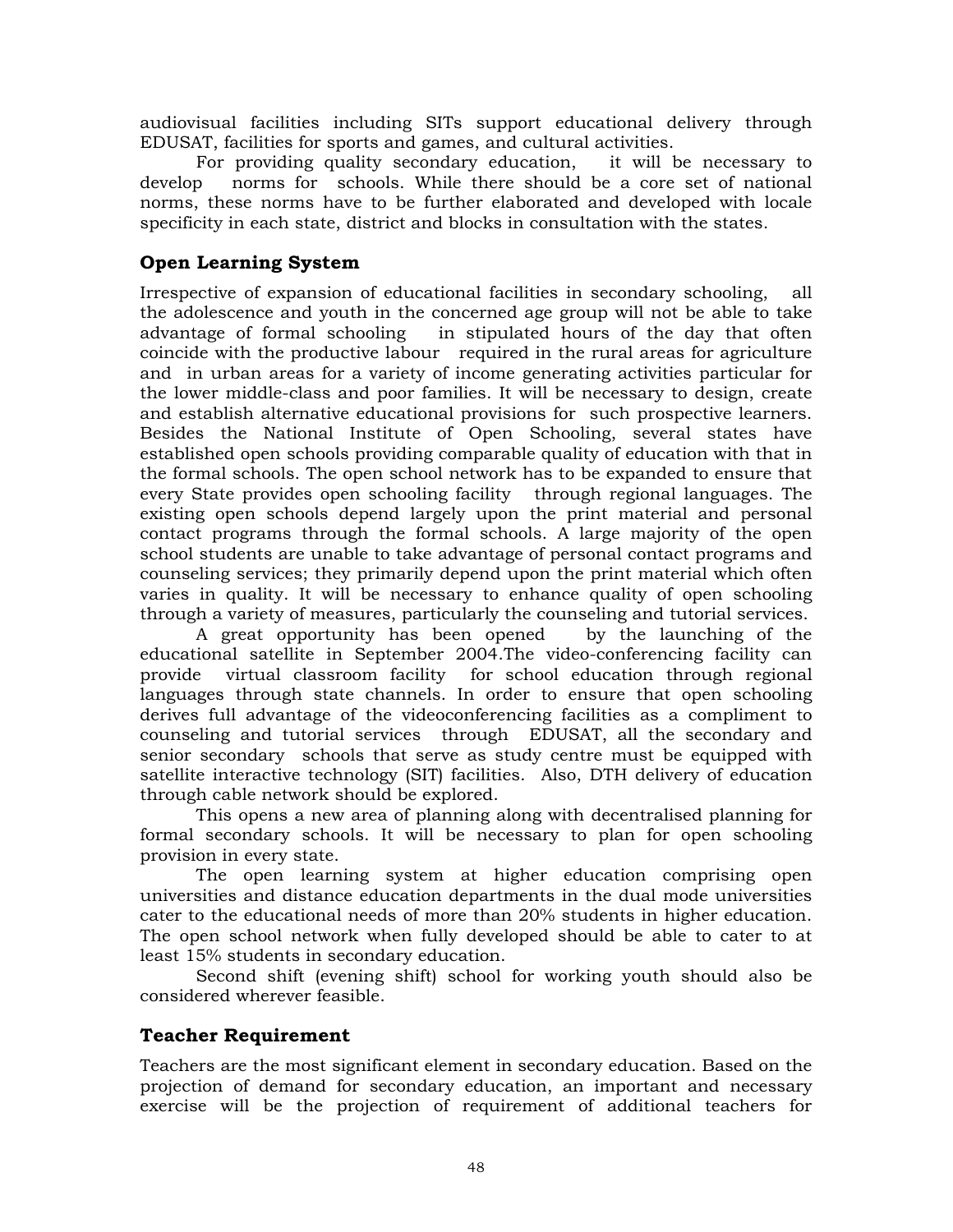universal secondary education. With the upgradation of courses and contents, secondary education particularly in science, mathematics and certain departments of social sciences, require specialist teaching faculty. As a result, the teacher-student ratio may not be the right criteria for assessing teacher requirement. Equally true is the non-applicability of classroom-teacher ratio in secondary education. The teacher requirement is to be based on requirement of subject specialists in different schools; the teacher-student ratio and teacherclassroom ratio can form the complementary criteria for determining the requirement of teachers. In the previous section, the requirement of additional teachers at the national level has been projected. For decentralised planning at the district and block levels, the teacher requirement should be assessed at the block level accumulated at the district level. This will facilitate developing teachers as a district level cadre.

## **Block and District Plan**

The actions mentioned above should provide adequate inputs to develop district and block level plan of expansion of secondary education with relevant facilities for upgradation of quality of secondary education. The first and foremost requirement is to develop district and block specific plan of development of secondary education spread over the next 15 years -- 2005 to 2020. Such decentralised plan at the district and block levels should indicate development in different phases e.g. development plans for the remaining years of the 10th Five-year plan, and then projected further into relevant 11th through 13th Five year plans. However, such plans need to be reviewed from time to time in the midterm evaluation format as practised now. It will be necessary to carry out annual review as the expansion of secondary education facilities for universal access enters the last phase nearing 2020. For, Universalisation of Secondary Education will be increasingly difficult as one move from the first to the last mile situations.

## **Capacity Building of Educational Personnel**

Universal secondary education can be achieved only with universal retention and quality. The transition rates from  $8<sup>th</sup>$  to  $9<sup>th</sup>$  and  $9<sup>th</sup>$  to  $10<sup>th</sup>$  grades are more than 90 per cent. The estimated dropout rate between 9<sup>th</sup> and 10th is less than 10%. However, there is a massive failure at the board examination, often more than 50 per cent, that too after stringent scrutiny at the pre-board examination. As a result, the accumulated success rate is less than 40 per cent of those who enter the 9th standard. For universalisation of secondary education this must change.

The key to change is locked in the quality of schooling. Since teachers are the most important component of quality schooling, it will be necessary to continuously upgrade the quality of teachers through on-the-job training, inservice education programmes and a variety of other mechanisms, besides preservice qualifying programme of teacher training (B.Ed.). There is great regional disparity in the provision for secondary teacher training institutions in the country. There are regions, north-eastern region for example, do not have enough teacher training facilities compared to say Maharashtra, Karnataka and other such states where there are large number of private teacher training institutions. Careful state level planning will be necessary for ensuring steady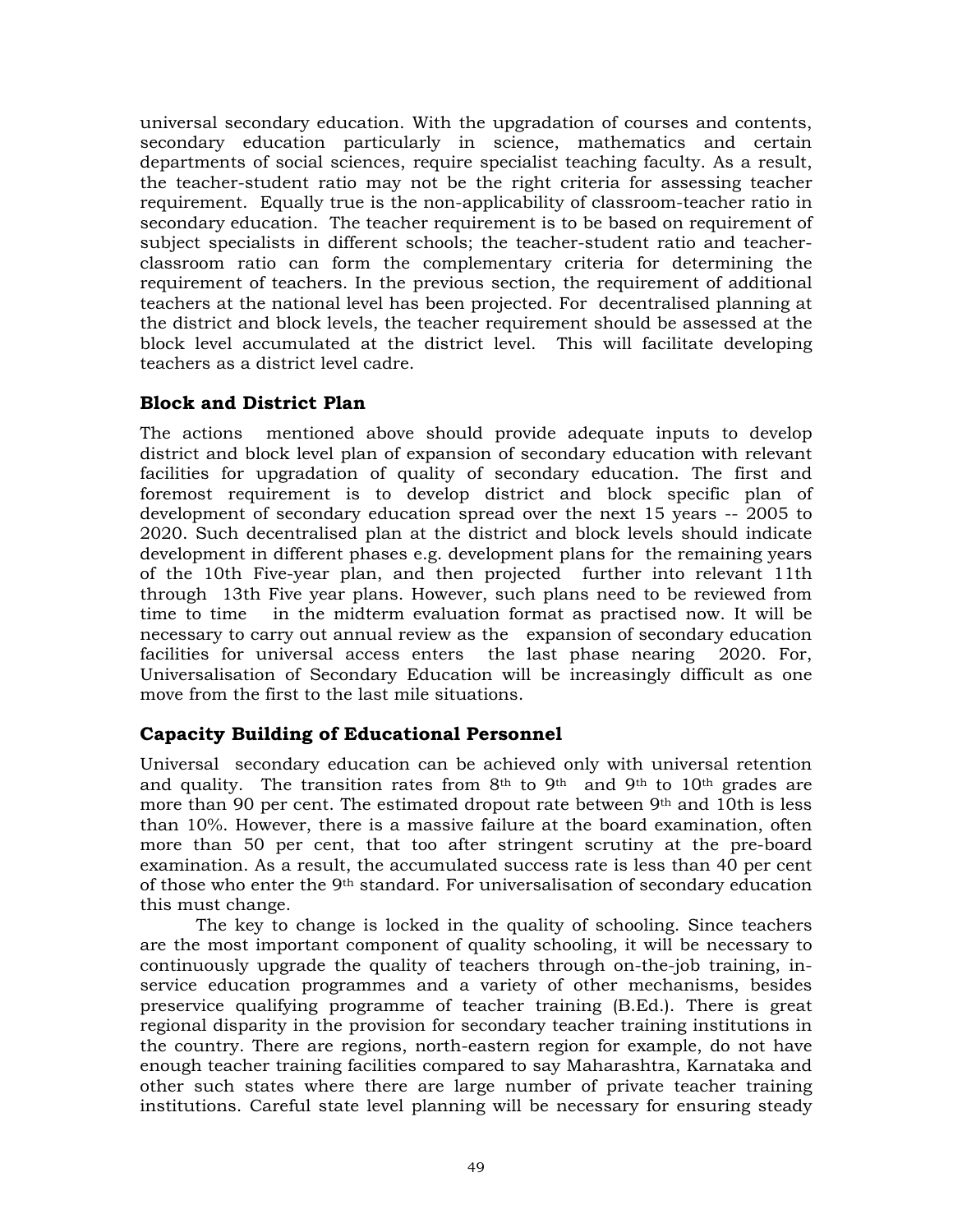supply of trained teachers and their continuous upgradation. Such state specific planning must also be supported with dependable projections of teacher requirements with various subject specialisations.

The International Commission on Education for 21st Century (UNESCO) indicated that work-training-work-training cycle is more effective than long preservice education of teachers. While the emphasis is on inservice education of the teachers for quality improvement, it is important to recognise that the conventional in-service education provided by the teacher education institutions do not actually contribute to the development of relevant skills and attitudes for quality improvement in instruction and student learning.

Besides the conventional in-service education programmes, it will be necessary to develop a mechanism whereby secondary school teachers will able to share their experiences and learn from each other, indeed develop a learning community and culture. There are lots to learn from the experiences in BRC and CRCs in SSA in this regard.

The shift in the process and strategy of teacher upgradation has to be professionalised by developing a blueprint for development of each teacher in each school collated at the block level so that teachers of similar development needs may be provided with specific focused training and development inputs.

Many of the State governments have adopted the policy of recruiting para teachers as a cost saving alternative to regular professionally qualified fully paid teachers. In some of the states, teaching has been declared as a dying cadre. This is a dangerous trend with short-term relief at the cost of long-term debilitating effect on the education system. No society can simultaneously deprofessionalise teachers yet educate its children and ensure the future. The considered opinion of the committee is to appoint professionally qualified teachers with full salary and benefits. Accordingly, the cost projections on teachers have been calculated; the norm practised in the Kendriya Vidyalay Sangathan has been the basis. Even at the risk of repetition, the committee refers to flag that is with the allocation of 6% GDP to the education sector, it would be possible to recruit fully qualified teachers with full salary and benefits. Any compromise on this issue will be at the risk of the future of the nation.

Heads of schools hold the key to quality management and self-renewal of schools. This is borne out by empirical research all over the world during the last five decades. It is important to recognise that managing and leading schools is a specialist job. It is not an automatic extension of activities of a teacher, although teaching skills and experience helps. Heads of schools must be provided professional training in management of schools of six months duration, preferably with three months of practice/practical training in the pattern of diploma in educational planning and management offered by NIEPA. However, like teachers, diploma education in school management of the headmasters with short term training every three to five years.

Over the years, inspection and supervision has been dysfunctional. With the expansion of educational facilities – schools and teachers – there was no corresponding increase in the supervising personnel. A few inspectorate staff is involved in a large variety of administrative work. Academic supervision has become a thing of the past. This must change. Quality universal secondary education warrants a well developed system of inspection and supervision. The financial projections in the previous chapter has provided for the cost. The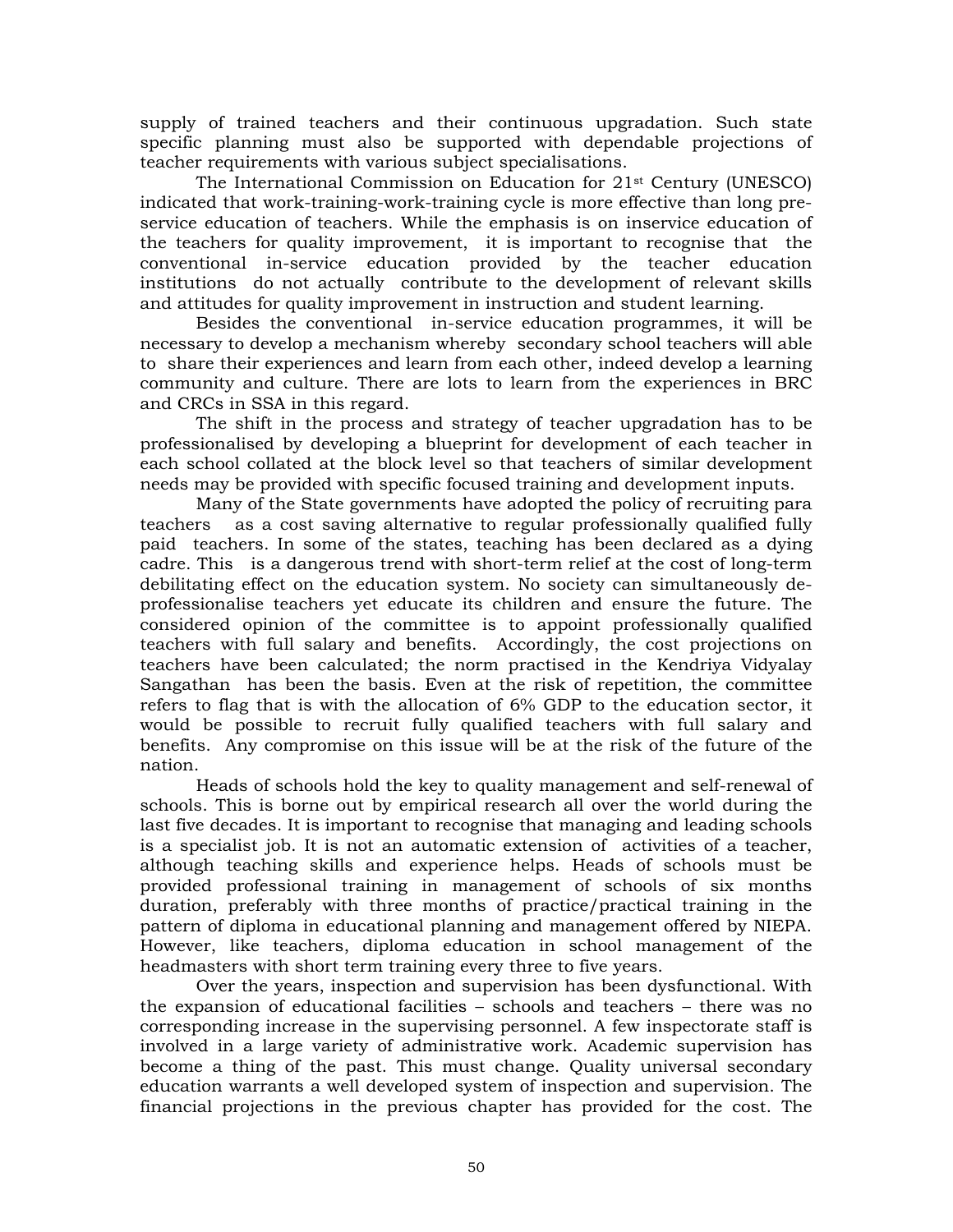inspectorate staff must be increased. Importantly, the supervisory personnel must be provided with professional training in scientific practices in inspection and supervision.

# **Financial Policy**

Financial projections made in the previous section, have to be reviewed and reconstructed periodically. Further, in tune with decentralised micro-level planning, the financial projections have to be done for each state separately. A few statements outlining the financial policy and management are important.

- 1. Financial projections for universalisation of secondary education made in the previous chapter including the cost of quality will require 2.33 percent of GDP. The requirement for universal elementary education is estimated at about 3.0% of GDP. Together, 5.13% of GDP per year would be adequate for universal elementary and secondary education. The review of the performance of UPA government has flagged its dissatisfaction over nonallocation of promised 6% of GDP to education. This raises the hope that allocation of 6% GDP may not be very far away.
- 2. The financial allocation should be phased out. To begin with, the State will ensure availability of classrooms on teachers in every school. This should be followed by library, laboratory, sports and games facility, et cetera. Target should be to move towards the norm of secondary schooling over the next 10 years.
- 3. About 25% secondary schools are private non-aided that do not receive any government grant. However, these private non-aided schools provide educational coverage to only 8.72% children (according to VIth All India survey data; VII the survey data are awaited). Compared to that percentage of students in private aided schools are above 46%. These privately run schools comprise nonprofit society/trust managed institutions, schools established by entrepreneurial motivations, and large chain of schools being set up by international initiatives. The right to establish schools is guaranteed by the Indian Constitution. However, as can be seen, government provides for secondary education of more than 90% students. Less than 10% students in private schools are from the creamy layer of the society. Although the number of privately run schools and percentage of students being covered by such schools are increasing, they would not be able to cater to the educational needs of today's out-of-school children who have to be schooled back for universalisation of secondary education. And, government must provide for their education. Although the 'creamy layer' can be asked to bear their educational costs reducing the financial burden on the government allowing it to divert the educational resources for those who cannot afford, the current pattern of growth of private participation does not indicate any significant relief to needed financial commitment of the government. The three cardinal principles for universal secondary education are:
	- o the government must ensure that no child is deprived of educational facility because of financial incapability,
	- a. no student is financially exploited; and
	- b. schooling is not used for commercial purposes as pronounced by the Supreme Court judgment.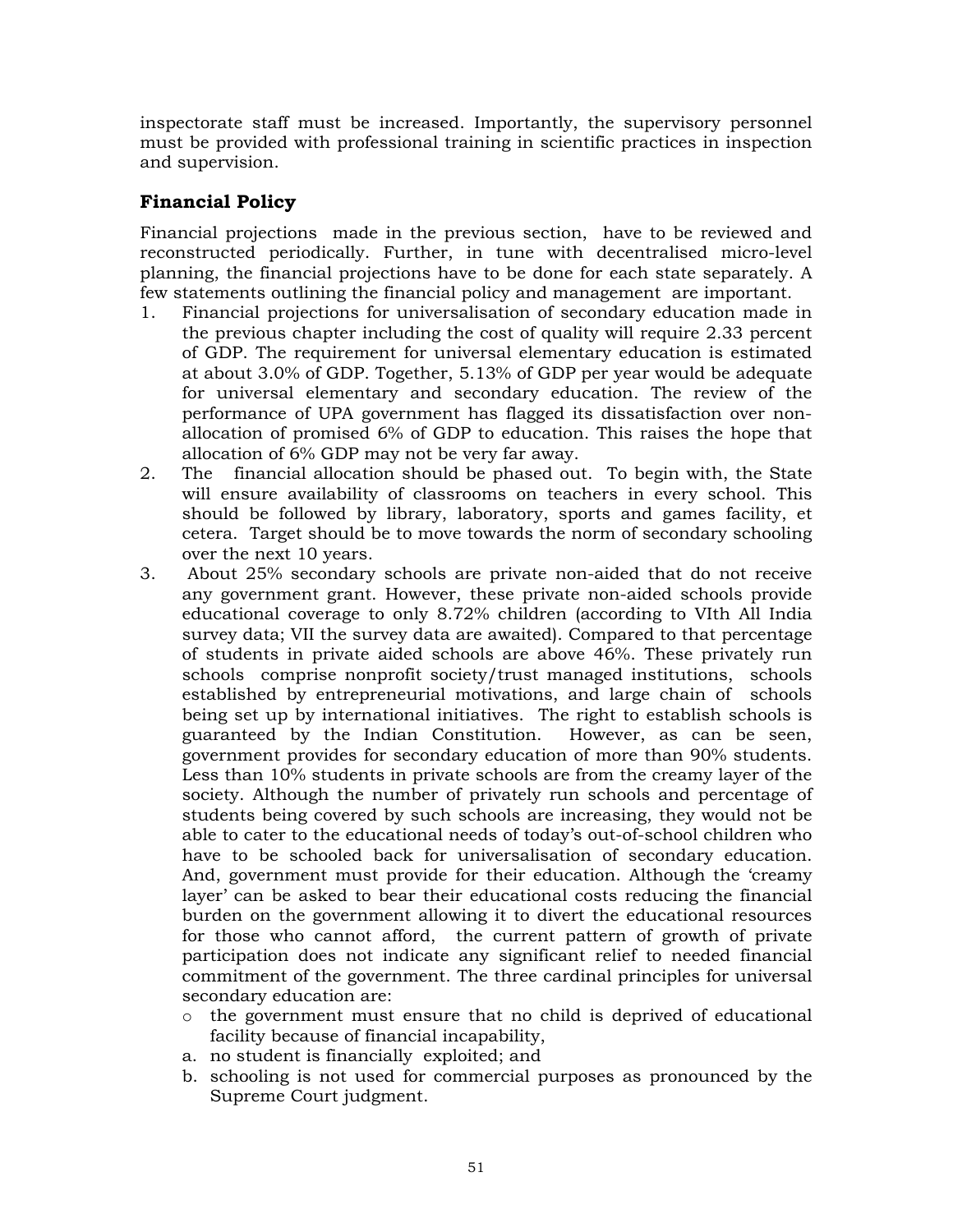- 4. Open schooling has traditionally been a cheaper alternative of education. More importantly, open scooters, despite their comparatively poor economic background, pay full cost of their education. Both are unacceptable; they do not stand the test of equity and social justice. Open schooling should receive full state support to ensure high-quality education and non-exploitation of the students. However, because of large enrolment, open learning system achieves economy of scale. The financial policy for opens schooling should be full financial support for quality education allowing and encouraging benefits of economy of scale.
- 5. Education is in the concurrent list and secondary education has largely been in the domain of the state governments. However, leaving universalisation of secondary education in the states will not make much headway. State governments already spend on an average about 22 per cent of the annual budget on education alone. Further, estimated 92 per cent of the total state expenditure on secondary education is the salary cost. Given the financial situation in the states, they will not have adequate fund for supporting expansion of secondary education and quality upgradation. Financing of universal secondary education must be a collective responsibility of the centre, state and the community (social financing).
- 6. With a centrally sponsored scheme, central government should fund the capital expenditure for building and quality upgradation facilities; additional teacher cost at least for the remaining period of 10th plan and the  $11<sup>th</sup>$  plan, capacity building of teachers and headmasters, as well as research and development associated with universalisation of secondary education. State component should share the burden of recurring expenditure.
- 7. The centre-state sharing of financial burden should be in the pattern of SSA – 85:15 till end of 10<sup>th</sup> plan, and 75: 25 till the end of 11<sup>th</sup> plan. However, for the special category of states covered under Schedule 6 of the Constitution, central aid should be 100% till end of the 11th plan; 90:10 there after till the end of  $12<sup>th</sup>$  plan. The cost of universalisation of secondary education in the backward regions defined under schedule 5 of the Constitution in states other than those covered under schedule 6 should also be provided fully by the central government till end of  $11<sup>th</sup>$ plan and  $90:10$  till end of the  $12<sup>th</sup>$  plan.
- 8. Because of large-scale mobilisation of elementary education due to success in SSA the pressure on secondary education is already being perceived. the pressure would be significantly high by 2007. The funding support for secondary education must begin with the financial year 2006-2007, preferably at the RE stage of 2005-2006.

## **Environment Building**

Last but not the least important parameter for planning of Universal Secondary Education is environment building and generating public opinion in favour of universalisation of secondary education. There are critics with myopic vision who question the wisdom of universal secondary education when universal elementary education has not been achieved yet. Given the emerging scenario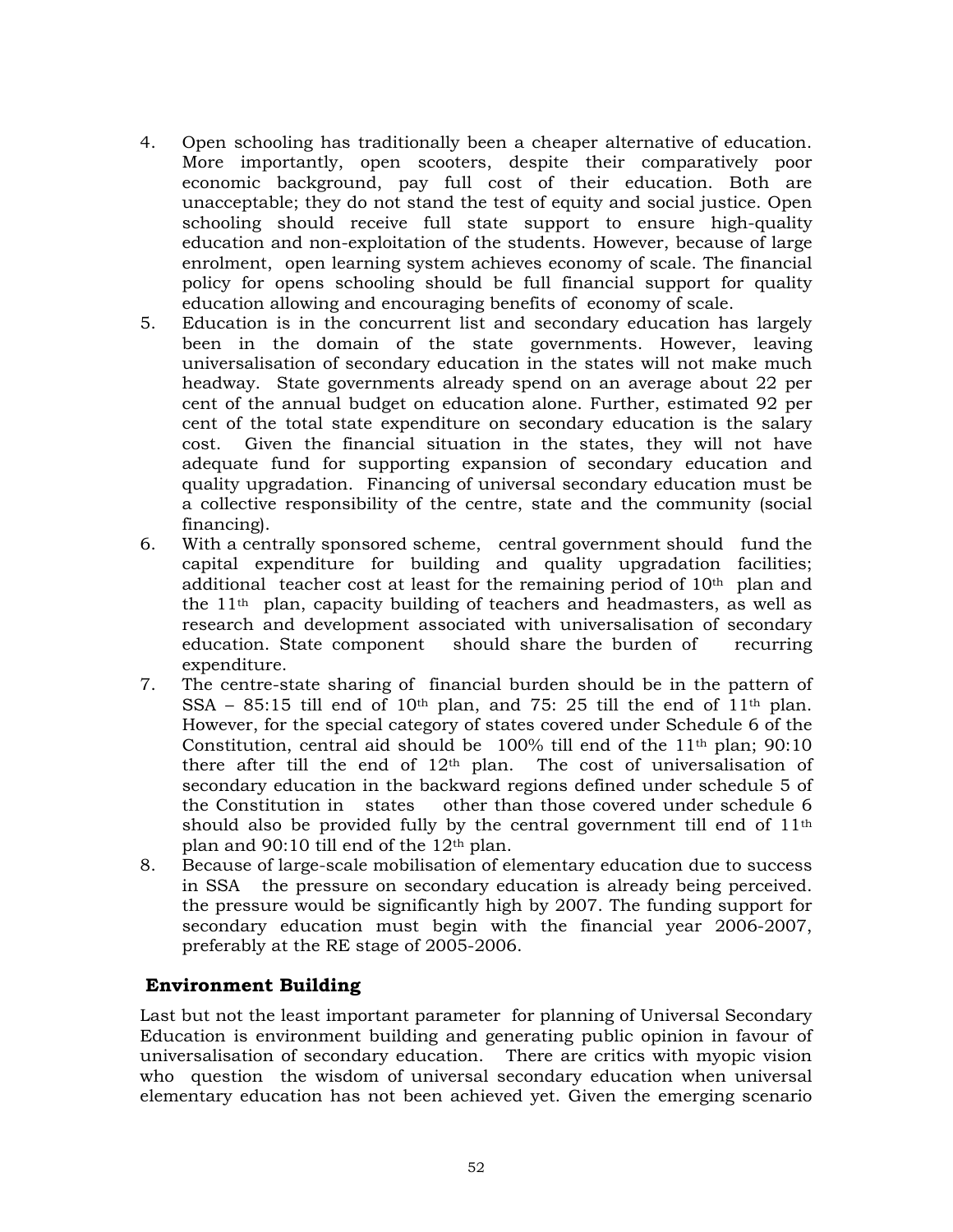in ever increasing globalisation and Indian determination to emerge as an important global player, it is necessary to take a quantum jump rather than adopting incremental growth through piecemeal social engineering mechanism. It is only through environment building that community can be mobilized. This is particularly necessary to ensure participation of girls, scheduled castes and schedule tribe adolescence and youth, adolescence and youth with physical and mental disabilities, and prospective participants from the poorer community. Without involving all and each of them, Universal Secondary Education will remain another dream.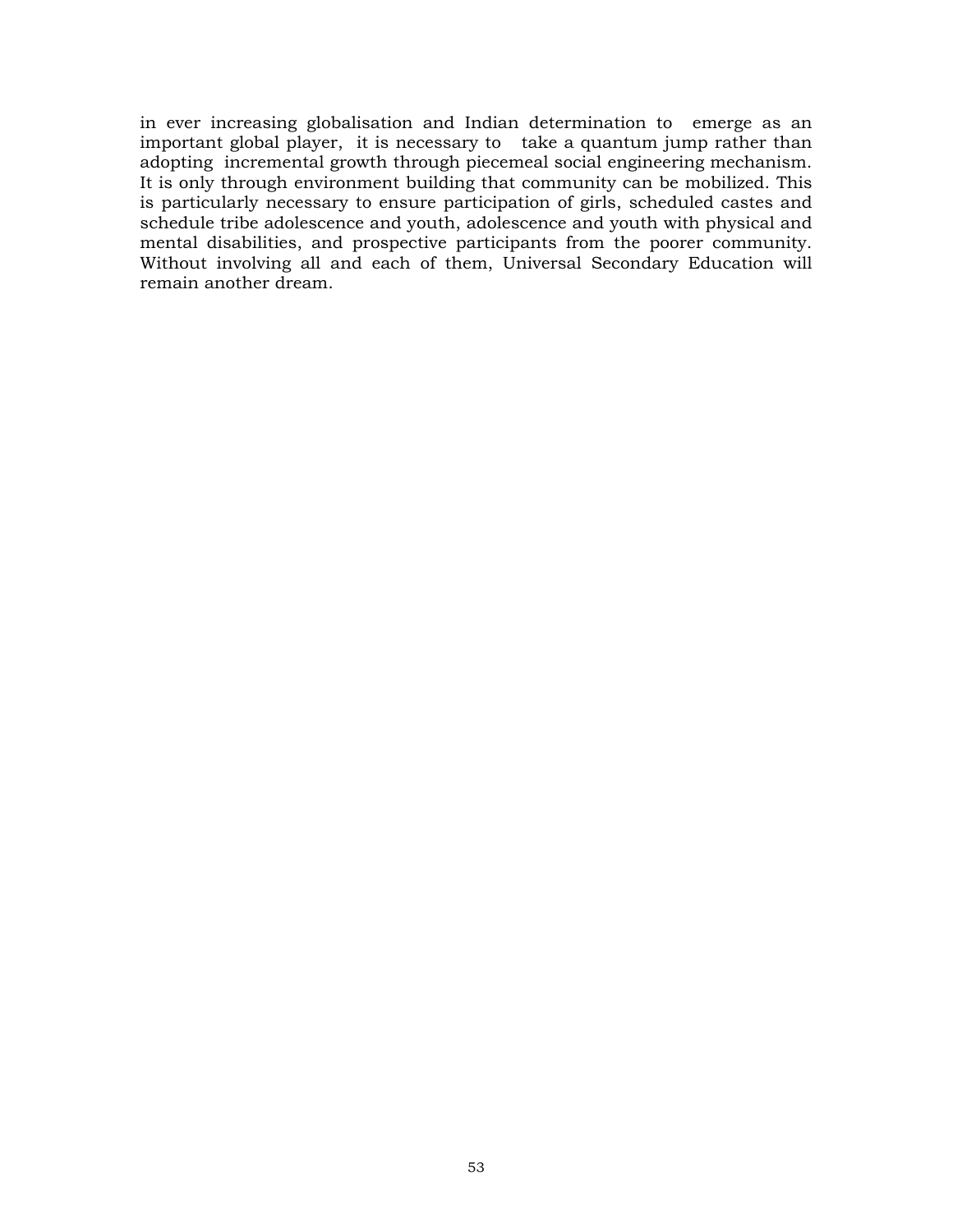## **CHAPTER 5**

# **RECOMMENDATIONS**

- 1. The guiding Principles of Universal Secondary Education should be universal Access, Equality and Social Justice, Relevance and Development, and Structural and Curricular Considerations.
- 2. Enrolling all children through lateral expansion of facilities in secondary education will not play to meaningful universalisation of secondary education. For effectiveness, it will require a paradigm shift in the conceptualisation of secondary education. The new generation secondary education should be education of the adolescence for nurturing multiple intelligence in order to fructify full potential of each child. Accordingly, curriculum has to be flexible offering interest and capability based choices, supported by constructivist approach to learning and the flexible scientifically designed student assessment system.
- 3. There has to be in norm for schooling. Such norms should be developed for each state with common national parameters as well as state specific parameters.
- 4. The national level projections of enrolment as well as requirement of teachers, classrooms and finance should be treated as indicative. Similar projections and estimations should be done for each state separately.
- 5. Each state should develop a perspective plan for a universal secondary education. In order to develop perspective plan a comprehensive Secondary Education Management Information System (SEMIS) should be developed as early as possible. The SEMIS must specially provide for capturing data on girls, SC/ST, OBC, minorities and disabled children.
- 6. Decentralised micro-level planning to be the main approach to planning and implementation of Universal Secondary Education. Block should be the unit for such micro-level planning.
- 7. For universal quality secondary education, the states must avoid softer options of para teachers; fully qualified teachers with full salary and benefit must be the only option.
- 8. The present system of teacher education requires drastic reforms and expansion, in view of the fact that demand for professionally qualified teachers is going to increase rapidly with the spread of elementary education in the coming years. The present teacher education system is rooted in a behaviouristic theory of pedagogy and knowledge, and most of the teacher training institutes lack proper infrastructure and a sense of responsibility towards the goal of educational policy as articulated in 1986. The recently issued National Curriculum Framework proposes a constructivist orientation towards knowledge and teaching, which would imply a serious effort to train all teachers in classroom methods which might permit children to gain personal experience as a basis of understanding in all areas of the curriculum. The implications of the new National Curriculum Framework for pre-service education of teachers need to be worked out, both in terms of course revision and financial investments to be made. Equally serious are the implications for in-service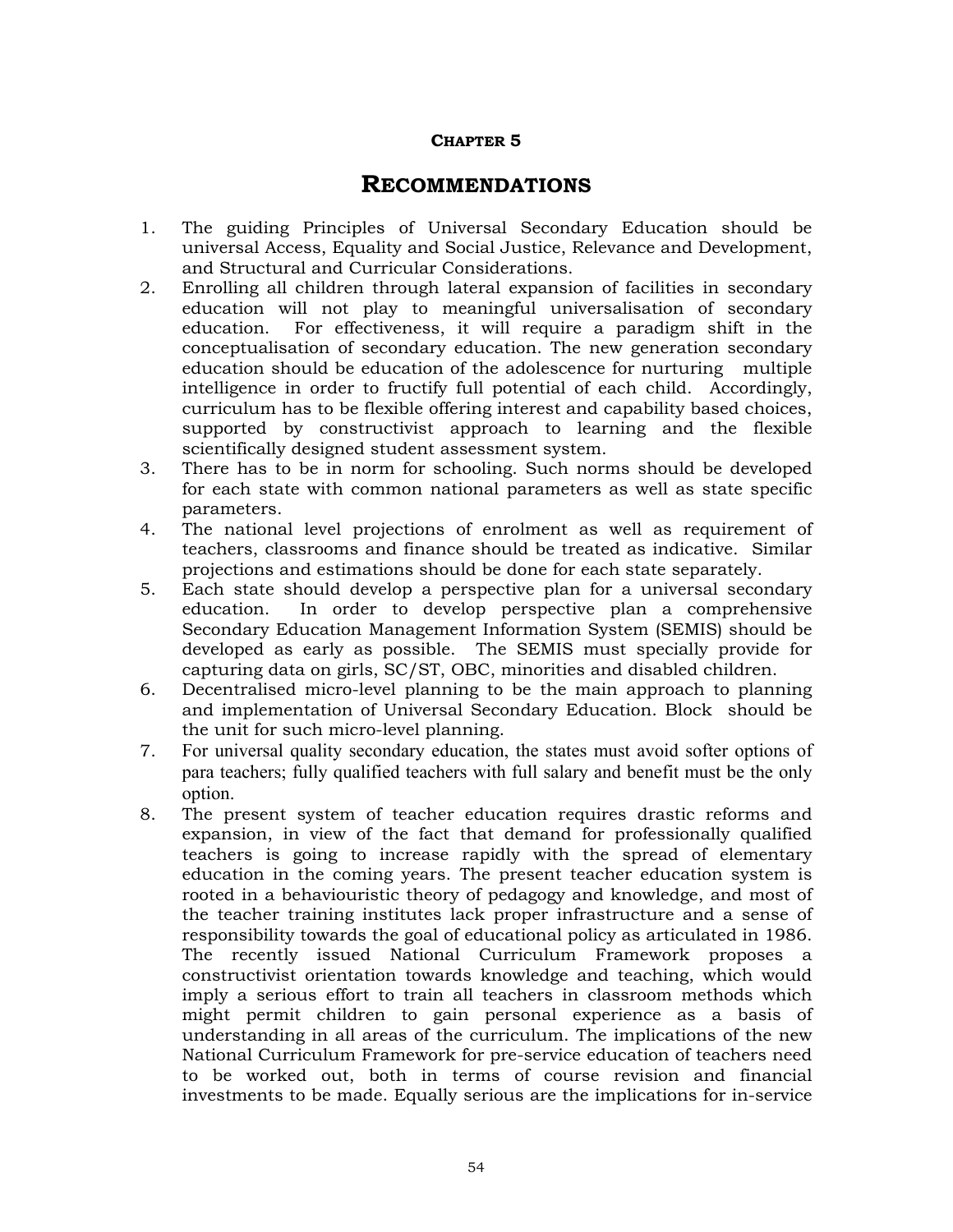teacher education which will have to expand quite considerably and also become a lot more academically substantial activity than it is at present in many parts of the country.

- 9. Heads of schools must be trained, preferably through a six-month diploma programme with three months of practice and practical exercises.
- 10. Financial requirements for covering the cost of universal elementary and secondary education will form approximately 5.1 percent of the GDP. Hence with the immediate allocation of 6 percent of the GDP for education and progressive increase in this proportion will be necessary to move towards universalization of secondary education.
- 11. Commercialization of school education as well as teacher education institutions must be curbed in line with the policy of education which treats the running of educational institutions as a state and social responsibility. This is specially important in the current context in which a large number of private institutions, some of them receiving investment from abroad, are being set up. Even private institutions have a social responsibility in the context of the Constitutional amendment which has made elementary education a fundamental right of every child. The same can be said for the goal of universalization of secondary education. Under no circumstance can anyone be allowed to exploit our society's need for a credible system of school education. The question of quality needs to be seen as a dimension of systemic reform, and not as a basis for either acceptance of the presently entrenched divisive systems of education or for further increase in its divisiveness. Instead, future expansion of the school system should be accomplished along with systemic reforms which would make admission and curriculum policies capable of enhancing the inclusive character of the education system.
- 12. The pressure on secondary education is already being perceived. It will not be wise to wait for 2010 when the pressure may become unbearable. Investment towards the goal of universal secondary education must be made as early as possible, not later than 2006-07, preferably at the RE stage in the current financial year, 2005-06.